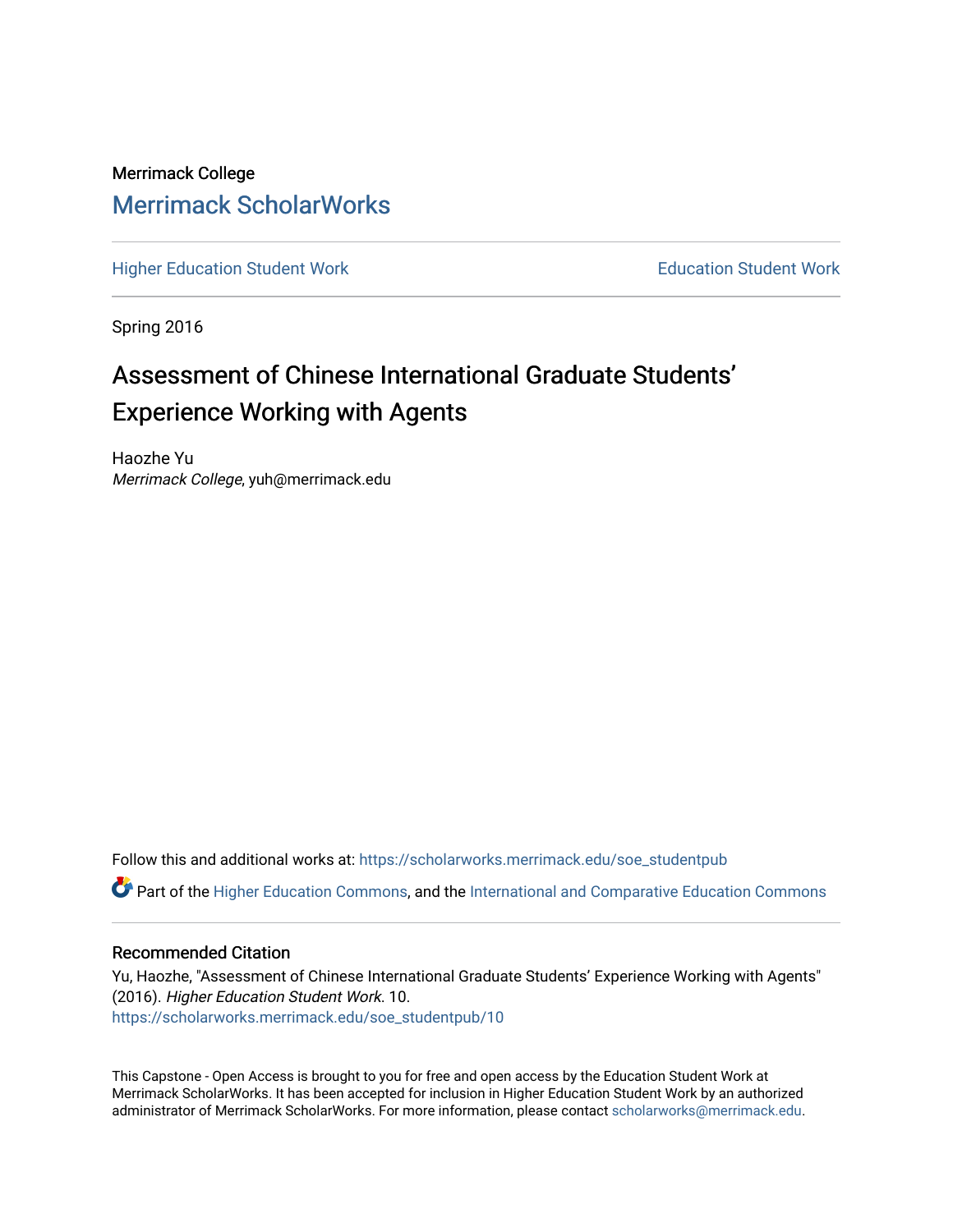Assessment of Chinese International Graduate Students' Experience Working with

Agents

Haozhe (Jeff) Yu

Capstone Project Submitted in Partial Fulfillment of the Master of Education in Higher Education

Degree, Merrimack College

May 2016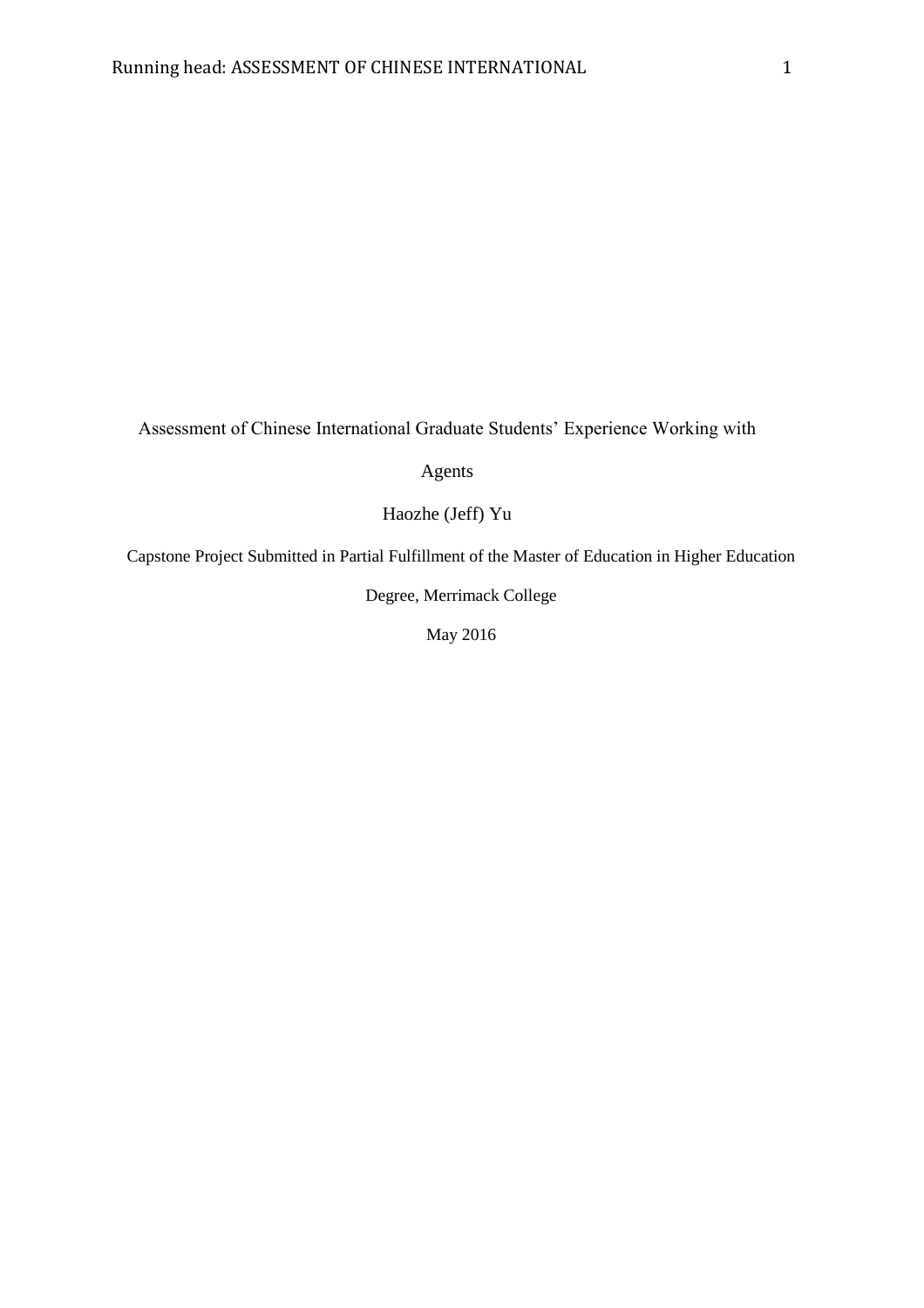#### **Abstract**

In the past fifteen years, the numbers of Chinese international students have increased rapidly across the United States in all types of institutions of higher education (Farrugia & Bhandari, 2015). This study explores the experience of Chinese international graduate students working with study abroad agents in China. In this qualitative semistructured interview study, seven Chinese international students were interviewed. Students were asked x, y and z about their experience working with agents; several challenges of Chinese international students, including finding college information, Internet limitations, language barriers and limited time, and lack of knowledge of the application process. Based on the findings, several recommendations for improving the college marketing outreach and admission process were developed, including creating a pre-departure checklist, using established Chinese internet providers to share information, and adopting specific strategies to support Chinese students' academic success.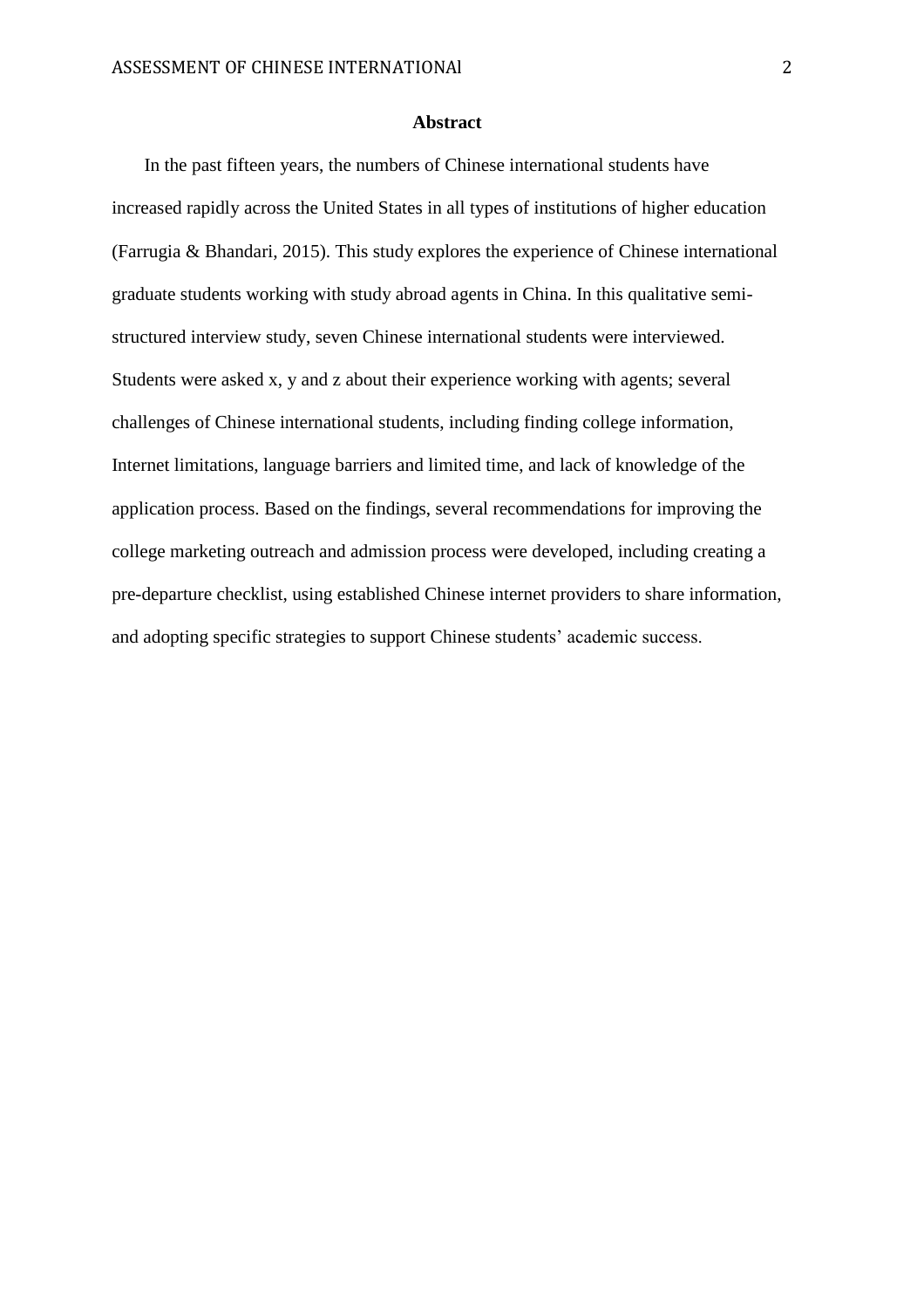# **Table of Contents**

| The role of parents in and Chinese international students decisions11 |  |
|-----------------------------------------------------------------------|--|
| Study abroad agents and Chinese international students13              |  |
|                                                                       |  |
|                                                                       |  |
|                                                                       |  |
|                                                                       |  |
|                                                                       |  |
|                                                                       |  |
|                                                                       |  |
|                                                                       |  |
| Recommendations from the Internet, families, and friends24            |  |
|                                                                       |  |
|                                                                       |  |
|                                                                       |  |
|                                                                       |  |
|                                                                       |  |
|                                                                       |  |
|                                                                       |  |
|                                                                       |  |
|                                                                       |  |
|                                                                       |  |
|                                                                       |  |
|                                                                       |  |
|                                                                       |  |
|                                                                       |  |
| Appendix A Background question protocol and Interview Protocol47      |  |
|                                                                       |  |
|                                                                       |  |
|                                                                       |  |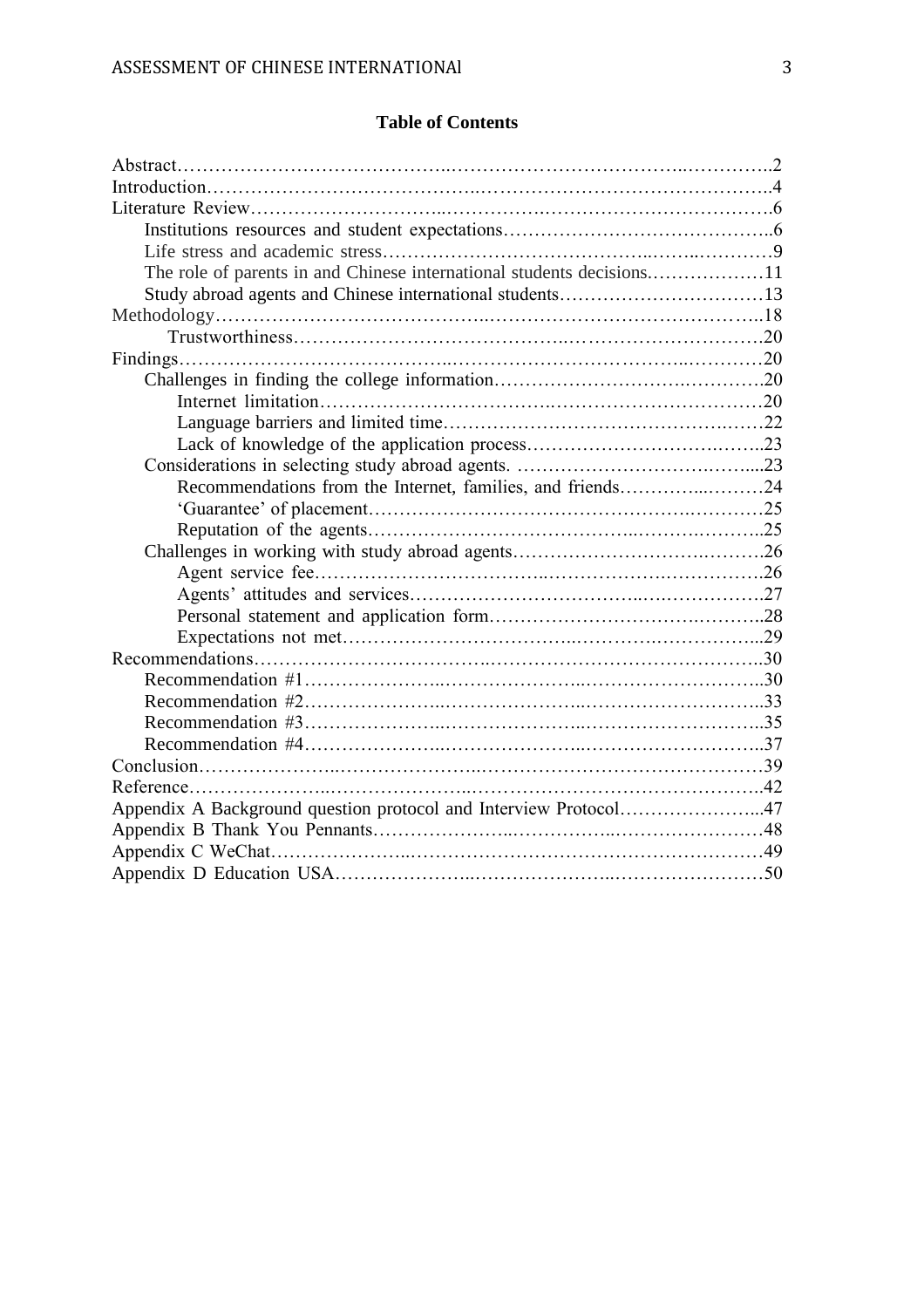#### **Introduction**

China has become the country sending the most international students overseas for higher education (Choudaha, Chang, & Kono, 2013). According to *Open Doors 2015 Report*, the United States attracted 304,040 Chinese international students, 32 % of the total international student population during the academic year 2014-2015 (Farrugia & Bhandari, 2015). This was approximately 7% more from the previous academic year (Farrugia & Bhandari, 2015). Almost half of the total Chinese international students are enrolled in graduate level programs (42.1%) and matriculation (bridge) programs (3%) in the U.S. (Mahmood, 2015). Not all Chinese international students were able to complete their programs or matriculate to their desired programs. According to WholeRen Education, academic dishonesty or low academic performance resulted in approximately 8,000 Chinese students being expelled from U.S. colleges and universities since 2012 (Jacobs, 2015). These expulsions raise the question: how could Chinese students enroll in these programs with such low academic ability?

Part of the answer to this questions lies in the fact that many Chinese students' applications were not completed by the actual applicants. Some of them hired study abroad agents to complete their applications for them (Nylander, 2015). What is more, some Chinese parents are willing to pay agents to see that their children to be accepted to top U.S. universities. The agents were asked aggressively to "push" [cheat on] the student applications in order to get them into those universities (Marcus, 2013). Study abroad agents work for commission from the student abroad agencies. It is in their best interest to find as many potential students as possible as quickly as they could (Wang, 2012). Study abroad agents have also been known to make exaggerated admission promises, overcharge for their services, and only pass on certain information to the students and parents (Gao and He, 2015). Chinese students hold different expectations, which are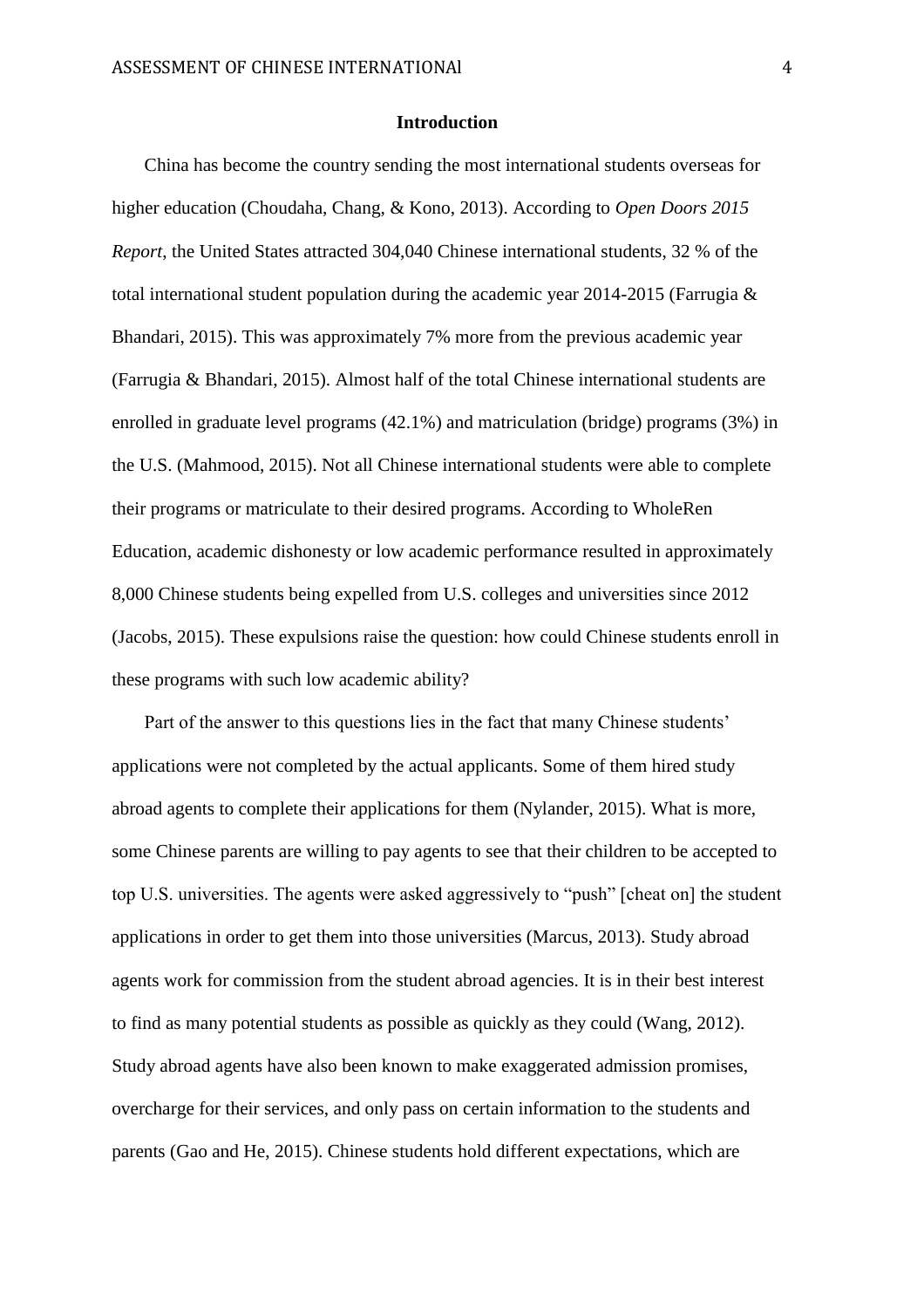often challenged after they arrive on campus (Gao and He, 2015). Because of the promises made to them by agents, some parents and students paid three consultants as much as \$4,500 each to fill out the application, complete their personal statement and compose the recommendation letters (Nylander, 2015). According to a 2010 Zinch China report, 90% of all Chinese students' recommendation letters, 70% of application essays, and 50% of transcripts were composed by their study abroad agents (Nylander, 2015). Many U.S. universities and colleges were aware that their accepted Chinese students might not be on par with others in the program. However, institutions appreciate the additional diversity Chinese students bring, and those who can easily pay their tuition rates, so they offer what they can to accommodate these students by offering additional help like bridge programs (Gao and He, 2015). Kuntner (2015) explained that several universities and colleges have been aggressively recruiting Chinese students by teaming up bridge programs that enable foreign students to gain credits toward degrees while still supporting their Chinese students in working on English proficiency. This study was designed to learn how Chinese international graduate students' experienced working with their study abroad agents. I wanted to know more about what information they were provided with, and how they felt about the institution where they ultimately matriculated.

In order to answer these questions, I collected data from seven Chinese students attending a four-year, private liberal arts college (Sumner College) in a town north of Boston, Massachusetts. I hoped to learn about their motivations to use study abroad, their full experience of working with agents, and their expectations coming into their respective programs. Colleges and universities would like to improve their services and adjust their admission process to allow for even greater numbers of Chinese international students. Many Chinese students in bridge programs failed to matriculate into their ultimate program, and many Chinese students transferred out to other institutions after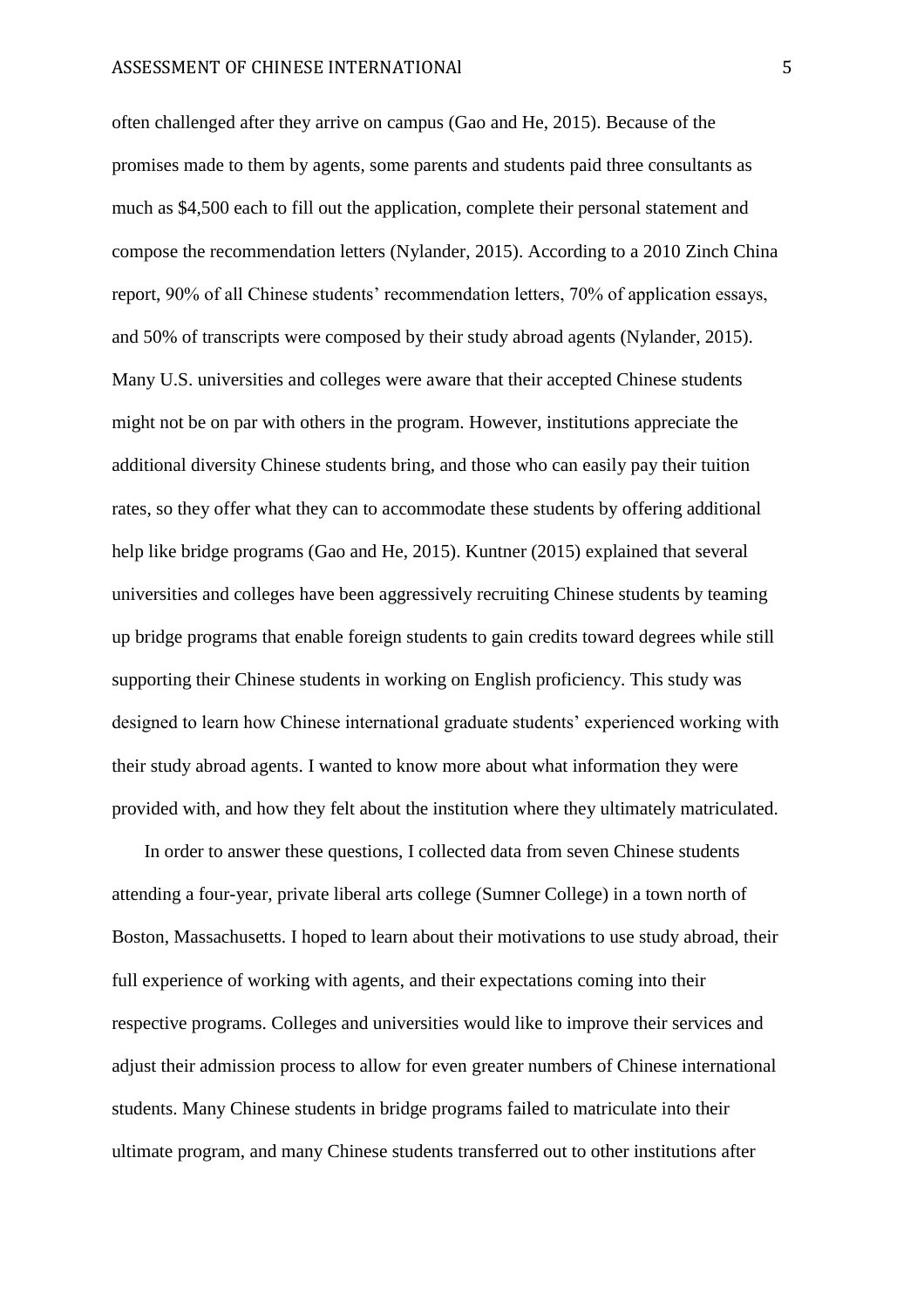they found the reality of their student life did not meet their expectation (Redden, 2013 & Gao and He, 2015). In order to adjust and improve the current admission process, more feedback from current Chinese international graduate students and conditional accepted students is valuable to take in account. Supporting Chinese international students' academic success will continue providing critical global exposure to domestic students and contributes essential financial support to the U.S. institutions (Institute of International Education, 2015).

#### **Literature Review**

#### **Institutions' resources and student expectations**

 Bista (2011) explored the obstacles colleges and universities facing in retaining international students. Many universities and colleges focused on the overseas recruitment and increased attendance of international students, but neglected the importance of retaining international students. In this study, the researcher conducted a survey with 600 international students, and interviewed two Chinese international student through a semi-structured interview. The interviewer was seeking to learn about the student's experience at the university, as well as the community feeling, academic issues and concerns they experienced. The findings of this research suggested that increasing college and universities' services, such as providing more detailed information of the campus, and enhancing on-campus employment, could increase student retention. Many universities provided services to international students, but failed to provide effective services that meet the student needs. Also, international students required more accurate information of the college, study methods, visa regulations and the grading system. Both Chinese students mentioned lack of access to entertainment at the university and limited transportation schedules were the reasons for transferring to other institutions with better options. Lack of on-campus employment and colleges offering better scholarships would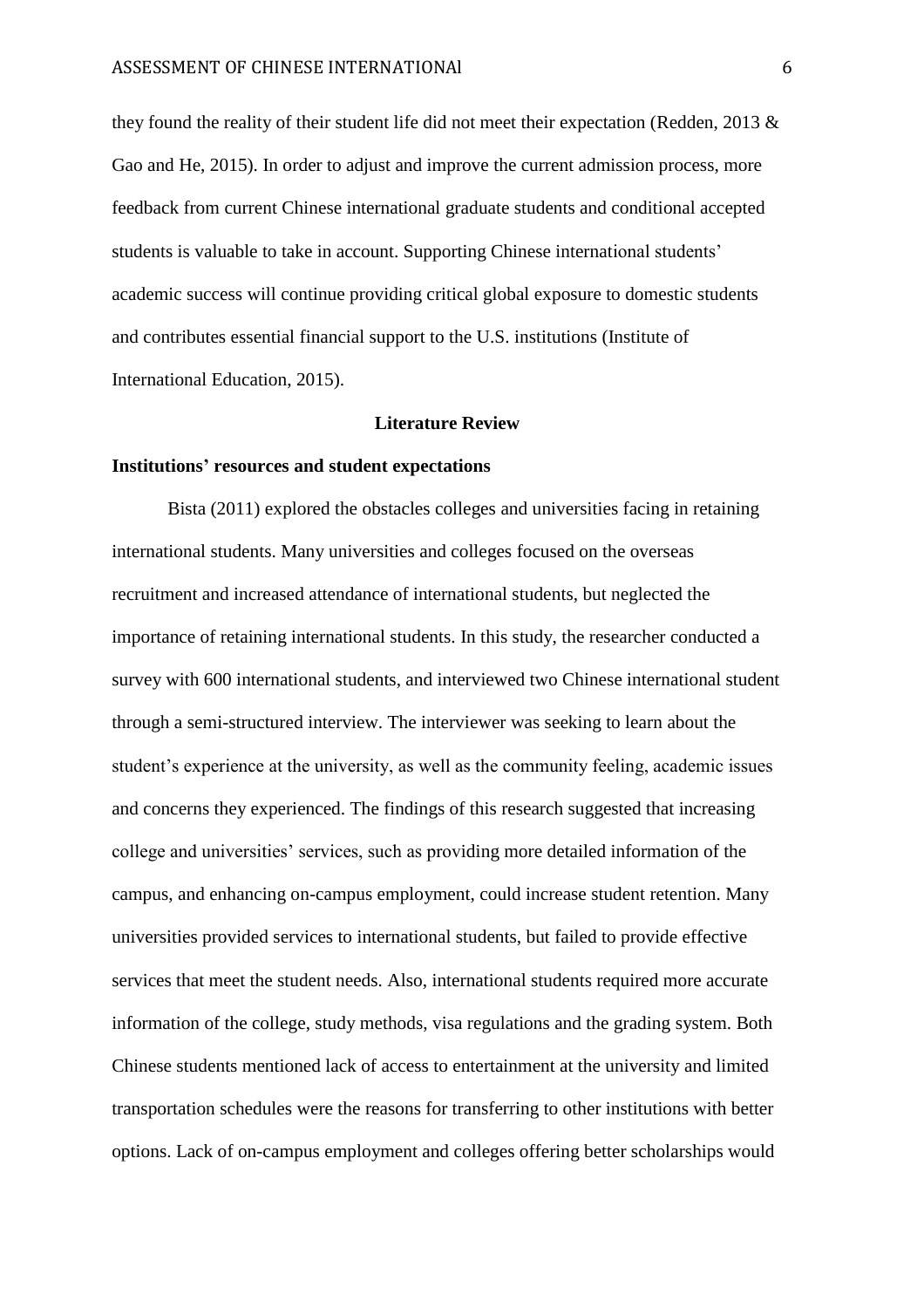lead international students to transfer to the institutions that had better employment opportunities.

Some researchers have focused on improving the institution's response to international students, but they were not aware that international students from different regions had different needs. Chinese students based their expectations and the information they received in selecting institutions and on the location itself. Wu (2014) expanded research exploring the motivation and factors of Mainland Chinese students choosing majors and study abroad locations. Wu (2014) conducted a survey with 169 Chinese students, and interviewed 30 participants in the United Kingdom. The researchers asked participants of why they choose to study abroad in the U.K, what factors made them to select the school that they attended, and what were the challenges that they have been facing. The findings of this research were that most participants seek to enrich their cultural difference experience by learning new languages, and living in a new environment. The students also believed studying abroad would assist them to build up career advancement in obtaining new learning skills and gaining overseas work experience they could use when returning to their home country.

The Chinese students considered that they would obtain personal growth and development in becoming more confident by surviving in an unfamiliar culture and by living alone. The study indicated that Chinese students were more willing to choose a school with a good reputation and recognition to attend. Having a comfortable environment with reasonable cost and interesting locations were important as well. Nearly half of the participants (especially younger students) used study abroad agencies. The students claimed that using a study abroad agency was an important and comfortable channel to obtain information on universities and colleges, as well as to learn more about preparing the documents, and receiving academic offers.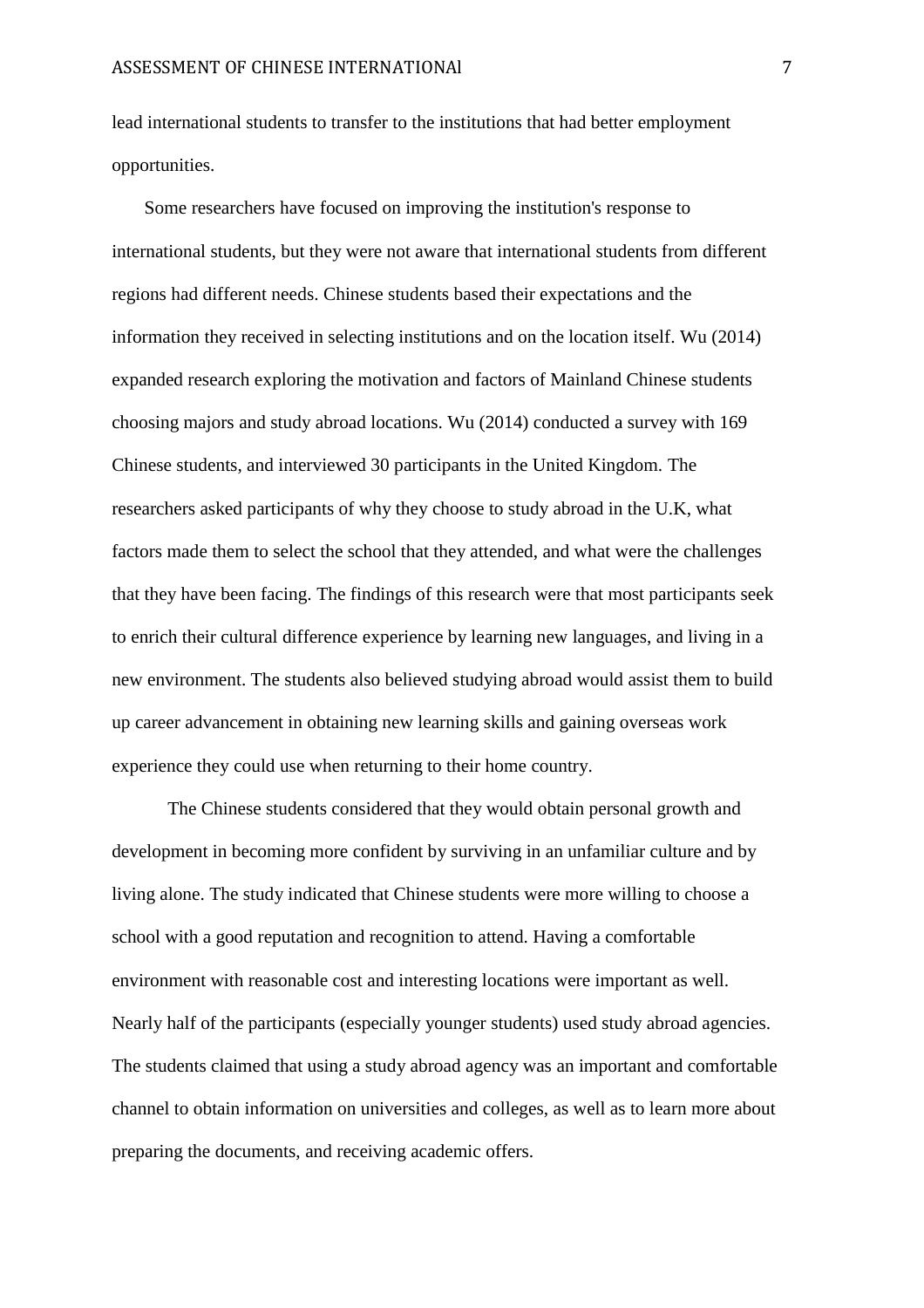While Bista (2011) and Wu (2014) focused on Chinese international students who were already studying overseas, Lu and Schulmann (2015) sought to understand the pattern of Chinese international students selecting study abroad institutions. Lu and Schulmann (2015) explored how different segments of prospective international master's students make the complex decision of selecting an institution based on institutional attributes: school reputation, career prospects, location, and cost. They also found that they could map students segments with institutional characteristics: funding sources, setting, size and basic Carnegie classification. In this online survey, 3,472 students provided in-depth findings for six crucial markets by region and, countries. Respondents were asked to indicate their own academic preparedness, indicate their primary funding sources for their studies in the U.S., and list their institutional choices. The major findings of this study were that 73% of Chinese students have stronger financial resources, which means they considered international education to be affordable, but they had low academic preparation. Institutional reputation is critical for Chinese students; 47% percent of Chinese students considered school reputation as the most important factor in their decision making. This study suggested that Chinese students pay great attention to overall institutional rankings. Meanwhile, 42% of Chinese students selected career prospects as the most important factor. Three percent of Chinese students considered cost as the most important factor. Chinese students tend to attend private universities (60%), and most (85%) choose a large campus setting and 36% prefer major cities.

## **Life stress and academic stress for Chinese students**

Yan and Berliner (2011) examined the characteristics and life-stresses of Chinese international students both in China and United States. They interviewed 6 students and asked about life expectations compared with when they were in China and the United States. The finding specified that the motivation of Chinese students was that they were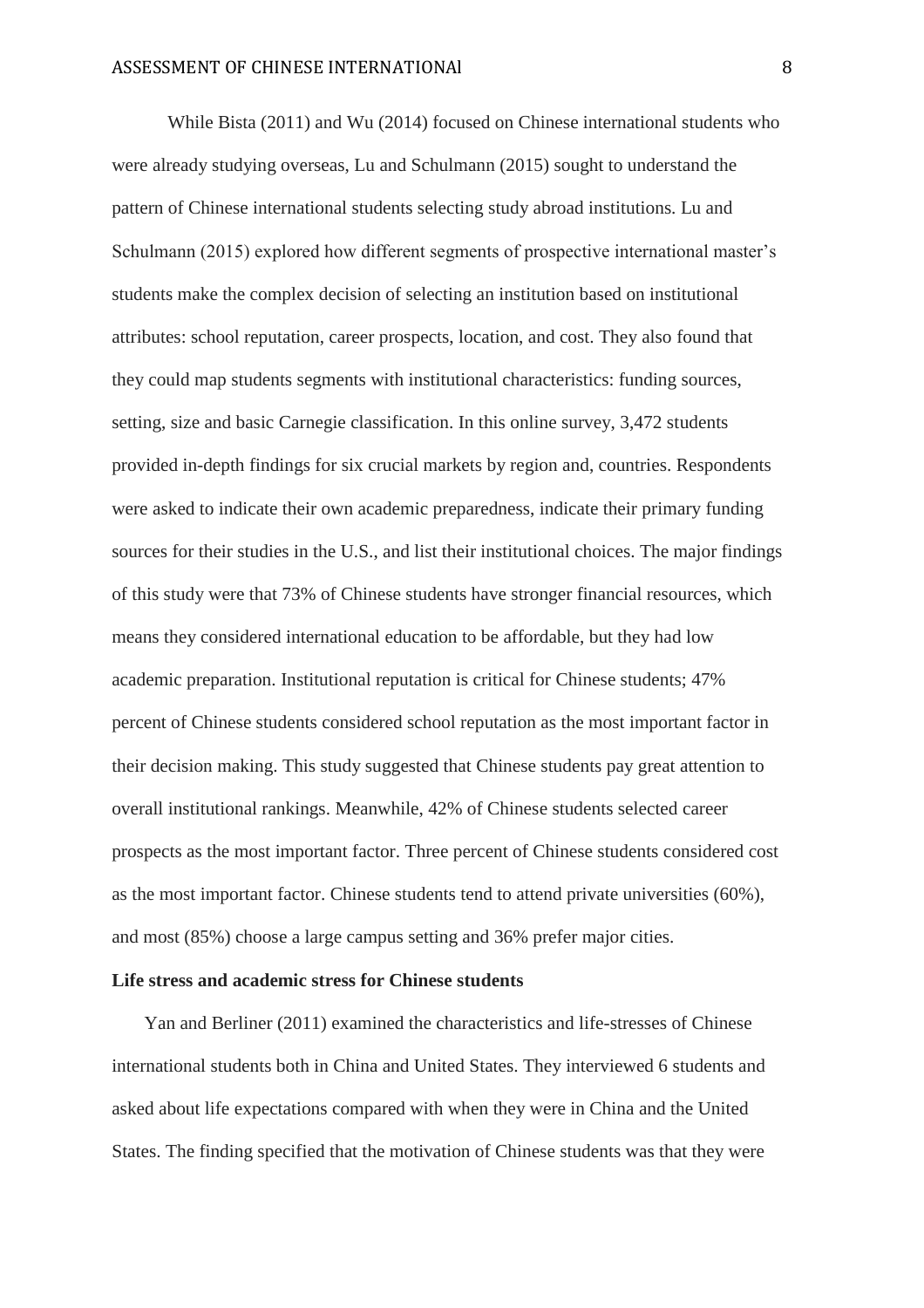interested in obtaining foreign educational experience. Meanwhile, the students were frustrated by the insufficient opportunities and promotion potential, and lack of societal respect and prestige in China. They were also experiencing peer pressure. The students reported that there were significant differences on both societal and individual variables, which changed students' extrinsic cultural traits with lifestyle, behaviors, manners, and language skills. The intrinsic cultural traits were with religious belief, viewpoints of ethnic and cultural heritage. The students were also concerned about their future employment opportunities and immigration status. Most Chinese students slowly realized that without a green card, they significantly lacked employment opportunity. Also, academic settings were significantly different from their home country, where they studied for the exams and which did not require much guidance and discipline. The English training they received in China was designed to pass the TOEFL and GRE for admission. These types of programs did not help the students meet the academic demands in the United States. The students also lacked realistic information before their departure. Most students had pre-conceived ideas about America, and felt disappointed when they deciphered the rules, norms of discourse, and social engagement in the United States. The implication of this study was that students and their parents should obtain more comprehensive and accurate pre-departure information about life and study in the United States before making a final decision about study abroad.

Research also noted that after the Chinese students started their studies, their stresses would start adding up. Some studies explored the Chinese students' stresses and suggested effective programming to help the Chinese students. Yan & Berliner (2013) continued their research on Chinese international students. They explored their study on the life stressors and concerns of Chinese international students studying and living in the United States, and sought to learn how to help Chinese students adapt to the American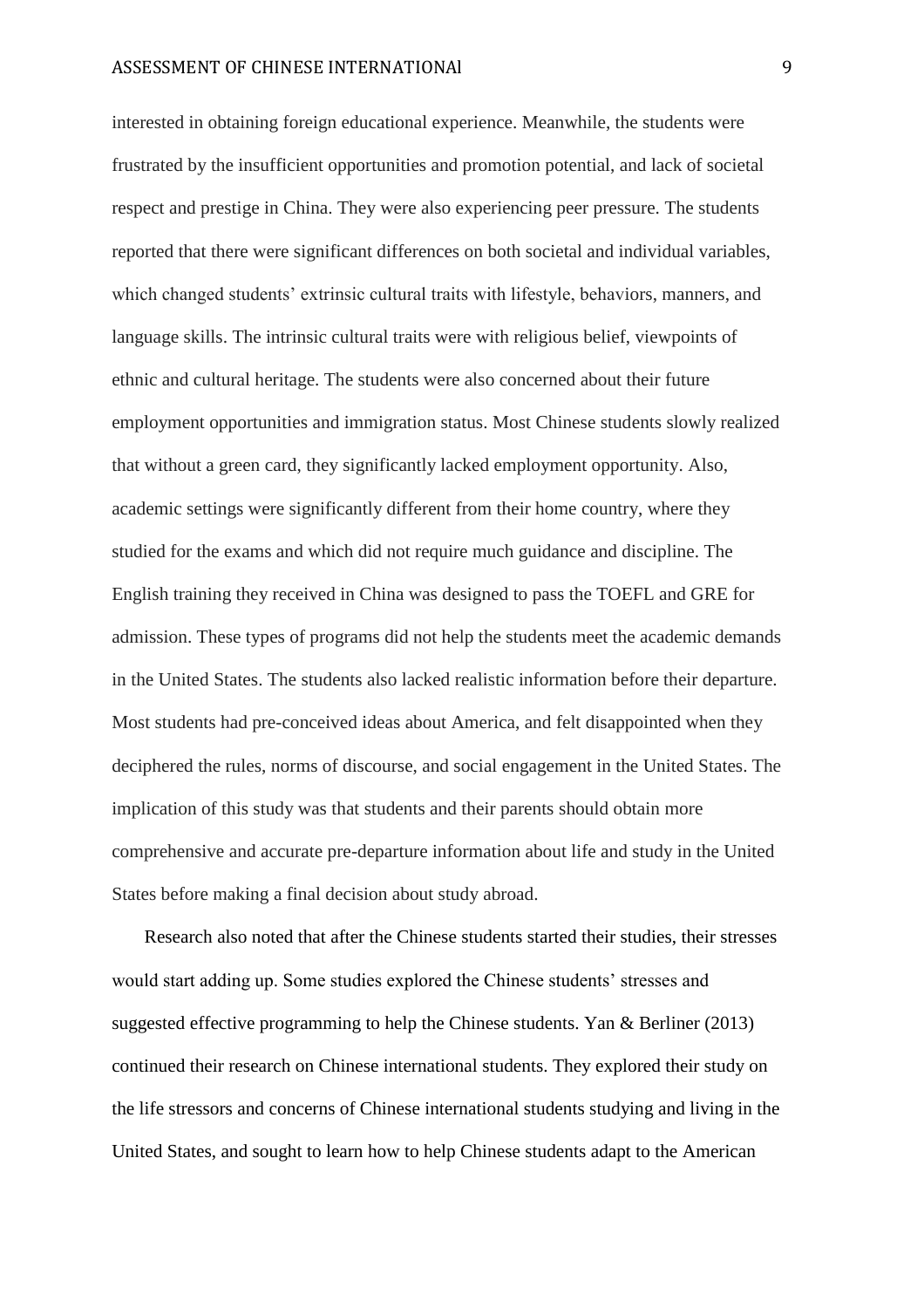educational environment and to improve the services and programs of American universities. The researchers used mixed (criterion sampling and snowball sampling) sampling and interviewed 18 Chinese students in Mandarin Chinese. They asked the Chinese students about their experiences and stressors. The findings indicated that Chinese international students face multiple stresses, including: personal concerns, which included job opportunities and visa problems, pressure from dating or marriage, financial pressure, and sociocultural stress that have interactions with Americans, language and culture deficiency and clashes in values. The implications of this study are that universities need to offer more effective orientations for this population, such as more cross cultural staff to work on Chinese students' issues, institutional student loans, and help Chinese students improve their English to proficiency.

Some academic stress factors were coming from external sources. Even though the numbers of Chinese international students have been expanding in the United States, U.S. institutions have not been successful in meeting the needs of this population. Valdez (2015) conducted a qualitative study and explored Chinese international students' perceptions about U.S. classroom participation, their knowledge in U.S. classrooms, and how American faculty and American students perceive Chinese students. Valdez (2015) used snowball sampling, and recruited total of 15 Chinese students who had arrived within the last six years to participate in this study. The questions allowed the students to express their ideas and experiences. An important finding of this research is how assumptions shape perceptions in American classroom setting. American faculty and American students made the assumptions. Chinese students were often linked to academic integrity violations attributed by professors. Students felt that American faculty members often did not have favorable perceptions of Chinese international students. They also felt that American students stereotyped Chinese students, who were unable to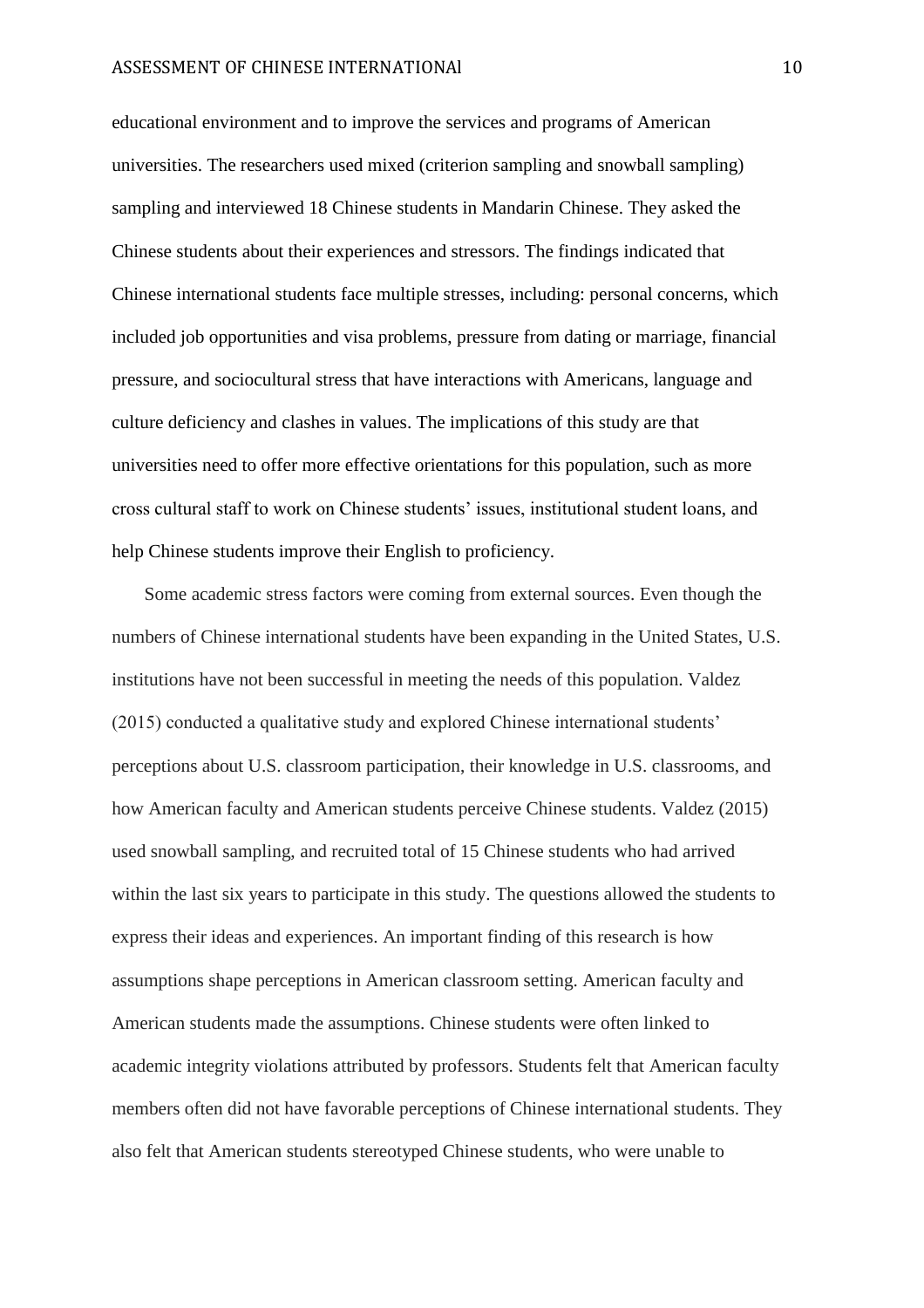contribute in group projects, and relied on stereotypes and embedded cultural assumptions. The implications from this study were the need to provide more training and professional development to faculty, in order to create more inclusive classrooms. Also, increasing collaboration between Chinese international students and American students could improve cultural awareness.

## **The role of parents in Chinese international students' decisions**

Bodycott (2009) explored the different important factors of Chinese parents and students obtaining information about study abroad, and explored the relationship between the Chinese students and their parents on choosing to study abroad. The researcher conducted a survey and interviews with 251 Mainland Chinese parents and 100 students. The findings of this research were that 60% of Chinese families invest one third of their income for their children's future education, which was second in overall expense only to food. The parents hoped their children would obtain a quality education in order to obtain a good job. This could also determine their future migration to the U.S. However, the students were mainly focusing on obtaining high quality education and international education experience with institution reputation, tuition fees, environment consideration, immigration prospects and scholarships. Students rated immigration prospects much lower than their parents. Over 65% of Chinese parents and students believed that an education exhibition/fair either by schools or provincial recruitment offices were the most initial sources to obtain study abroad information. Parents were not willing to use agents to apply to overseas schools due to the high costs. However, some students admitted that if they used education agents, they had had little or no personal contact with the agents.

 Parents become the main contact with the agents. The relationship between parents and children was characterized by obedience, which affected the decision making process, as children felt obligated to always respecting their parents' decision.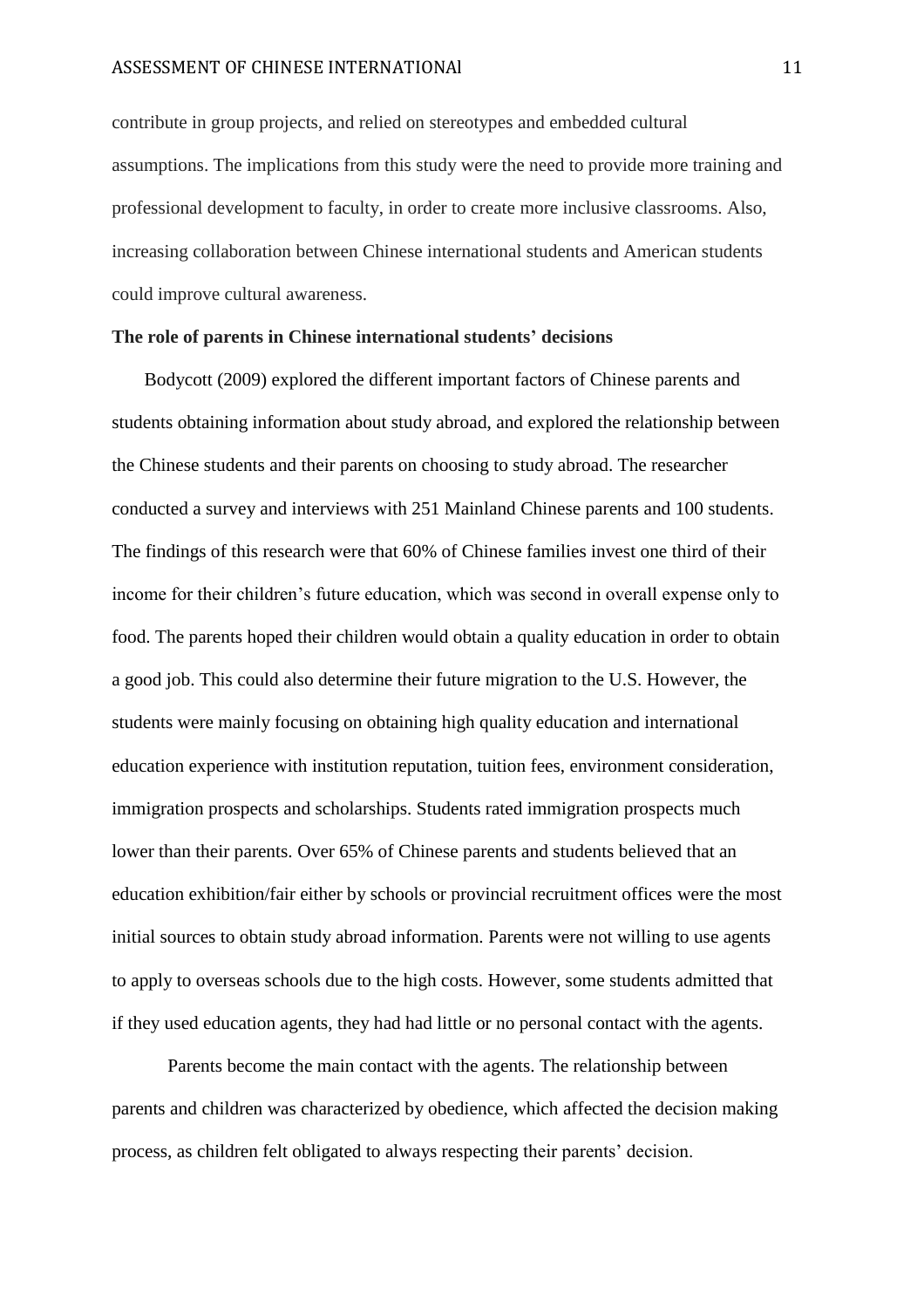International student recruitment markers played a crucial role in terms of study abroad, and Chinese parents were identified part of the recruitment process.

 Bodycott (2012) expanded previous research from 2009 to further understand the role of Chinese family culture in Chinese students making decision of studying abroad. Bodycott and Lai (2012) explored the correlation of the cultural traditions between Chinese parents and the students' decision of choosing study abroad to Hong Kong. This was a mixed-method study, with 95 Chinese students completing the survey, and 24 students were interviewed The findings of this research showed that more than half of students claimed that the idea of studying in Hong Kong came from their parents or family members. Some students mentioned that they were inspired by the stories from alumni who studied in Hong Kong. 25% of the mainland students were attracted by the image of freedom, prosperity and openness of Hong Kong. Many parents reported that they considered the future benefit for their children in the employment prospects, the opportunities of obtaining Hong Kong's permanent residency, and entitlement to social service and welfare. 25% of the students reported that location was the most important consideration; their parents lived in Guangdong, which is closest province to Hong Kong, so staying in Hong Kong allowed them to travel home back and forth. Many students expressed that they were not happy with the outcome with their parents intervening in their applications, being involved in discussions, providing suggestions, and manipulating the application process.

#### **Study abroad agents and Chinese international students**

Hagedorn and Zhang (2011) explored the reasons why Chinese high schools decided to use agents to apply U.S. universities and colleges, and discovered some ethical problems with using agents. The researchers used a quantitative method and categorized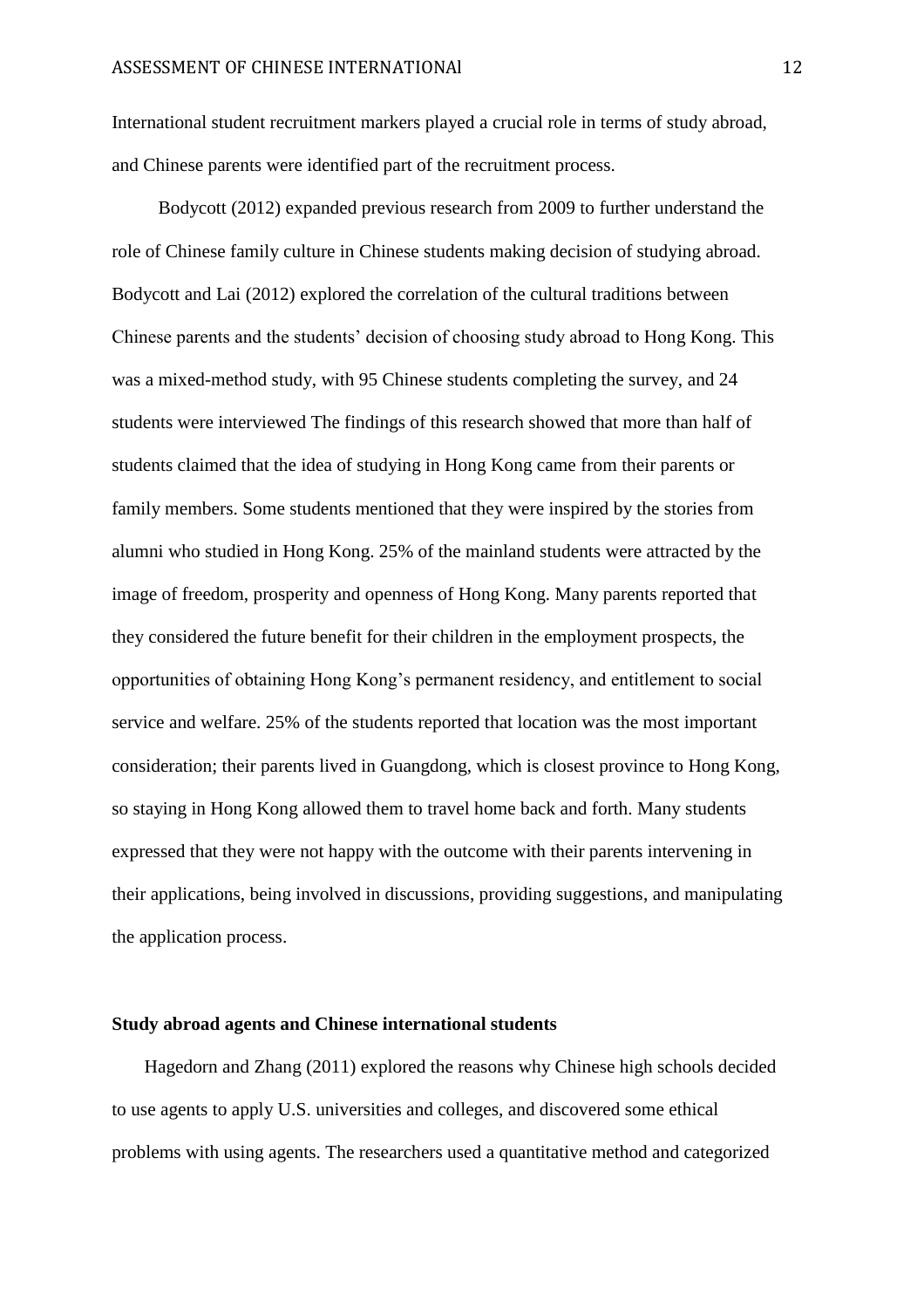the students into agent-assisted and non agent-assisted, and qualitative method. The researchers used a paper survey written in Chinese which was hand-delivered to 500 students, 60 students were invited to face-to-face interviews. The findings of this study were that agent-assisted students reported that the main reason of they used agents was to complete the college application process. More than 69% of the students were going to use agents, 31% were non-agent assisted students. Only 30% of agent-assisted students believed their English fluency was strong, and 40% of non agent-assisted students reported their English level was high. Most agent-assisted students had higher family incomes than non-agent assisted students. Agent-assisted students reported that they had little knowledge of college applications, lack of knowledge in visa application, and had less information on the U.S. colleges and universities. They believed they were more likely to be accepted if they used agents, and felt they had time constraints. For nonagents assisted students, they lacked trust of agents' promises or promised, and felt that agents overall charged too much for their service. Non-agent assisted students mostly had more access to the application and information with the help from parents, family friends, or relatives, and they believed they were capable of processing the application without agents' assistance.

Students and parents selected agents from someone they knew. Friends' positive feedback and successful cases were the most critical part of them to using agents. High family income was more likely to lead students to use agents. Student reported that an agent promised to write his/her personal statement, and students complained about the lack of long-term service upon the student's arrival in the United States.

Furthermore, other researchers conducted studies showing that when using agents, students might face different obstacles after they arrived. Bartlett and Fischer (2011) explored Chinese international students who met all the requirements on the college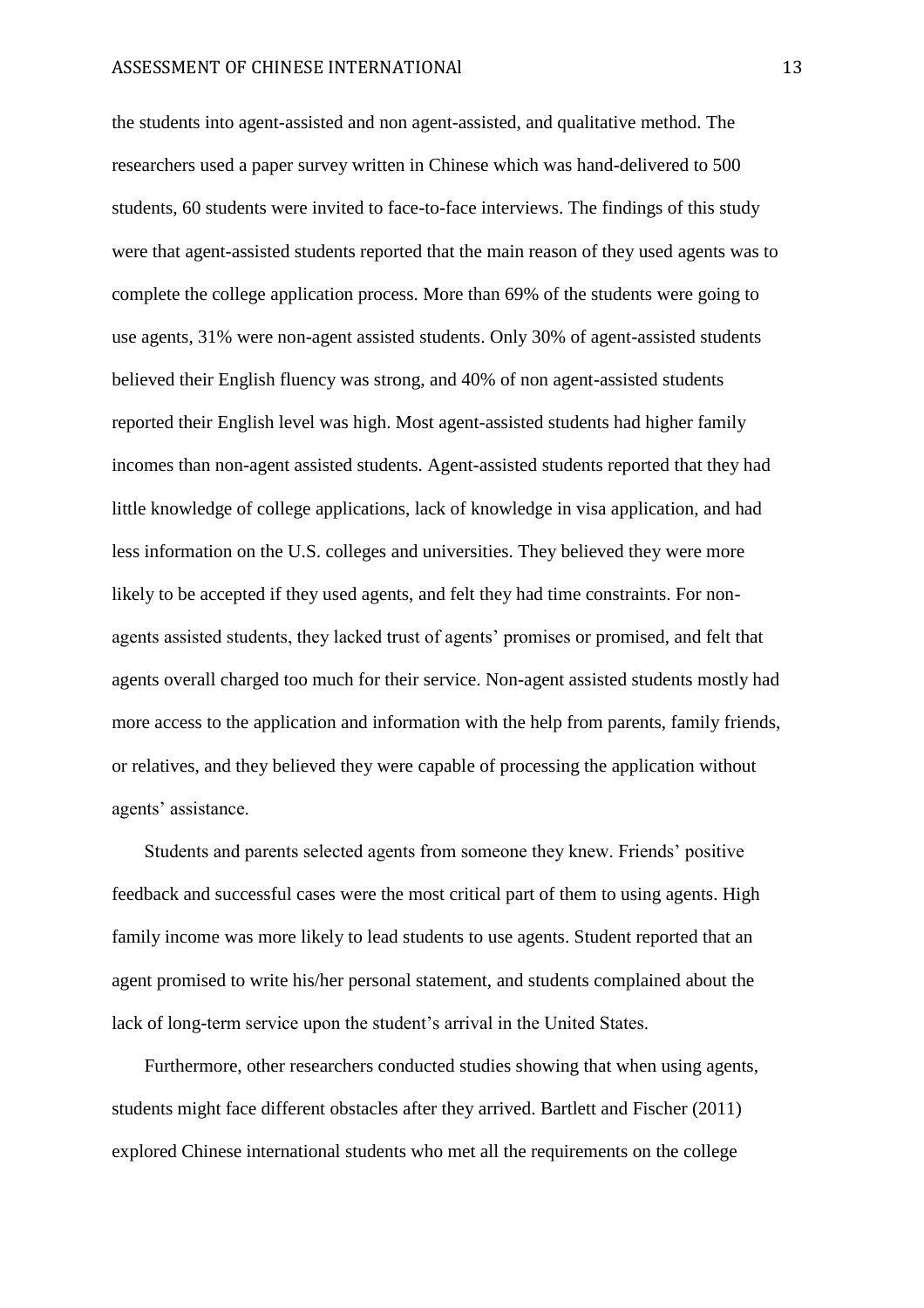application, but they were having academic difficulty or failing to transition from the language program to a public four-year university. The researchers interviewed 8 students, and asked them about the differences of China academic experience and American educational experience. They also interviewed five educational practitioners about their experiences of teaching or working with Chinese international students. The findings indicated that the Chinese students' academic failure was associated with the students' learning strategies and institutions lack of understanding of Chinese market. This included using study abroad agents to complete the college application, and the students were taught how to pass the test but did not really learn, and suffered academic dishonesty by cheating on exams. They also worked on making the grade by taking mathrelated courses, and institutions rushed to expanded Chinese international student market due to a lack of funding from government. The implication of this study was that having a mentor program which paired Chinese international students and other international students with mentors, who would then help the students with academic life and to improve study skills, was important. They also explored whether the institutions provided English language workshops to assist the students to improve their English. Adding interviews, either in the home country or Skype, into the admission process to help understand more the students more before issuing the offer was also seen as helpful.

Other research showed that Chinese students also rushed to study abroad. Zhang and Hagedorn (2011) explored how study abroad agents assist Chinese students applying to American universities and colleges, and disclosed the potential problem of students who used the agent services. The mixed methods study had total 257 Chinese international students and all interviews were conducted in Chinese language, in order to minimize the barriers of sharing. 57% used an agent and a higher percentage of non-agent assisted students indicated that they were excellent in English while most agent-assisted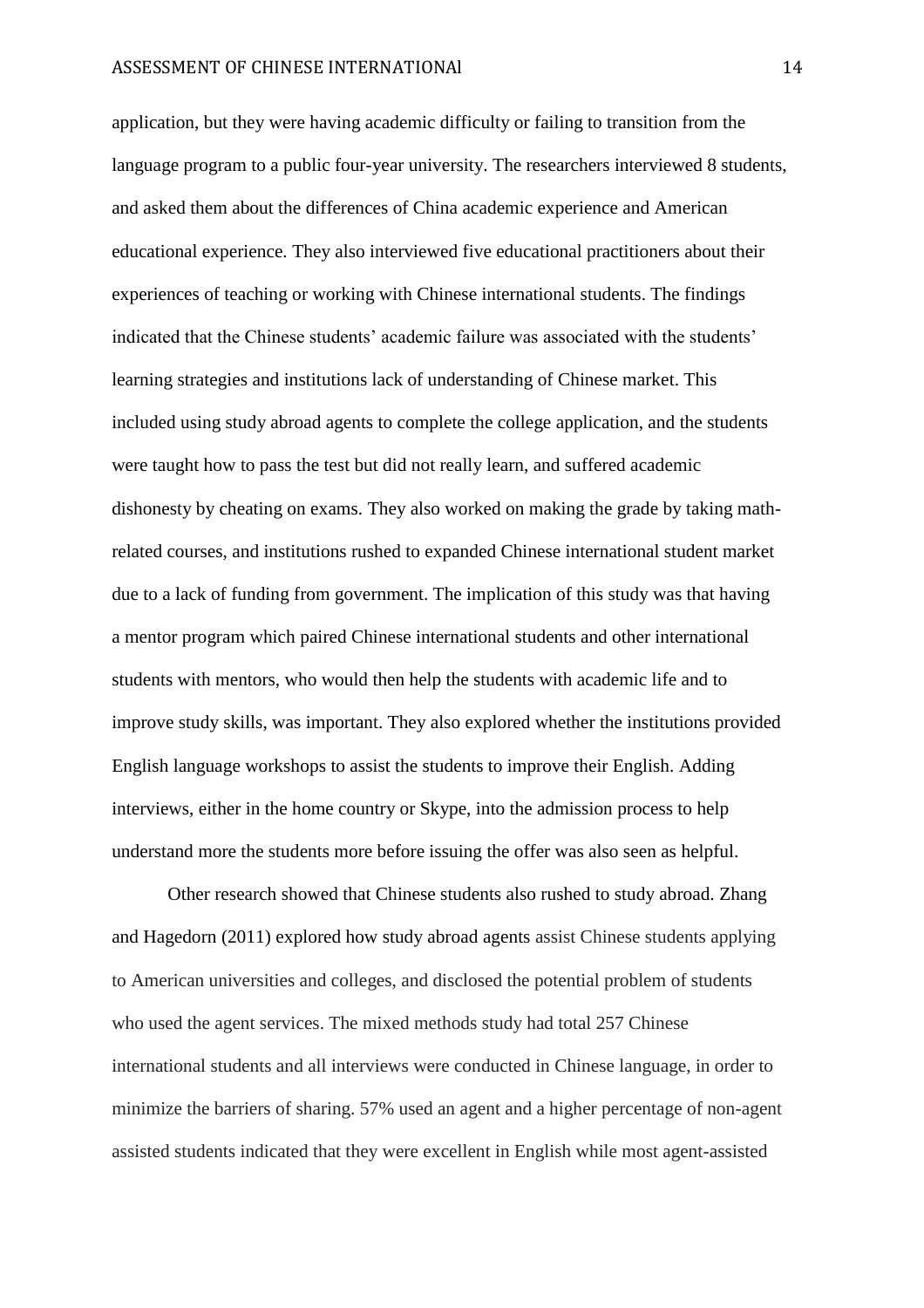students reported their English was only at a fair level. Also, a higher proportion of agent-assisted students attended college in China. Agent-assisted students had higher financial resources than non-agent assisted students. Most agent-assisted students indicated that they used agents because they had little knowledge of the college application, a lack of visa knowledge and limited knowledge about the U.S. higher education. Non-agent assisted students claimed that they were capable of applying on their own, and did not trust agents' service, believed agents were expensive, and also stated that they had parents or friends to help. The research pointed out that many Chinese students who studied in the U.S. for a while stated that they had discovered the college application was not as hard as they thought.

 Some agent-assisted students explained that they had started applying to school on their own, but had a lack of English skills. Then students gave up their own application and found an agent to assist with the application. Agent-assisted students were told that the rate of successful visa application was 100 percent by using agents. Almost 25 percent of agent-assisted students expected the agent to contact all necessary personnel in the American institution, department, or admission office on their behalf. None of the students indicated that agents assisted them for adjusting to a new living and studying environment, and some agents crossed the ethical line by writing their personal statements or recommendation letters.

Many Chinese students hired study abroad agents to help with their application due to lack of knowledge. Zhang and Serra Hagedorn (2014) explored how knowledgeable Chinese education agents were about the U.S. education system, and how universities and colleges could work efficiently with Chinese education agents. In this qualitative study, eight agents were purposefully selected from eight different regions in China. The interview questions were open-ended, and interviews were conducted in Mandarin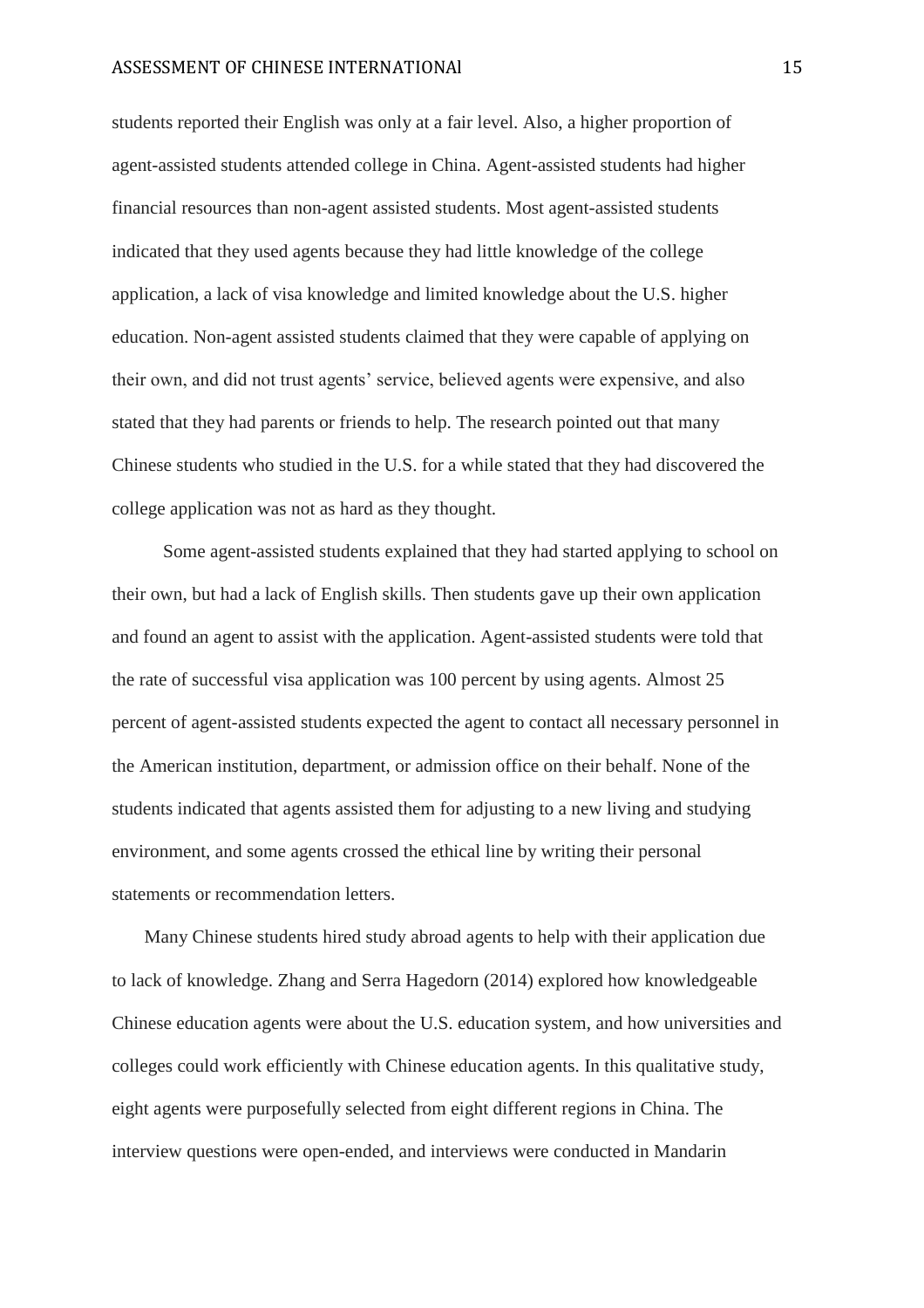Chinese via telephone, in order to make it easier for agents to share their experiences. The findings suggested that the research agents might receive a commission from the U.S. institution in which the students enroll. Also, education agents would change their promotion skills to suit parents and students. The agents promoted community colleges as the stepping-stone to four-year colleges and universities, and used transfer resources as the selling point. However, most agents lacked experience and required knowledge in assisting students' transfer process to a four-year university. Also, agents reported that four-year university applications were harder to complete than community college applications, agents considered it less stressful or easier to complete the community college application. An agent's knowledge of community colleges primarily came from Internet and the college websites. Education agents were a for-profit business, and had less interest in community colleges, and they were not focused on sending students to them. Lastly, all agents lacked understanding of the value of an associate's degree, and highlighted the transfer function to baccalaureate institutions as the selling point. The researchers also found evidence that many community colleges have dedicated their efforts to promoting overseas recruiting, however, the agents felt that community colleges were less engaged in the Chinese market than four-year colleges or universities.

Overall, most Chinese students struggle with getting the accurate college information in China, learning the academic and cultural differences between China and the U.S., and having a hard time to find on-campus employment opportunities to support their financial needs. Many Chinese students used study abroad agents to apply for U.S. colleges and universities because they had little knowledge of the college and university, application process, and visa application. Also, the students and their parents expected that using study abroad agents, who completed their application packages, could increase their chance to get accepted by their ideal institutions. To those students who did not use study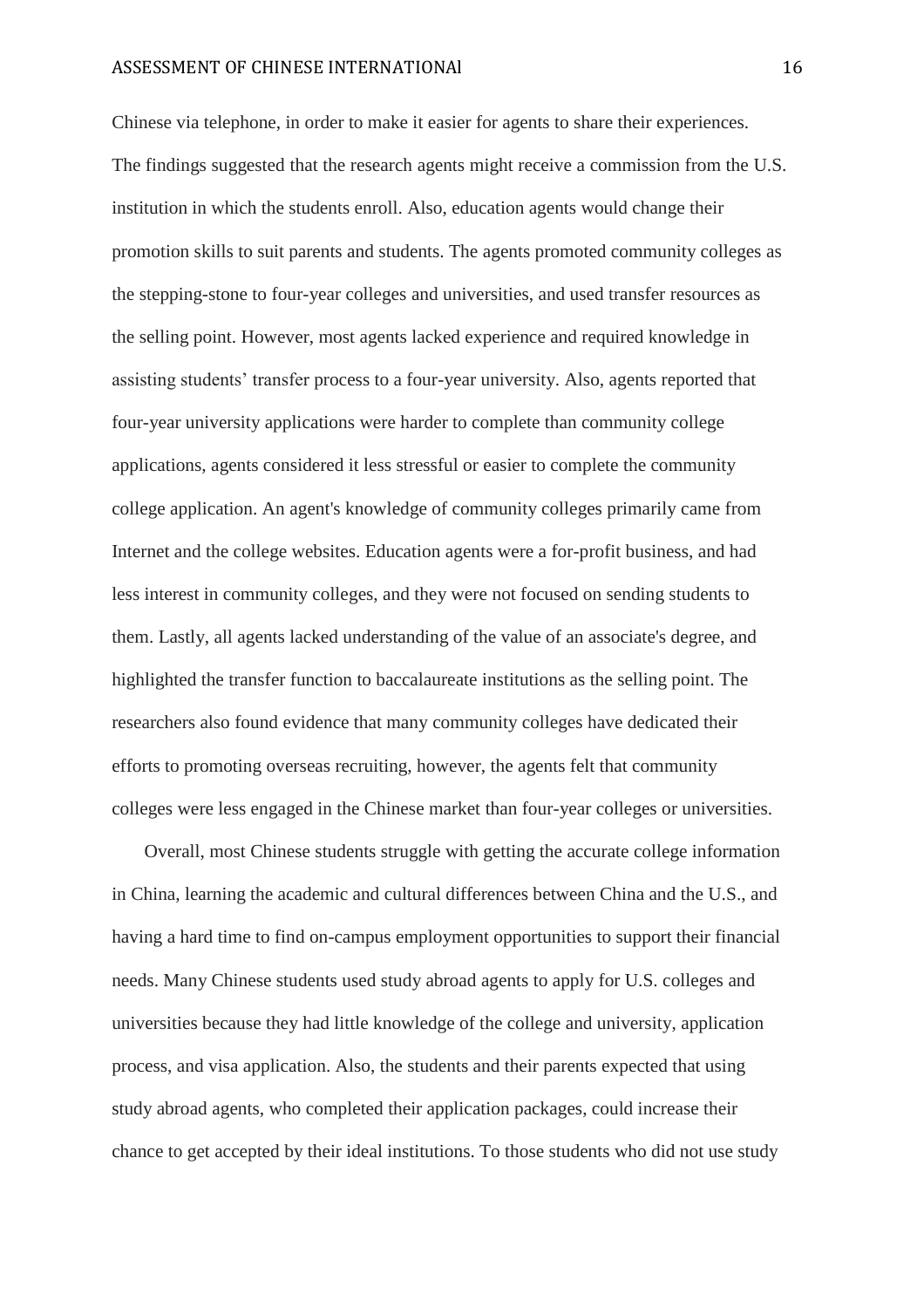abroad agents were based on lacking trust of agents' promises and the high charges for agents' services.

#### **Methodology**

In this study, the constructivist paradigm was used for interpreting the meaning of cases or situations from a different standpoint, representing a phenomenon to others; the researcher seeks to do this by increasing the community rapport (Mertens, 2015). Many Chinese students who wish to study in the U.S. hire study abroad agents for helping with the college admission process. Meanwhile, many U.S. institutions rely on using agents to recruit international students (Bartlett and Fischer, 2011). The paradigm allowed the researcher to explore the complex world of someone else's experience and allowed the participants to share their viewpoints (Mertens, 2015). The relationship between institutions, students, and study abroad agents is still unclear in the higher education world. Students' voices are crucial, and this constructivist paradigm provides the opportunity to focus on that (Mertens, 2015).

In terms of the sample for this study, the student contact list was provided by the Director of the Office of International Programs at Sumner college. The student sample available for this research was composed of 18 Chinese international students--13 graduate level students and 5 conditional graduate students--attending a private liberal arts college (Sumner College) in Massachusetts. All participants were invited through an email that was written in English and Mandarin Chinese. There were 7 Chinese students, including 4 graduate students and 2 conditional students, who responded to the email, and all of them agreed to participate in the interview process. At the beginning of the interviews, the researcher explained the information on the consent form, the purpose of the study, and the participants' rights during the interview in Mandarin Chinese or Cantonese Chinese. Participants signed the consent form. The participants had an option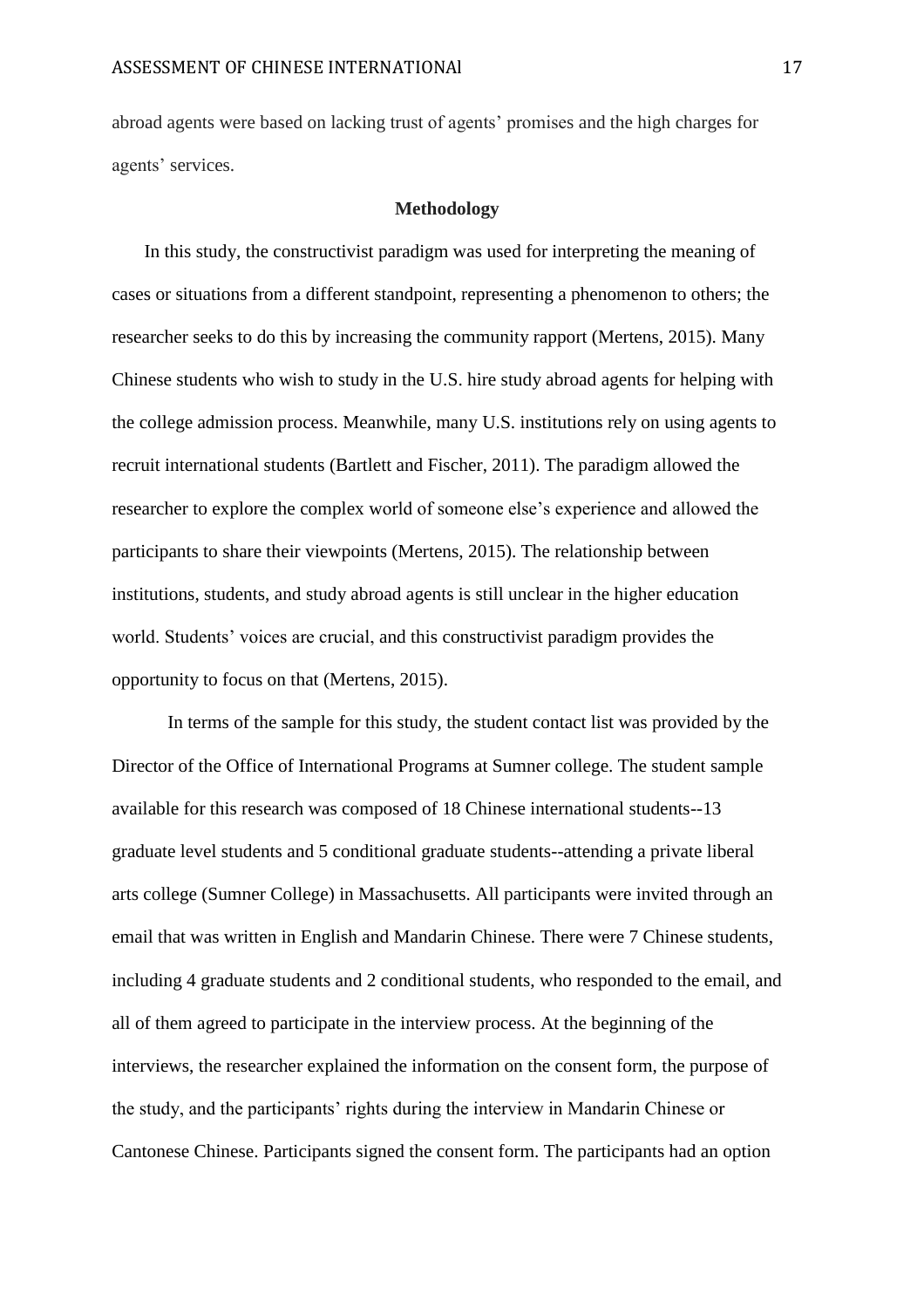to select a pseudonym that was used with this research. Their real names and personal contacts are kept confidential.

The interviews were conducted in a private room in an academic building on campus. In order to reduce the students' nervousness about sharing the experience, the participants were informed that our conversations would not be reported to the admission office and the International Programs Office, and their immigration status and enrollment status would not be affected by this study. The participants were asked to respond to demographic questions about their majors, the duration of studying in English as Second Language programs, year(s) of work experience, and duration of time they been in the United States in order to understand their academic and personal backgrounds. All participants majored in business management. Two of them studied in English as Second Language programs for three and six months prior enrolled the Master's program. Most participants have lived in the U.S. for approximately a year. Two participants worked full-time prior to enrolling in the program. Each interview was 40-50 minutes (for the full protocol see Appendix A). All the records and data were saved in a USB and kept in a safe at a personal space. The interviews expected the participants to share their full experience in working with agents, from selecting the agents and selecting the colleges or universities, to recalling the information that they were told and comparing it with their current feelings. The researcher also asked about the barriers they were facing in applying to U.S. Colleges and Universities, and the reasons why they decided to hire study abroad agents to get information.

# **Trustworthiness**

 In order to increase the trustworthiness of the study and reduce the participants' concerns, the participants have reviewed and approved all their quotations in this study. After transcribing the interviews into a Word document in Chinese, the researcher used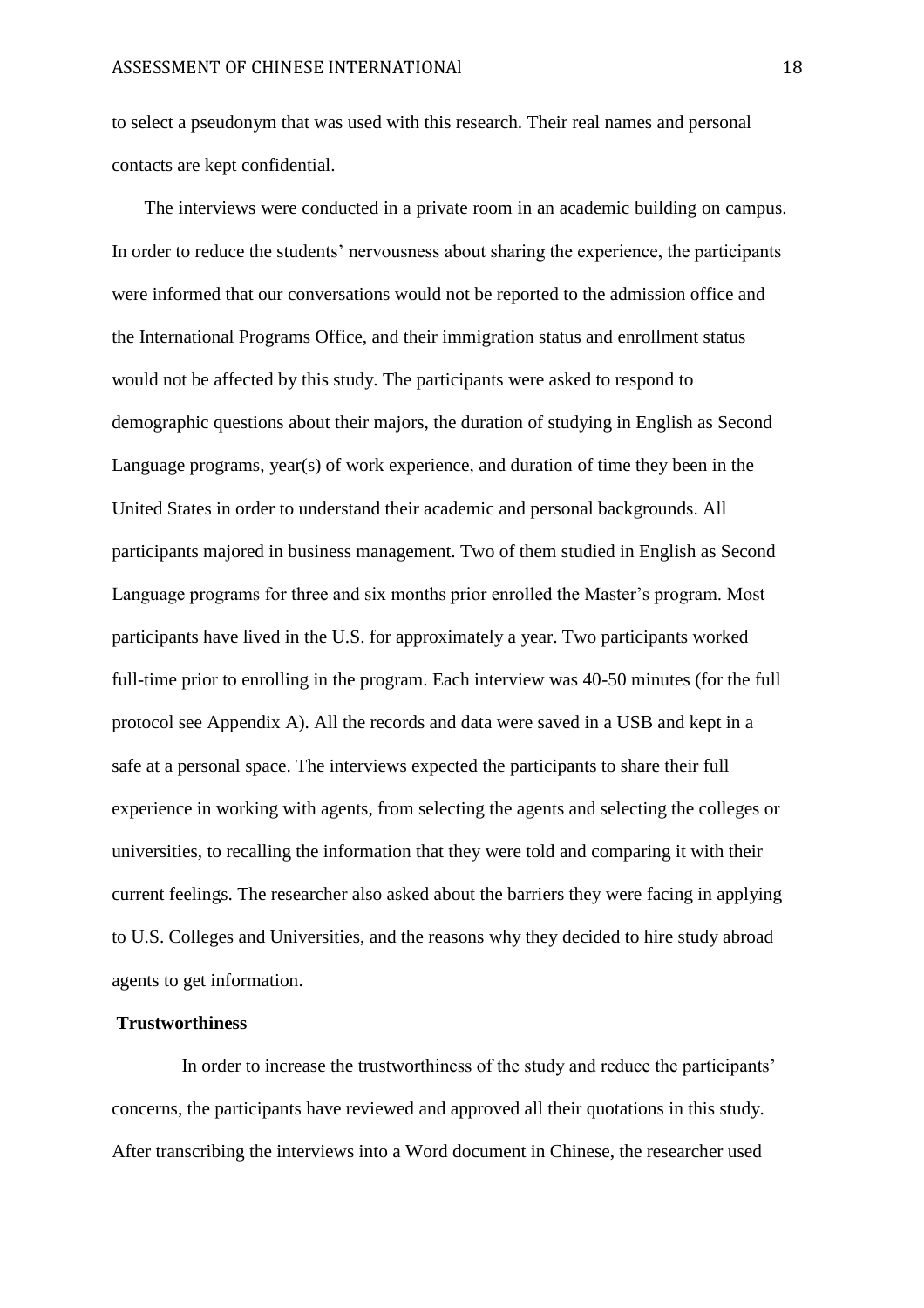standard methods to code all transcripts and translated them into English (Mertens, 2015). After seeing the coding patterns, the researcher filtered those codes into several categories (Saldana, 2012). The researcher sent each participant's direct and indirect quotations back to the participant and asked for approval. The participants reviewed all the quotations and approved that this study could cite the quotations using their pseudonym.

#### **Findings**

Many participants shared that they had a hard time finding information about Summer College in China by themselves. They felt that using study abroad agents was the only way to obtain the institution information and complete their application. Most of the students selected their study abroad agents carefully by asking recommendation from families and friends, researching from the Internet, and comparing agents' reputation and agents' promised. However, most participants shared that they did not have a good experience of working with their agents. Many of them considered their agents overcharged the services and the participants did not feel satisfaction about the overall services.

# **Challenges in finding the college information**

All Chinese international students in this study expressed that they had a difficult time finding information about American colleges and universities while in China due to the Internet limitation, lack of English and time, and lack of the knowledge of application process. Therefore, they perceived that using study abroad agents was the best option for them to complete the application process on time.

**Internet limitation**. Most participants mentioned the biggest challenge in China was not being able to get on American college websites. Hagedorn and Zhang (2011a) reported that many Chinese students said they were not able to obtain information about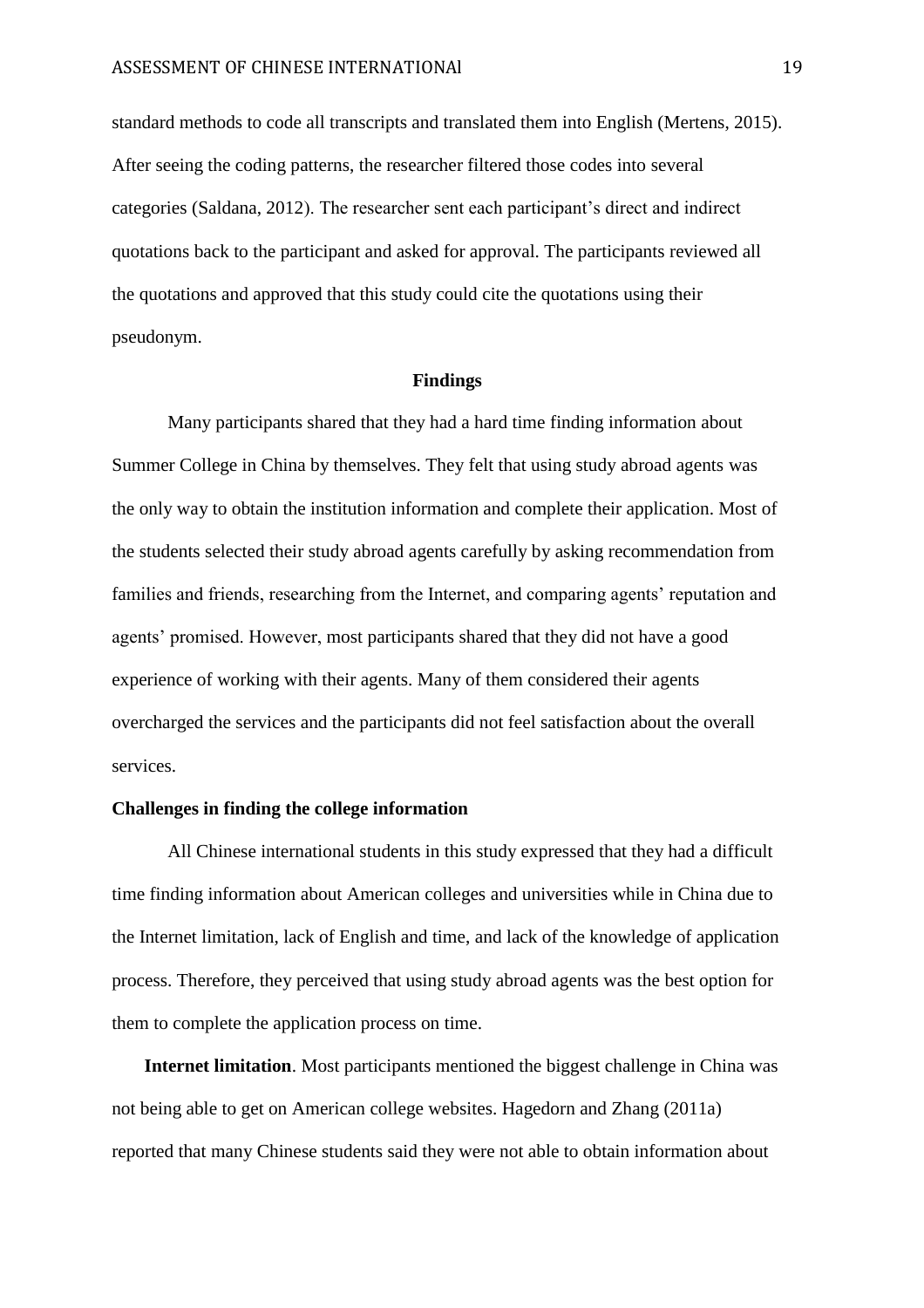U.S. colleges and universities online due to the government control foreign websites. All

participants said the Sumner College's website was not available in China due to the

Chinese Internet restriction. Students could only get limited information from other

Chinese search engines, such as Baidu, 163.com. It is important to note that Google is not

available in China. To this end, Jeremy mentioned:

I do not think many Chinese international students know enough about this campus before we applied. It was impossible for us to get on the school website. As you know in China, the government has limited most of the foreign websites. I did not have any access to get on the school website! [sigh]

Another student shared a similar insight about the Internet limitation. If there were an

option of requesting more information, the student would have to purchase it. Sunny said:

I could only find some basic information on Chinese websites, such as location and admission requirements. Because I was in China, I could not use Google. I could only use Baidu [One of the main search engines in China] to search for the information about this college. There was no video, poster or even the college web page there. I remember the information I saw was dated 2009. I guess the information was already out of date [Sigh]. If I wanted to get more information, I could have purchased the information through the search engine. But I was not sure how accurate it would be.

Since the government has limited the Internet access to foreign websites, most of the

participants said the college information they had was coming from their study abroad

agents. Student Bre mentioned, "I could not find any information about the college on my

own. Using a study abroad agent was the only option for me to obtain more college

information"

In contrast, one participant was able to reach out to an alumnus for the college information. She believed she understood the college well before she applied. Sunny stated "I got 60%-70% of the campus information from my agent, and she/he was the College alumnus." She also said her agent did a good job explaining the application process and the college environment. With the limitation of the Internet, most participants agreed using agents to obtain college information was helpful.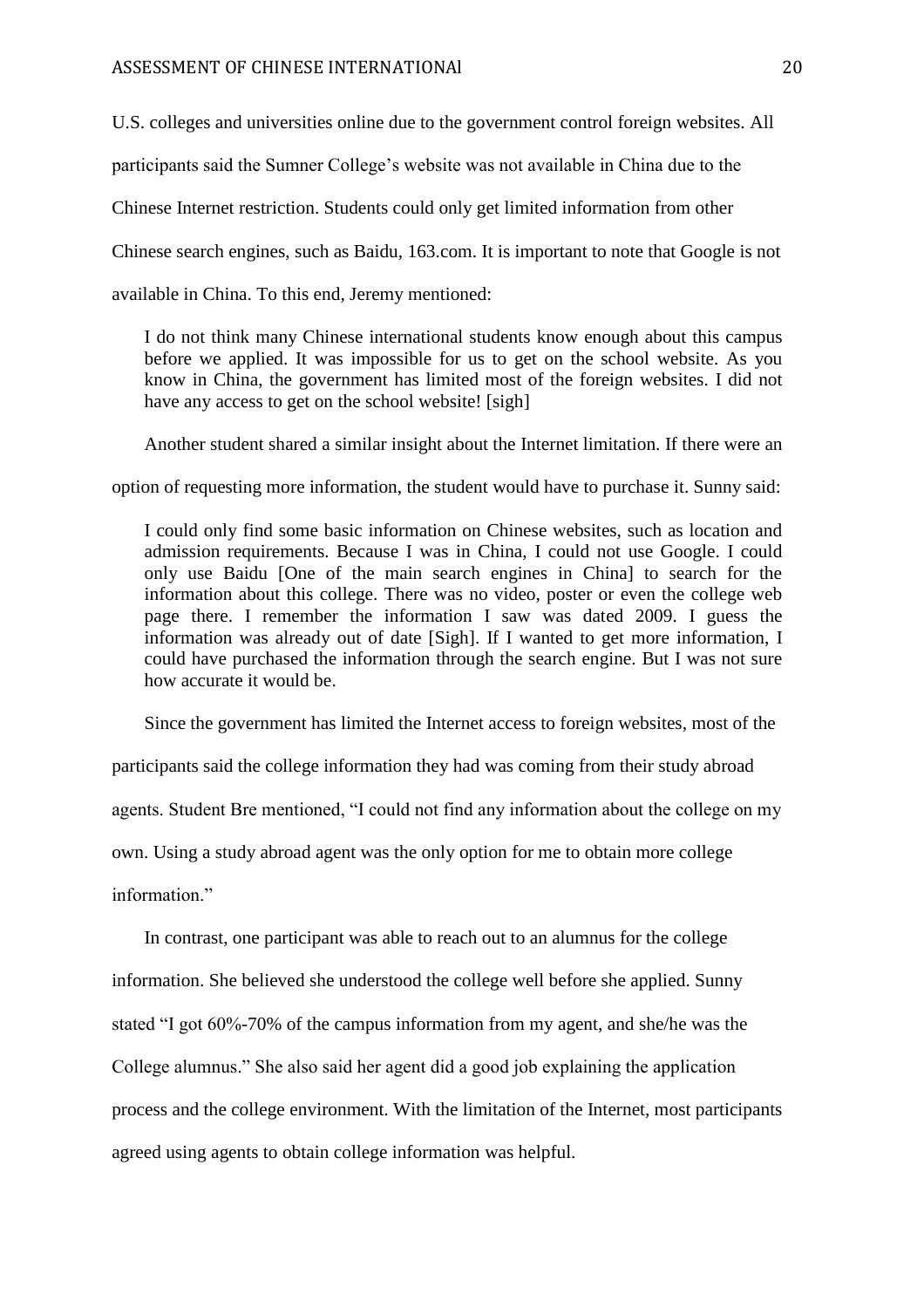**Language barriers and limited time**. Most participants started their graduate school applications in their senior year of college, between 3 months and 12 months prior to the program start. This timeframe also included their TOEFL or IELTS preparation. Zhang and Hagedorn (2011b) stated that many students were applying for their foreign college application while they were in course sessions, and the students claimed that they were in a rush to complete both at the same time. Even though some of them had the idea of studying in the U.S. since freshman year of college or even high school, they started selecting colleges and preparing applications late. By that time, they said, they did not have many college or university options to apply for. There were only limited numbers of colleges and universities still accepting applications. Also, most of them were still in undergraduate sessions while preparing for the language test and college application. With the limited English and limited time, participants agreed using agents could make the process move faster and easier. In this respect, Jeremy stated:

At that time, my English was not strong enough to complete the application. I also did not have time to do that, because I was still in college. The agent helped me complete the rest of the application package. I just needed to submit my TOEFL score to the agent.

Also, some participants were working full-time while preparing the language test and application. They also expressed that agents could lower their stress with the college application. With respect to this, Bre said:

I was working a full-time job. It was really hard for me to sit down and just do the college search. Also, due to the time difference, I was not able to communicate with the admission office at midnight. Therefore, using the agent made my life easier.

Agents were able to meet the needs of the group of students. Beside the time and

language barriers, agents also helped students with on the application process.

**Lack of knowledge of the application process.** Most of the participants also said

they were unable to obtain adequate information on the application process, such as

writing personal statements, constructing English resumes, and filling out college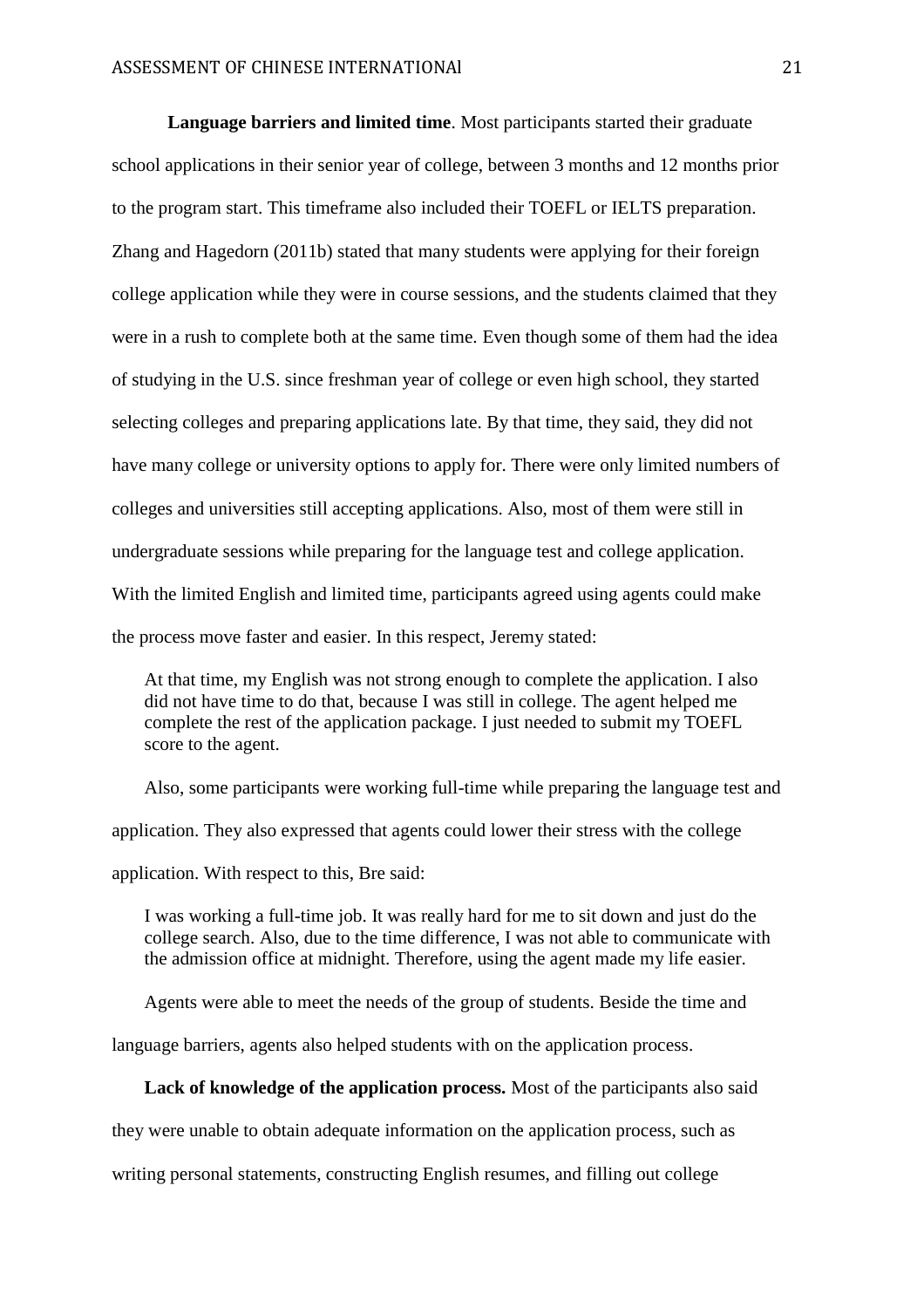applications. Hagedorn and Zhang (2011a) also indicated that many Chinese students did not know how to find out the application process besides consulting information on the Internet. The Internet barrier was mentioned again at this step. Participants said they could not get any detailed information or at least the format for the resume and personal statement. Additionally, they did not know how to find that information. Agents were their only resources to ask for help. In this respect, Wendy said:

At that time, I was so lost. I did not know what the application process was. I did not know how to write the personal statement and resume. I trusted agents were the professional place to ask and I believe their professional experience. The most important part of using the agent was saving time and making the process easier.

Furthermore, Zhang and Hagedorn (2011b) explained that many students did not have time to do research on their own and the students are more likely to ask agents for recommendation. A participant, Bre, stated a similar fact noting "without the agent's recommendation, I would not even know about this school. I would not even know how to complete the application process."

#### **Considerations in selecting study abroad agents.**

As noted previously, all participants in this study used study abroad agents to help with their college applications. Many of the participants said they first heard about their agents through the Internet, families, and friends. Most of them did not make any final commitment before they compared the agencies ranking and the agents' guaranteed offer packages. Lastly, most parents were involved in the agent and school selection.

**Recommendations from the Internet, families, and friends**. Over half of the participants said they found their agencies online first. Also, most of them mentioned that their agencies always appeared on the top on their searching pages. Students were more likely to click on the agency web pages and find the agents. The online ranking of agencies played a significant part in the agent search, as Ronny sated: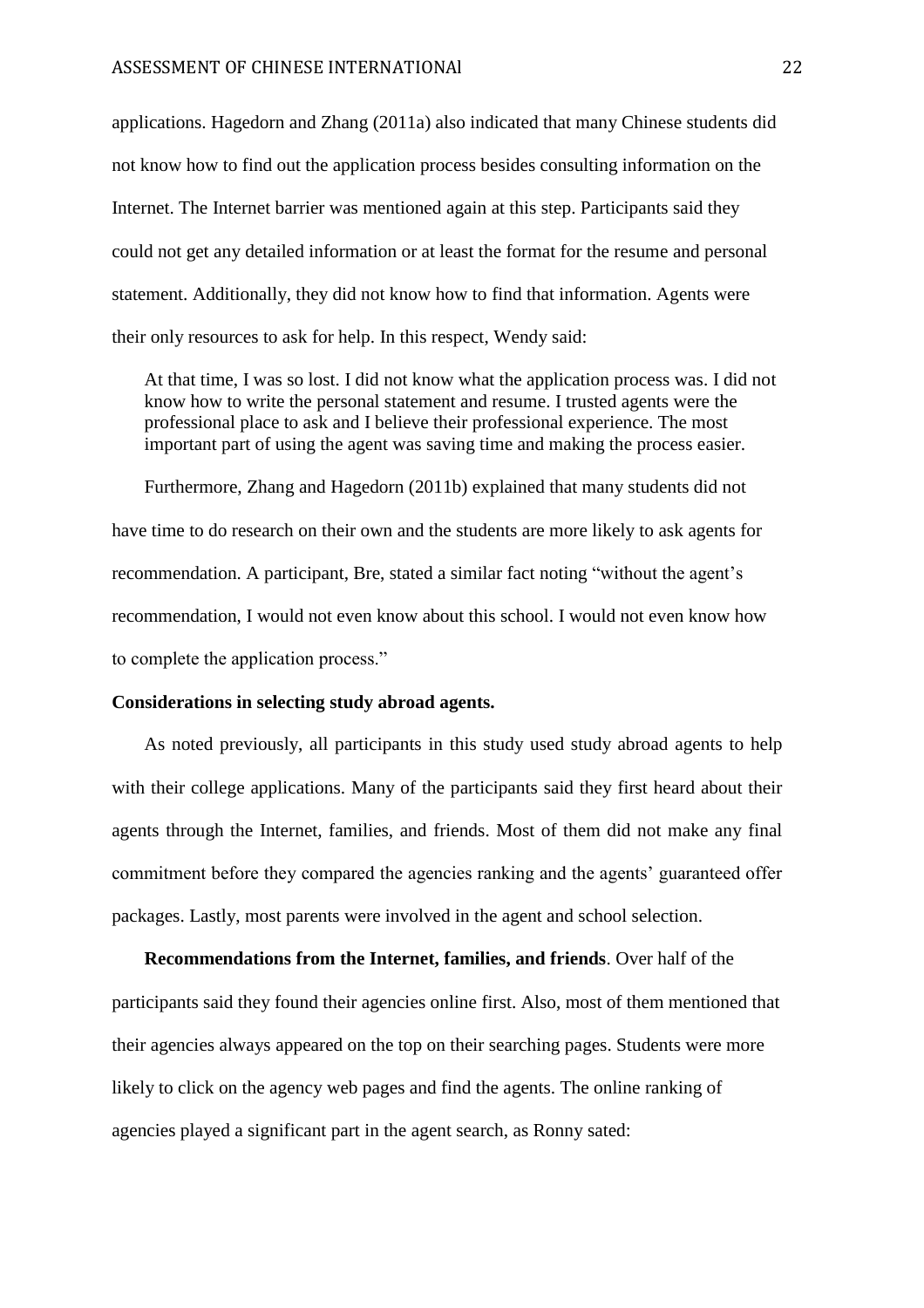I just randomly searched study abroad agents online. My agency was, at least what I saw at that time, ranked number one in my city. I thought I could complain to them more easily if they did a bad job on my application or gave me a bad attitude! So I went to the agency and selected an agent.

Many students shared the same strategy of using the Internet to find an agency.

Meanwhile, family and friends who were good listeners also played a role as part of the

resources. Bodycott and Lai (2012) mentioned that many Chinese students and their

parents gathered study abroad information from family and friends. At this point, Bre

shared:

I found my agent online. I searched the keyword "study abroad agency" first, then my agency was the first one popped up on the search outcome. Meanwhile, I also heard from some family friends whose children were studying abroad and my high school classmates who had studied abroad at that time. They all recommended using this agency.

Also, another student provided a summary of his experience of why he listened to his

friends and family members, in this respect, Jeremy said:

I think Chinese love listening to others before we make any decision. I believe this is the way we [all Chinese] work [laugh]. In Chinese culture, we scare to make any decision by ourselves. We would like to gather others' options and decision as much as possible before we make our own decision. At that time, I had no clue of what to do, so I asked around my mother friends whose children were studying abroad.

**'Guarantee' of placement.** Students would visit some agencies to compare the agent service packages before they committed to the agents. Moreover, Wang (2012) explained that agents worked for commission; they would like to move the sale as quickly as they could by using different strategies with students and parents. A few students reported that agents would make some oral promises about the college offers, but not written in the contract. In this respect, Ronny said:

My agent made some oral college offer promises, but I could not find it on my contract. After I signed the contract, I reviewed the contract a while after that. I recognized the contract was just a disclaimer contract. The contract did not say I would get any guarantee offers.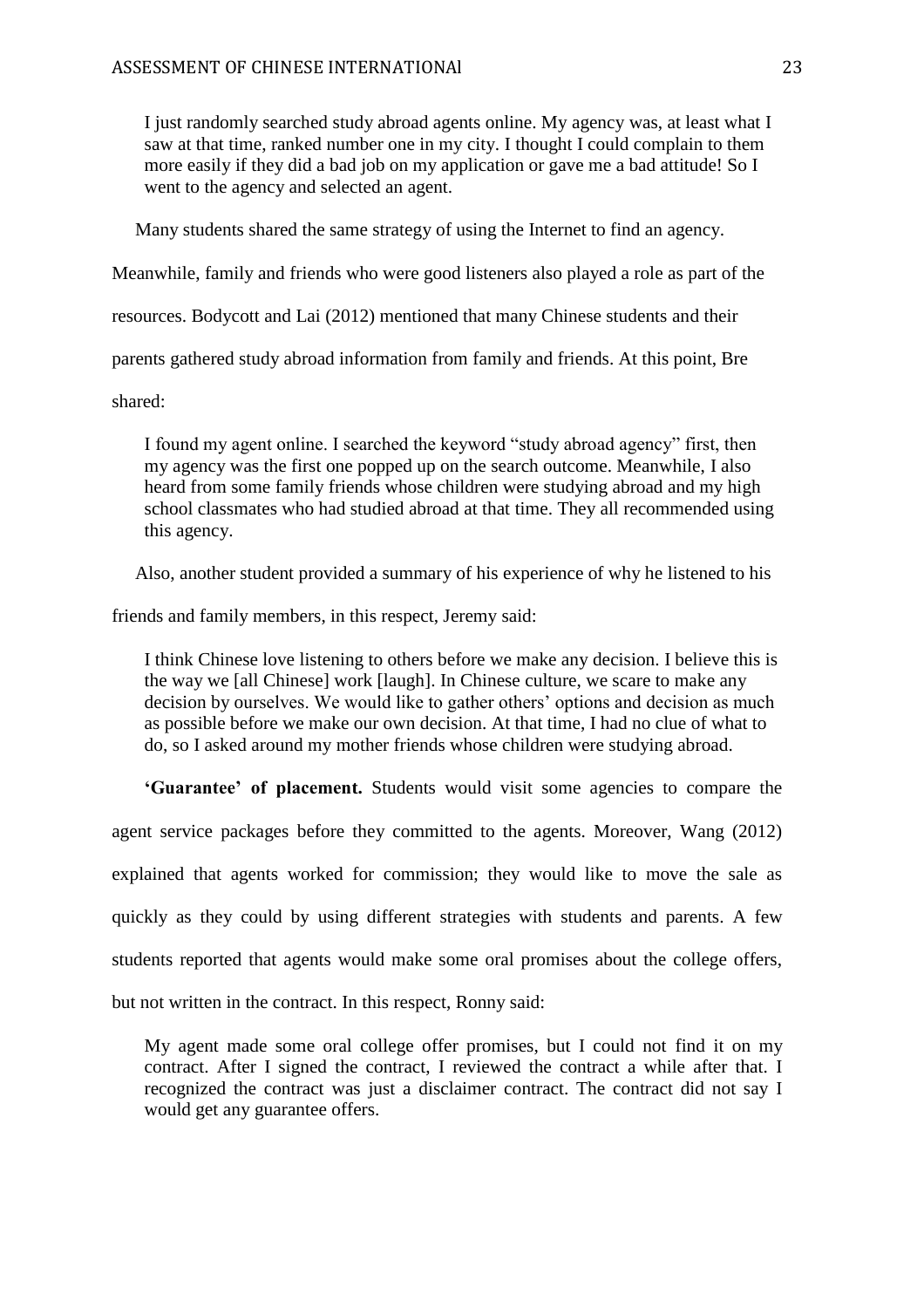In addition, students assumed the agent fee policy was a guaranteed policy. Many students said their agents mentioned the agent service fee was refundable if they did not get any school offers. In terms of this expectation, Wendy said:

I do not recall that my agent had said they would guarantee any school offers to me, but he said he would try his best to get me into an U.S. college. Moreover, he promised that if I did not get any school acceptance, the agency would refund part of the service fee.

Overall, based on the feedback from the students in this study said, most of them got

accepted by at least one of the colleges they applied for and a few of the participants got

accepted by all colleges they applied for.

**Reputation of the agents.** Half of the students indicated their agents' reputations

were part of their considerations. Hagedorn and Zhang (2011a) explained that students

believed big agencies and agents with a good reputation would ensure their acceptance

rate. Many students refused to use small size agencies, even though they provided the

same services for a lower price. Ronny said:

I compared two agencies [one big agency and one small agency] and I visited their offices. The big agency's office looked great. I liked the big agency reputation and its location, which was in the most high-class area of my city. I also believed that big agency would have a good reputation to the school as well.

Sometimes agencies proactively showed the students their successful student cases and

their professional recognition. Student Bre said:

I visited the agency office. They had some successful student cases and a lot of Thank You Pennants [see in Appendix B] from families. Some of the pennants were from some famous government workers with big titles listed. They also framed some local newspapers saying how great they were. I think those were really convincing.

Most participants found their study abroad agents through a thoughtful searching

process. They used the Internet to select agents and asked families' and friends' to

recommend agents to them. Also, they compared agent's services and reputation before

they committed to their agents. The challenges were that most participants used several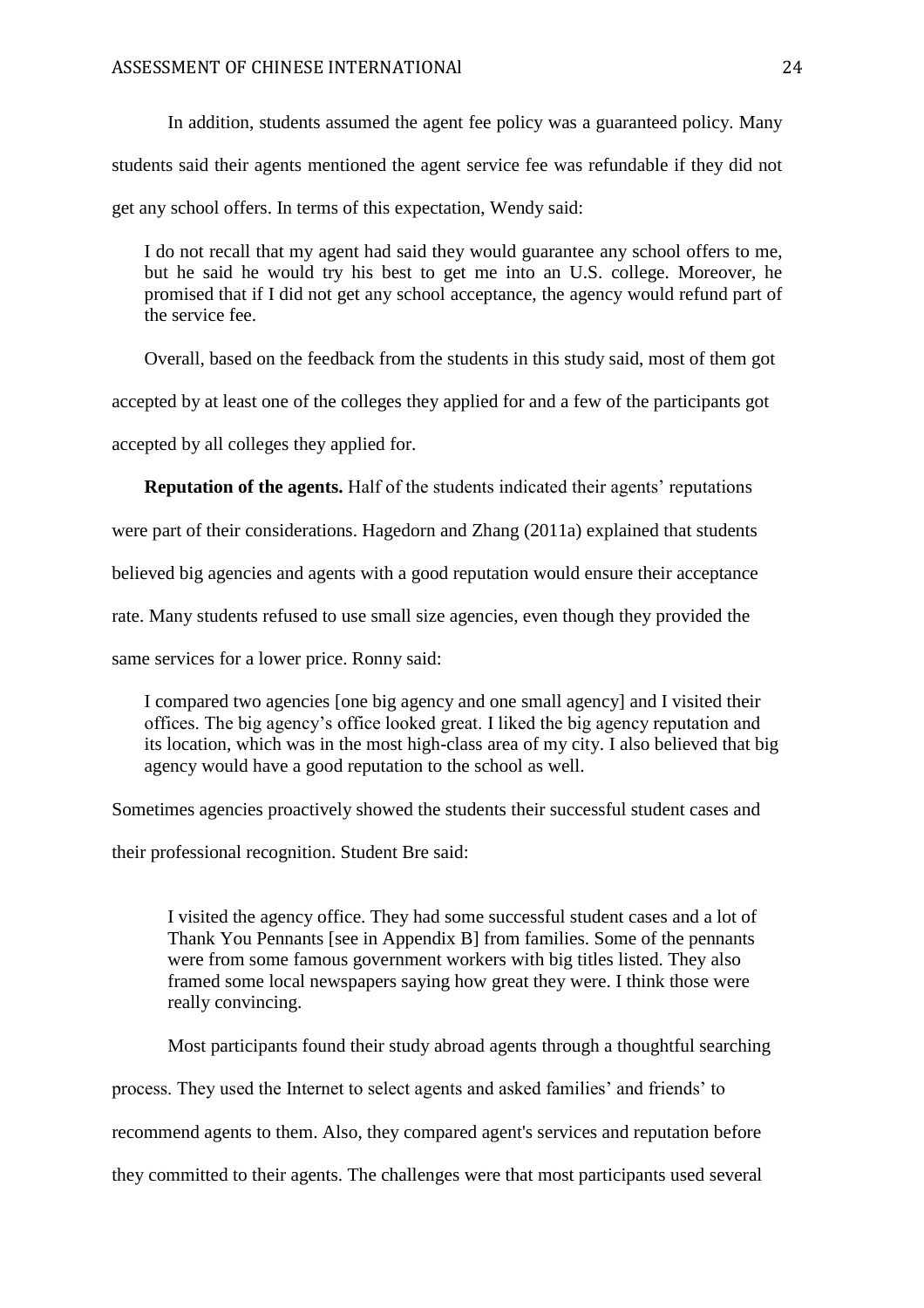possible ways to pick their agents, but most of them still felt mixed regarding working with their agents.

## **Challenges in working with study abroad agents**

Most of the participants articulated they did not feel satisfied with the agent services. Only one participant indicated that he had an above-average experience with the agents. There were four main reasons for the dissatisfaction with the agent services. First, many participants considered their agent fees overpriced. Second, agents' attitudes and services changed after they paid the agent fee. Third, half of the participants believed their personal statements did not truly reflect themselves. Fourth, many participants mentioned that their expectations of the campus did not meet the reality.

**Agent service fee**. Many participants believed that agents overcharged for their services. Hagedorn and Zhang (2011a) expressed that some Chinese students did not use study abroad agents because they considered the service fee unreasonable, regardless of which year they paid for the agents and how many schools they applied for. There was only one student who reported that she applied for one school, and none of them reported that they paid any institution application fee. According to all participants who reported to me, the price range was from 12,000 RMB at the lowest to 49,000RMB at the highest. According to the current exchange rate at the time of writing this paper is 6.5 (1 dollar=6.5RMB) on XE.com, the price range is \$1,846 to \$7,538. The agent service fee can be can be 4 times higher. The prices that they reported included a visa interview training and a pre-departure workshop. In this respect, Jeremy stated:

My agent fee included the application process, two acceptances, and visa training. I paid the fee upfront. If any school did not accept me, they promised to refund part of the fee. Or if I got the visa rejected, they would refund the visa-training fee and keep the application process fee.

Moreover, there were some extra charges that were not listed. Bre mentioned: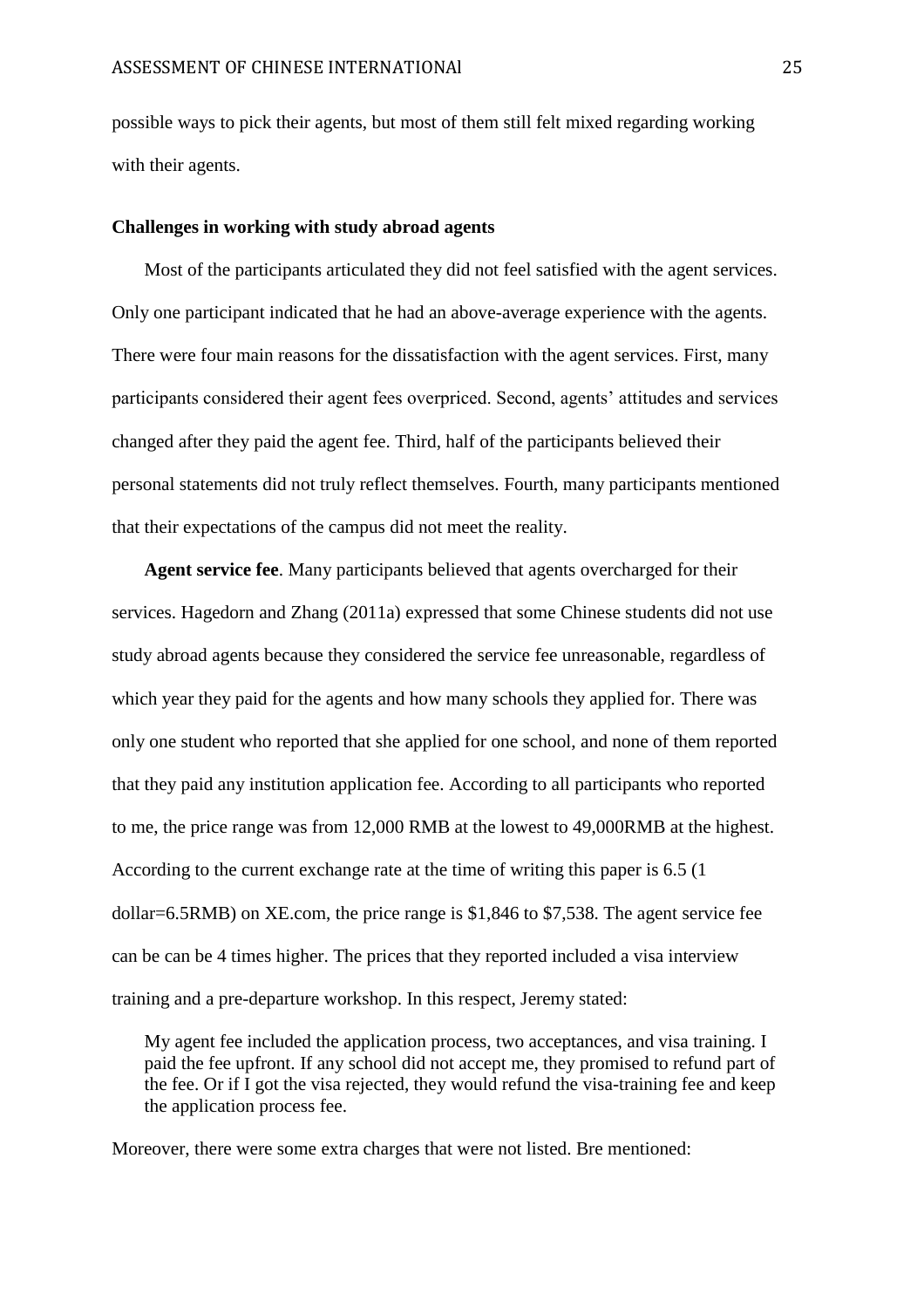There were some ranking fees that would be added on if I decided to apply higherranking colleges. There were three price tags: the first for the top 100 U.S. News College Rankings, the second for the top 50, and the third for the top 30.

It is important to note that one participant reported that she did not know how much

the agent fee price was. The student said her parents paid the fee on her behalf.

**Agents' attitudes and services**. Many participants felt that their agents charged their

attitudes and services significantly different after they paid. Most participants reported

that their agents stopped being proactive after they paid the service fee. Before they

signed the contracts, the agents had followed up with them daily. The agents were always

available to reach out to and to ask questions. However, after the participants signed and

paid the service fees, most participants said they became the ones to contact the agents.

With respect to this concern, Wendy stated:

I remember I had to call my agent often in order to track my application process. [Long sigh] the agent never proactively called me to say what I needed to submit and what I needed to change. I was the one who always call to make sure what I needed to do next.

Sometimes, the agents became hard to find, which affected one participant's

application. In this respect, Patrick reported:

I felt like my first agent did not pay any attention to my application at all. After I paid the service fee, he [the agent] liked to disappear and did not give me any updates. Sometimes he would answer my calls, but he came up with so many reasons to not meet me…[I] was really frustrated after he told me that my application got rejected because of a transcript issue. He also told me I already missed the deadline to re-submit the document, I had to defer the program for one semester.

Additionally, family relationships could affect an agent's services. One participant,

Jim, believed he had a great experience working with an agent. His agent was actively

keeping him posted on the application process. He also pointed out his family had a great

relationship with the agency. In this respect, Jim stated, "due to the family relationship,

my agency dedicated a couple of agents to work on my case. They called me and reported

on my application process daily. I did not need to worry about the process."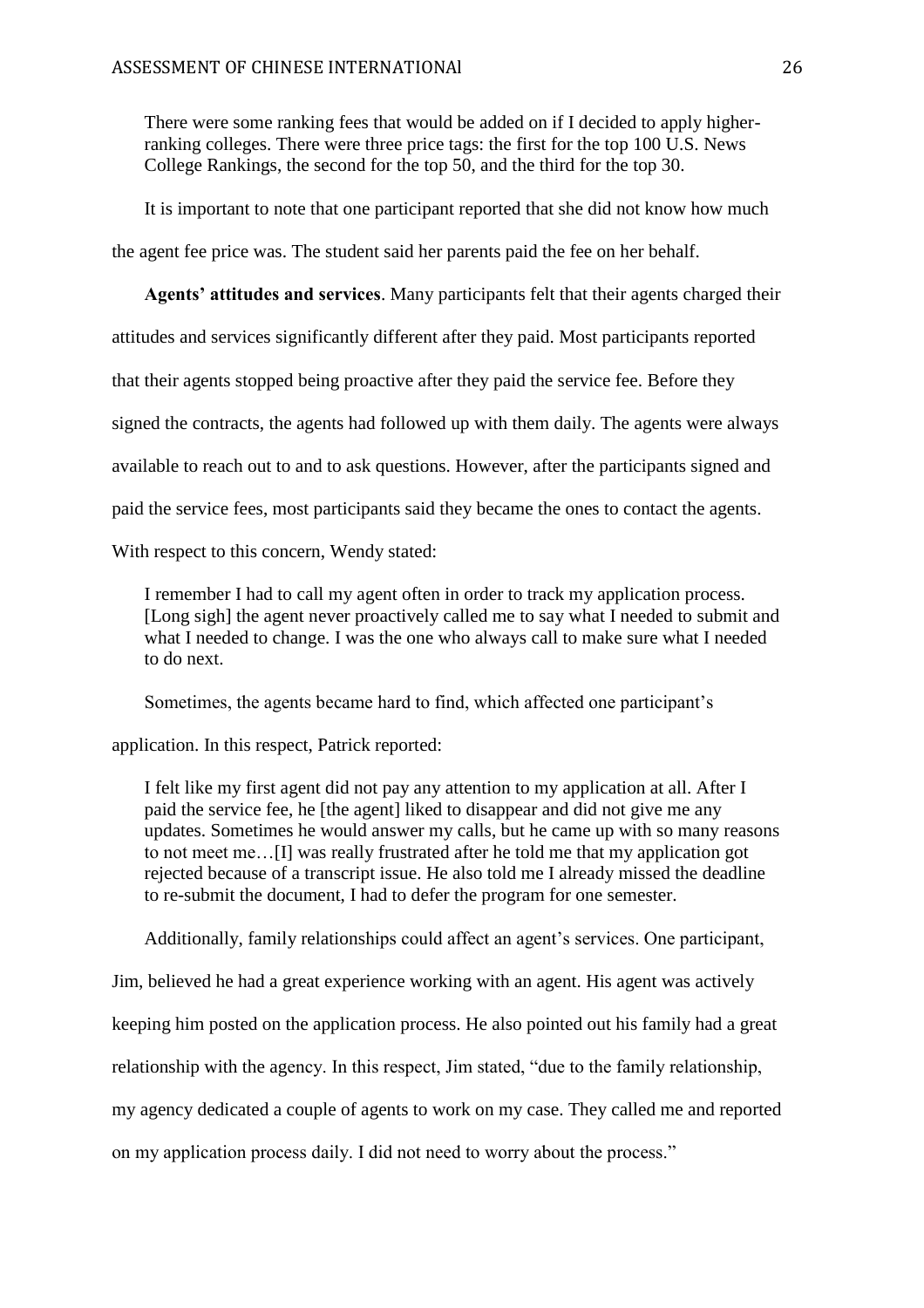**Personal statement and application form**. All participants have mentioned that agents completed their college applications. Nylander (2015) stated that Chinese study abroad agents composed 90% of all students' recommendation letters, 70% application essays, and 50% of transcripts. Some participants said their personal statements and resumes were fully written by their agents. After they committed to the agents, the agents asked them to fill out some forms for the purpose of writing personal statements. One student refused to answer my question. The agents asked the participants to sign the final draft before the statements were sent out. At this point, Jim said:

I only provided basic personal information, education history, and transcript to the agent. That was all I gave. After they wrote the personal statement and resume, they called me back to the office to sign them. I quickly reviewed the documents and signed. They [the agents] did not give the original copies. [Long pause] but they sent me the digital copies after I got accepted.

Ronny said he had a similar process. He mentioned:

The agent sent me a couple forms right after I paid and signed the agent contract. The forms asked me basic information, education background, special experience and family background. Then they asked me to review when it was done. I felt like they [the agent] took someone's personal statement and changed my name on it. I wish I could conduct my own personal statement. [Laugh] maybe I will write my own personal statement in the future.

Nevertheless, two participants said they wrote their own personal statements and resumes

in both English and Chinese. They only required agents to review and proofread both documents.

**Expectations not met.** The participants believed their agents were the key channels to find information about the College. However, the participants' expectations were not always connected with reality. Yan & Berliner (2011) indicated that the students lacked realistic information before their departure; most of them had preconceived ideas about the U.S. and the college they applied for and felt disappointed once they arrived. Most of the participants said that they did not feel their agents were knowledgeable enough about the college, especially about the location and transportation service. Bista (2011) stated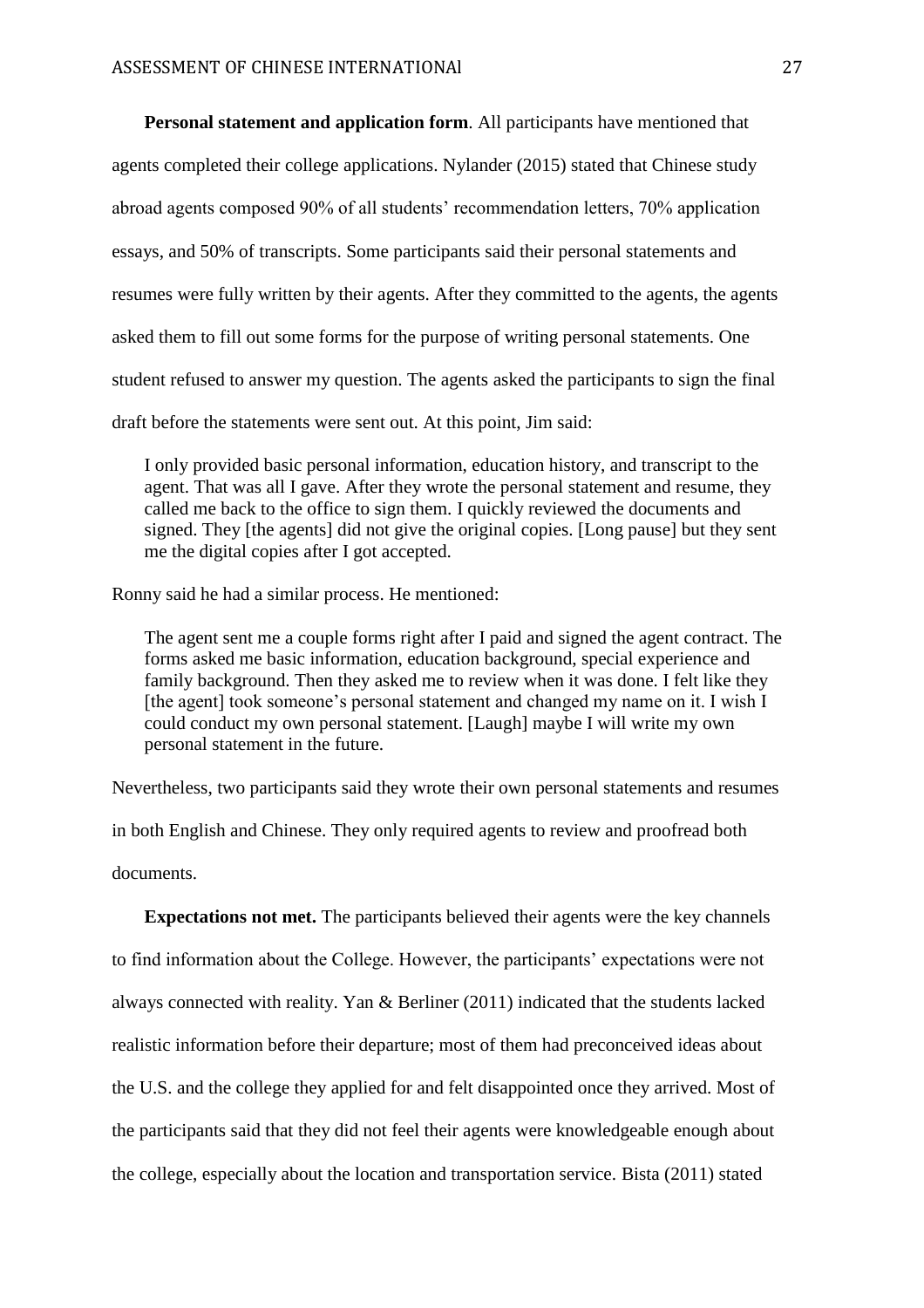that Chinese students would transfer out if the institutions lacked access to entertainment,

and have limited transportation schedules. Also, Lu and Schulmann (2015) expressed that

36% of Chinese students are more likely to select the campuses located in major cities.

Most participants did not expect the campus location to be so far away from the city of

Boston. Student Ronny mentioned:

I thought the main difference was the distance between the campus and downtown Boston. I saw the school brochure and heard from the agent, they both said the campus was only 25 minutes away from the city. I thought the campus was in downtown area, because of the distance of 25 minutes. In reality, I actually spent more than one hour to get to the city! [Exasperated]

Not only does the campus location not meet the participants' expectation, but also

the campus transportation service does not match the information they received. Student

Bre stated:

Even though I knew the campus was not close to the city, the campus location was still further than I expected. I thought the campus was right next to the train station, and I could walk there in a few minutes. I also was told that the school offers a shuttle. He [the agent] said it would bring me to downtown Boston. I did not know it only brings me to the train station, and I had to take a one-hour train ride to Boston. This is very inconvenient!

Moreover, one participant said he was told the campus offers some transportation

service that the college has never offered. Student Bre mentioned:

I asked my agent if there was any subway line run by the school. The agent said yes, there was a subway line connected between the campus and downtown Boston. After I came, I was shocked that the subway line does not exist [laugh].

Overall, most participants felt disappointed working with their agents who overcharged

for their services, were dishonest on giving out the institution information, and were

fabricated some aspects of the student's application package.

### **Recommendations**

The length of most of the U.S. graduate programs are one or two years.

Comparing with the length of Undergraduate programs, international graduates have less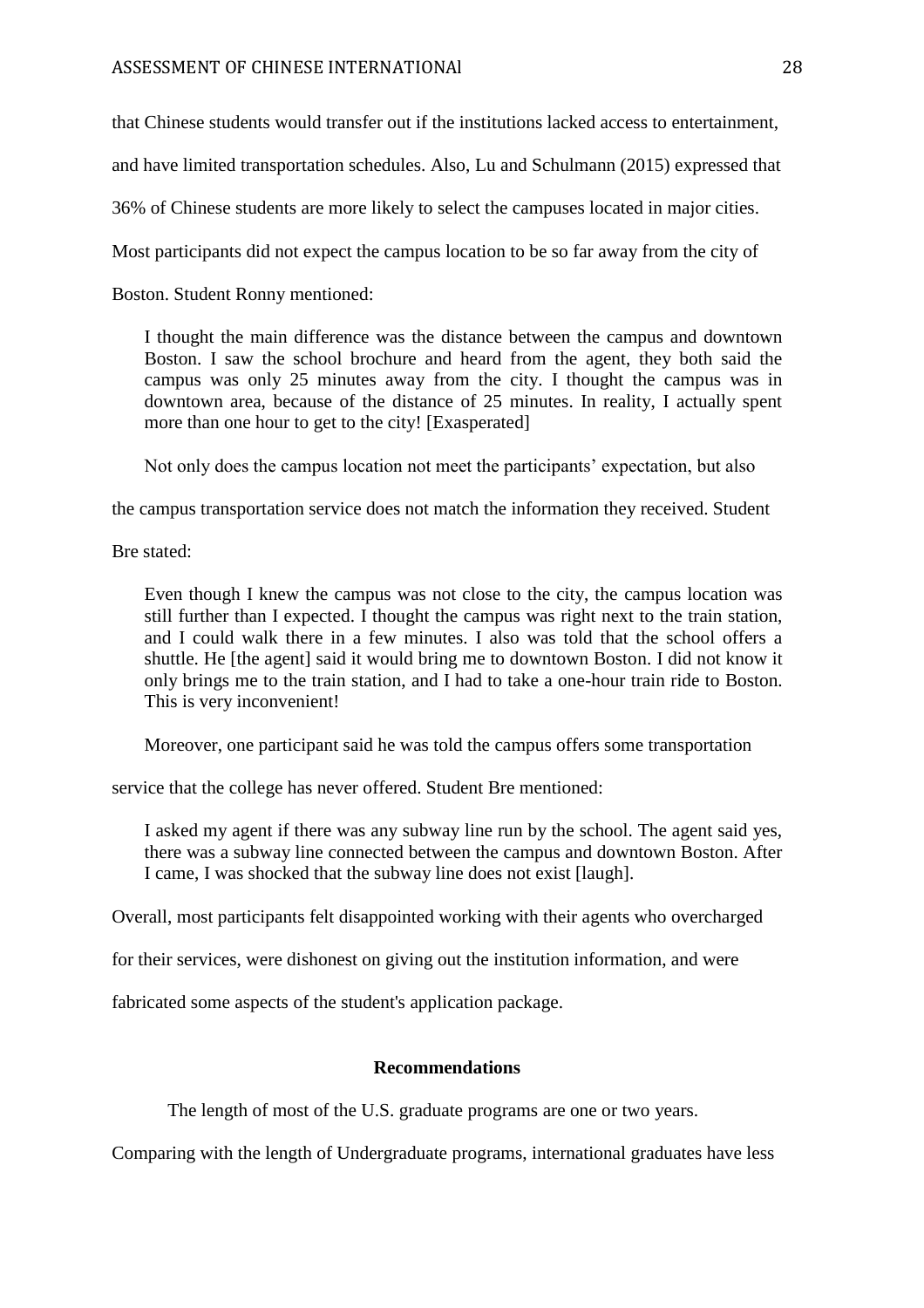time to adjust academic and cultural difference. Providing extra services to this group of students are necessary. The majority of the participants in this study expressed that they had a hard time to obtain college information from the college's website and had received misleading information from their agents. U.S. Colleges and Universities should improve their communication system to deliver accurate information to international students prior they arrive the U.S. Also, some participants reported that their agents fabricated their application package in order to help them to get into the college. U.S. college and universities should improve their admission system by implementing a new technology to prevent this circumstance. Lastly, institutions should improve their on-boarding services to international students upon they arrive the campus.

# **Recommendation 1: Colleges must improve their websites to be available in China to increase access to the information about the college and admission process for Chinese students and parents.**

Hagedorn and Zhang (2011a) found out that many Chinese students were not able to get on U.S. colleges' and universities' webpages', and most of the college information came from their study abroad agents and family and friends. Moreover, Chinese parents invested a high portion of their income for their children's education; they were highly involved in the college search process (Bodycott, 2009). Bista (2011), Wu (2014), and Lu and Schulmann (2015) stated that Chinese students had particular preferences for campus settings when studying abroad. Additionally, all the participants in this study reported that the Chinese government limited Internet access to the College website. Some participants also expressed that their parents were involved in their college search and application process. Limited Internet access to college information and application progress forced the students and parents to obtain information from study abroad agents. The information that they received may not be accurate and may not match their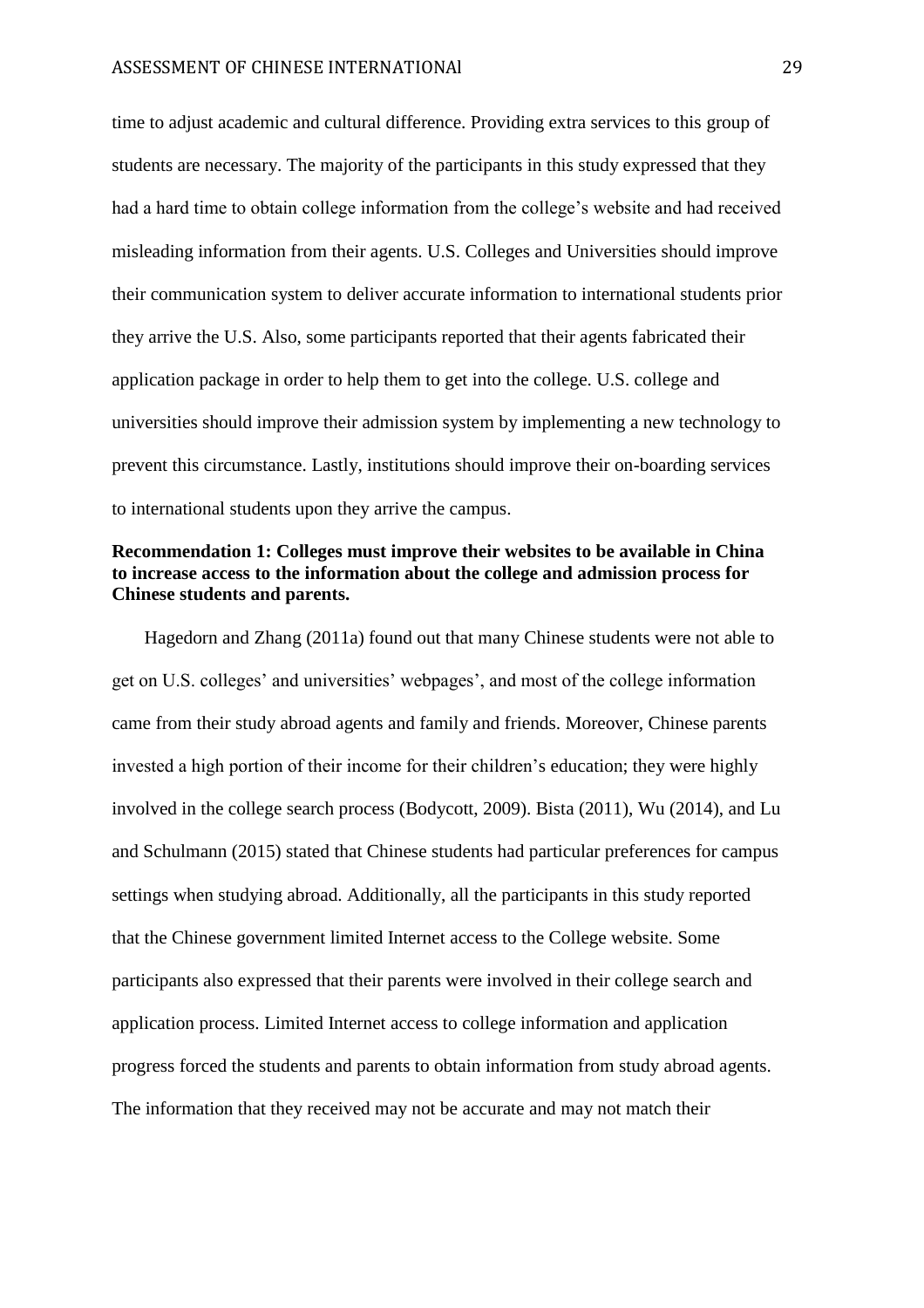expectations. The students in this study held different expectations of the College from the reality, especially about the location and transportation services.

In order to address this ongoing problem, The College should partner with a local Chinese Internet provider to create a Chinese user-friendly webpage. The College must improve its outreach strategies and information delivery to prospective Chinese students and parents. The most popular Internet provider in China is called WeChat, which had 272 million active users around the world by 2013 (Chester, 2013). A few U.S. institutions have implemented WeChat for advertising of campus activities and reminding the Chinese students of event deadlines (Chester, 2013). Moreover, WeChat allows users to create their company information page, provide a subscriber function, and offer business to customer service [See in Appendix C] (About WeChat, n.d). For example, Michigan State University has launched a subscription account embedding university branding into the fabric of the Chinese internet (Chester, 2013). The marketing and admissions department should jointly implement this platform to advertise the campus information and provide an admission advice portal directly to the Chinese students and parents. The marketing department should create a subscriber page to allow prospective students and parents to obtain college information. There is little that institutions can do to change their location and the campus setting, but marketing department should determine what makes the institutions a more attractive place to study at (Lu and Schulmann, 2015).

The Admission Department should add an admission portal on WeChat that allows students to communicate with admission counselors directly. The marketing and admission WeChat page should be written only in English to require students to have basic language skills, and it should be open to any students who are interested in applying for the institutions. Study abroad agents are encouraged to follow the information on the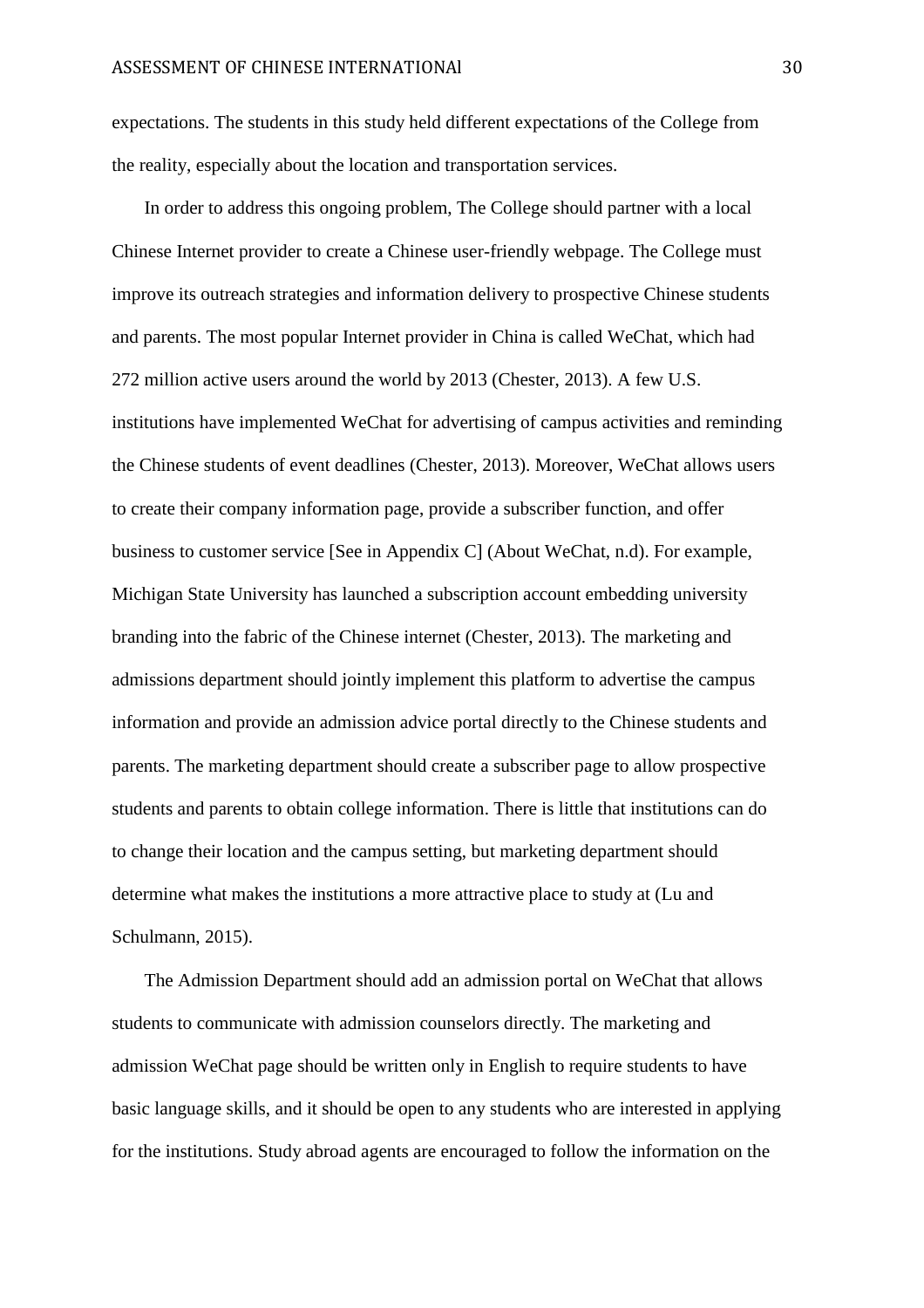page to promote the college. Prospective students and parents who have difficulty reading the information and communicating with the admission counselors are encouraged to work with study abroad agents.

The marketing and admission WeChat page should include clear detailed information of the campus history, campus location with a screenshot from Google Maps, public transportation information along with the schedule of all the buses and trains, campus shuttle information attached with the newest schedule, photos of major buildings and campus facilities that parents would love to see, location of the Office of International Programs (OIP) with brief information of visa regulations, Career Services with on and off campus employment opportunities, calendar of all social integration events, stories of successful students, a variety of academic support programs from the English as Second Language Program to the Writing Center, and the information of admission requirements with the counselors' contacts.

The College should create a budget to purchase this service, and set a timeline to gather information for the purpose of making this WeChat page, including collecting Chinese student success stories, finding the Chinese students' program enrollment trends, gathering marketing materials from academic and student affairs, and finding native Chinese faculty and staff to do the final translation. Furthermore, the marketing and admission departments should require all current department staff to receive a training of how to use WeChat in order to make a smooth transition for marketing and admission departments once the page is released.

The Admission Department will heavily use WeChat to communicate with prospective students and parents. For future hiring, the department should add a suggested job qualification of familiarity with using WeChat. The Marketing Department should also request a budget for promoting the institutional WeChat page in China,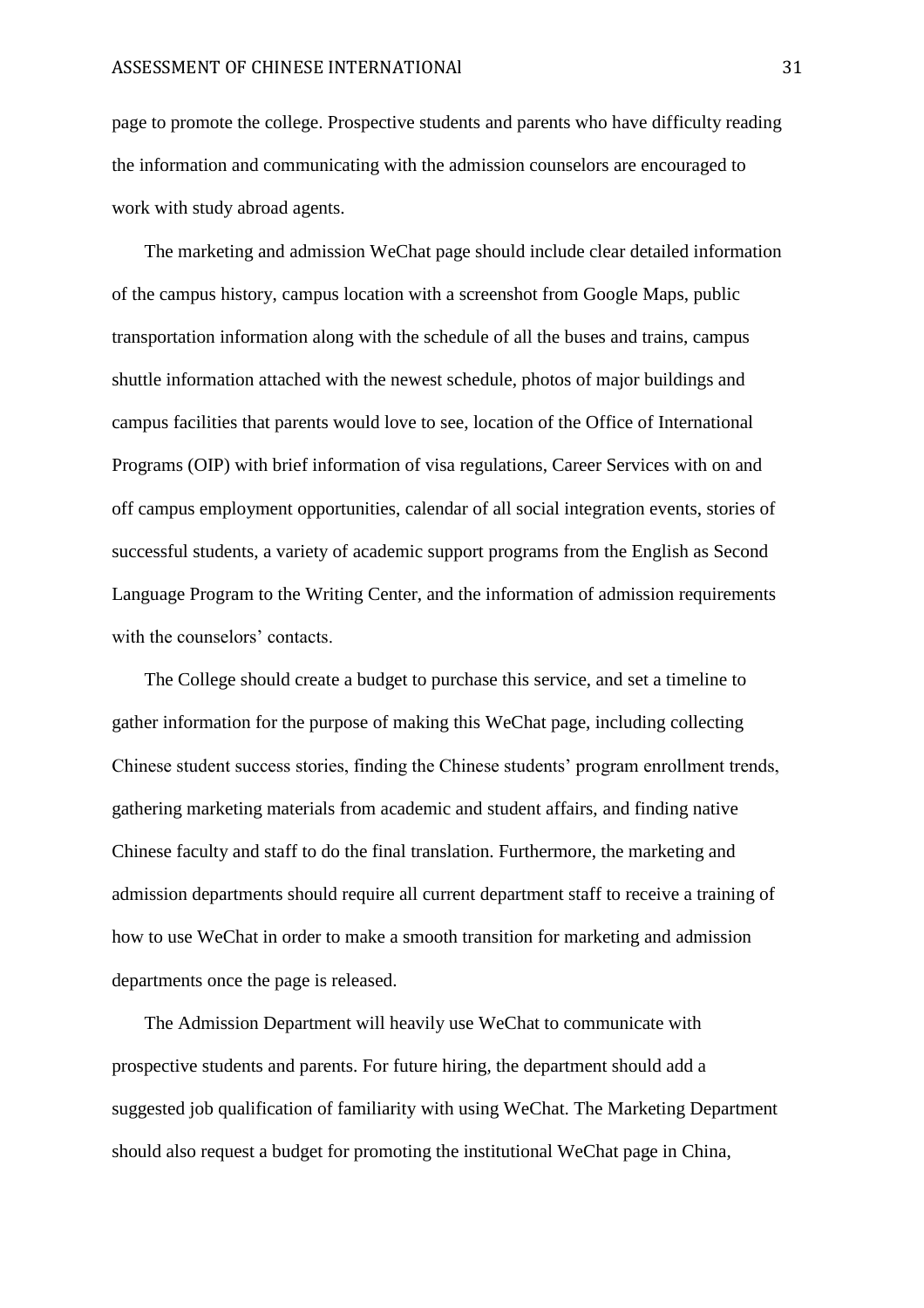including sponsoring college fairs, posting advertisements in local newspapers, and revising the college brochures. The marketing and admission departments should assess how effective the WeChat page is by conducting a survey with new incoming Chinese students during the orientation to hear experiences of those using the page in order to make further adjustments.

# **Recommendation 2: Colleges should require accepted Chinese students to complete a pre-departure checklist in their home country.**

The literature reported that many Chinese students felt stressed by dealing with the academic and life differences between the U.S. and China (Yan and Berliner, 2011). Most students had a hard time of learning to improve the language skills and adjusting their lifestyle, and some students held some social misconceptions of the U.S. (Bartlett and Fischer, 2011; Bodycott and Lai, 2012; Yan and Berliner, 2013; Valdez, 2015). Furthermore, in this study, many participants expressed a similar experience of having a hard time with their language and social integration. They also reported that their agents did not provide enough useful information in their pre-departure workshops. Accepted Chinese students and their parents did not have many opportunities to obtain more cultural information and adaptability training.

The College must encourage the accepted students to obtain more accurate predeparture information about life and study in America before their departure (Yan & Berliner, 2009). Yan & Berliner (2009) suggested that Chinese students should enhance their culturally relevant knowledge and skills by meeting American students, visiting American families in China, and watching American movies and documentaries. It may be difficult to require students to meet an American friend or visit an American family in such a short time in between admission and departure. In this study, Yan and Berliner's ideas will be adopted and revised accordingly. For this reason, college offices of international programs (hereafter, OIP) should implement a pre-departure worksheet. The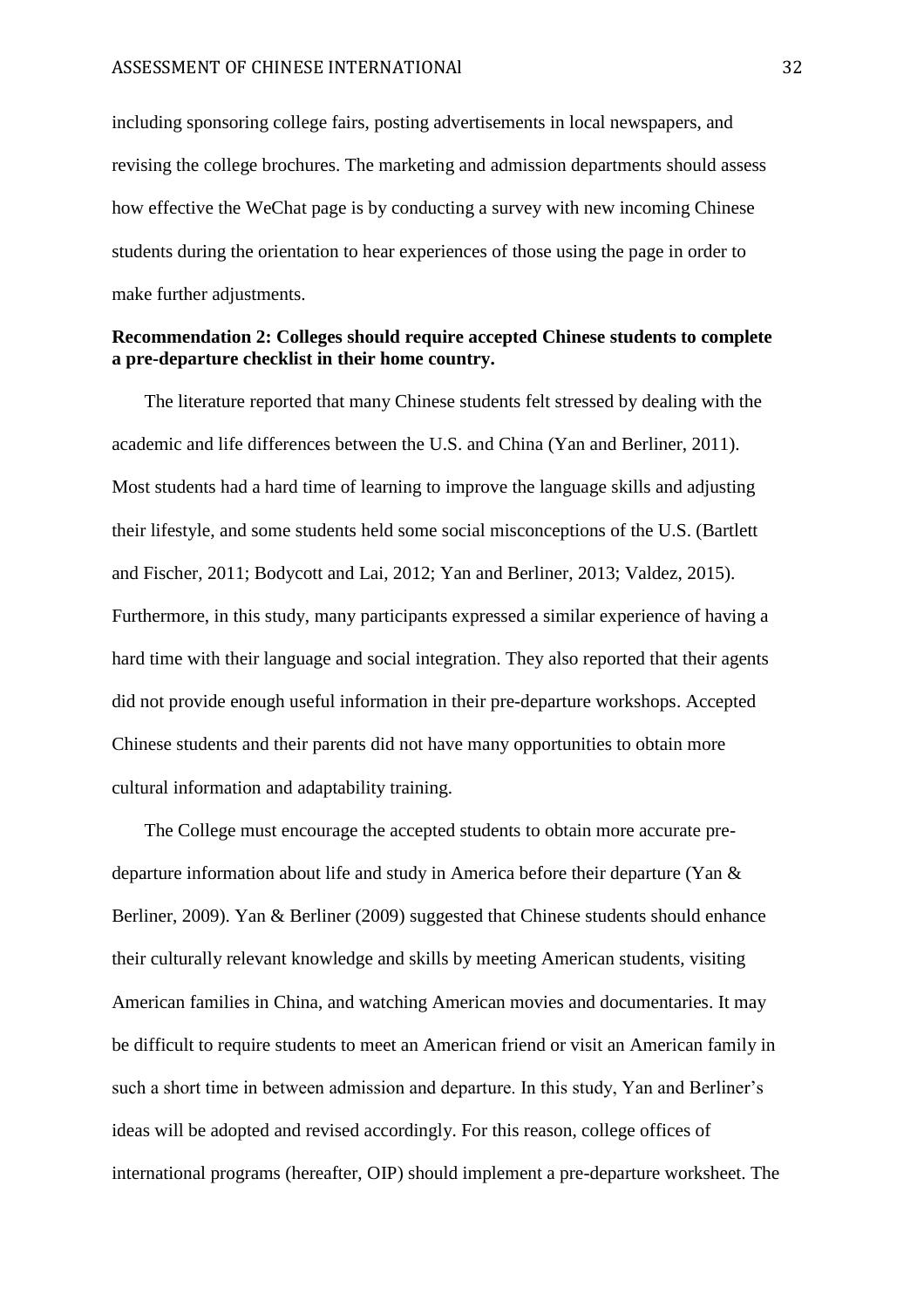purpose of the worksheet is to ensure incoming Chinese students gain some ideas of what the environment is that they are going to study and live in, and what skills they should prepare to study in the U.S. The OIP will do some research on questions based on U.S. current events and will require students to join one or two local cross-cultural and language exchange activities. The OIP should strongly recommend the students to join in the U.S. Embassy' or Consulates' events, which are free of admission, but not limited to other organizations (Information Resource Center, 2016). For some students who may not be able to travel to the Embassies or Consulate, OIP should also come up with two to three meaningful movies or documentaries for those students to watch. The OIP should screen through all the material to ensure students would gain some useful information.

The researched events should be positive and include U.S. college life, including academics, U.S., philanthropy stories, and U.S. sports because there is less restriction in the Chinese Internet. It should avoid any type of political and celebrity gossip topics. Both topics may not be available in China. The OIP should encourage the students to participate in some pre-departure workshops offered by Education USA which provides academic difference trainings, cultural-exchange workshops, and guest speakers at the U.S. Embassy or Consulates regularly. The movies and documentaries should cover a variety of topics in U.S. history, college culture, sports, and geography.

The OIP should be aware of the timeframe for the students to complete this checklist. The office should also communicate closely with the admission department to coordinate mailing the schedule. This checklist can be included in the orientation package. Students can bring the checklist on their visa interview day and obtain more event and activity schedules in the Embassy or Consulates. Staff of the OIP should hold a discussion session during the orientation to allow students to express their experience of completing the worksheet. Those who did not complete the checklist should make up the checklist by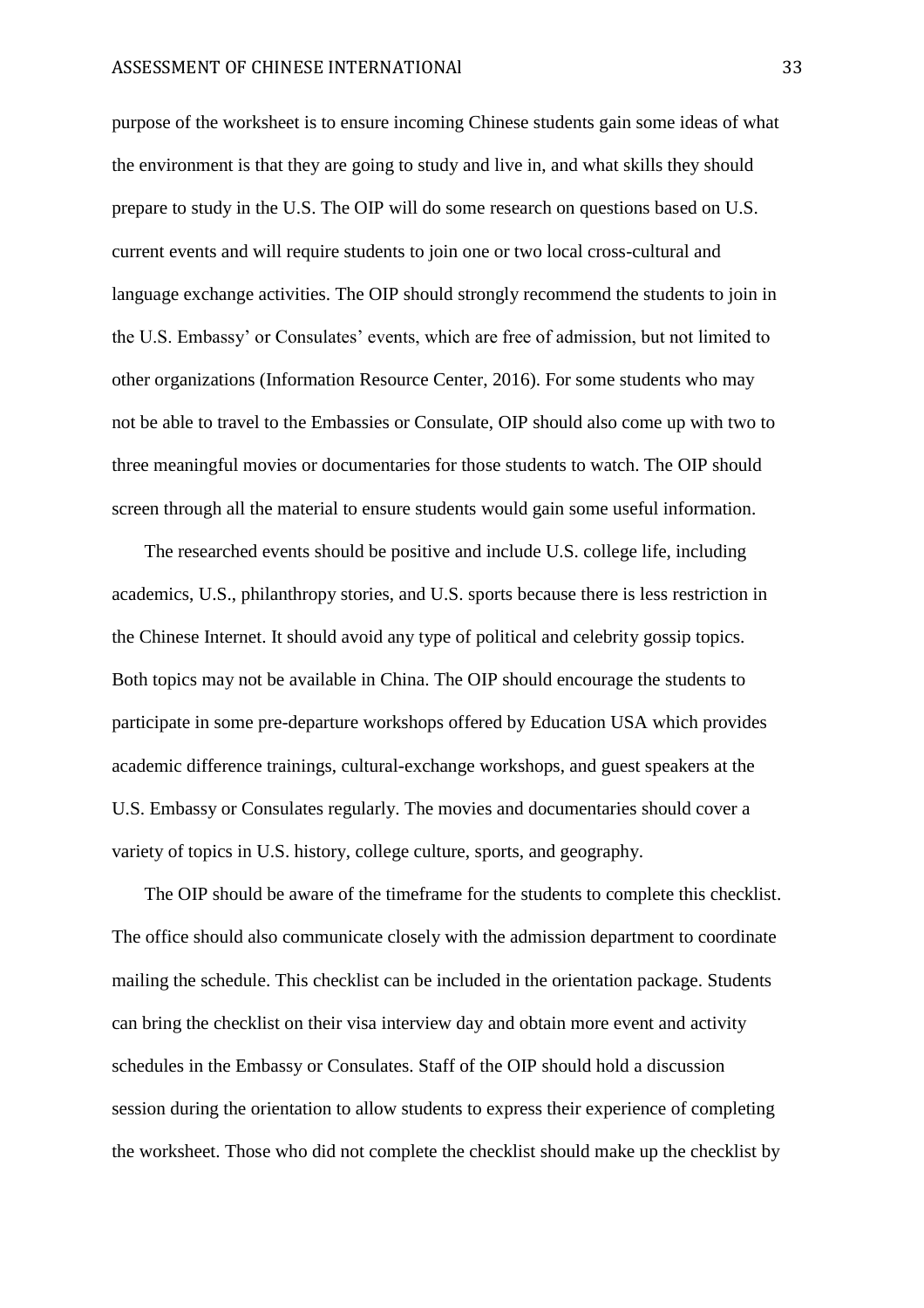attending some on-campus activities within the first two weeks. OIP should assess the worksheet by conducting an end-of-semester survey in order to hear how effective and useful the worksheet is in their college lifes. It also creates an opportunity to obtain feedback to adjust the worksheet.

## **Recommendation 3: Colleges should implement a database to check student application packages in order to detect and prevent fabrication.**

Bartlett and Fischer (2011) found that admission departments admitted students who met all the requirements on their applications, but some students still failed to enroll into the programs because the students significantly failed on the placement exams. Nylander (2015) also stated that high percentages of international students' application packages were composed by study abroad agents. The application materials may not truly reflect their backgrounds and experiences. Additionally, some students in this study reported their study abroad agents composed their application packages with only some basic personal information. Moreover, one participant mentioned his personal statement and recommendation letters looked like from someone else and did not fully reflect his own personal experience, academic attainment, and personal goals. Admission departments may not be able to check all application packages without technology assistance.

Admission departments should control ownership of the database. Program directors and academic integrity boards will be considered as stakeholders in the admission process. The database should be used to compare every new incoming application package with previous application records. This process will ensure each application material is authentic. SafeAssign is an application that provides similar services. Many colleges and universities implemented SafeAssign to match students' papers and existing sources (University College, n.d; SafeAssign Originality Report, n.d). Admission should integrate SafeAssign into the admission process, but the software should be revised and limited to the Colleges' previous applications because of the confidential concerns. Admission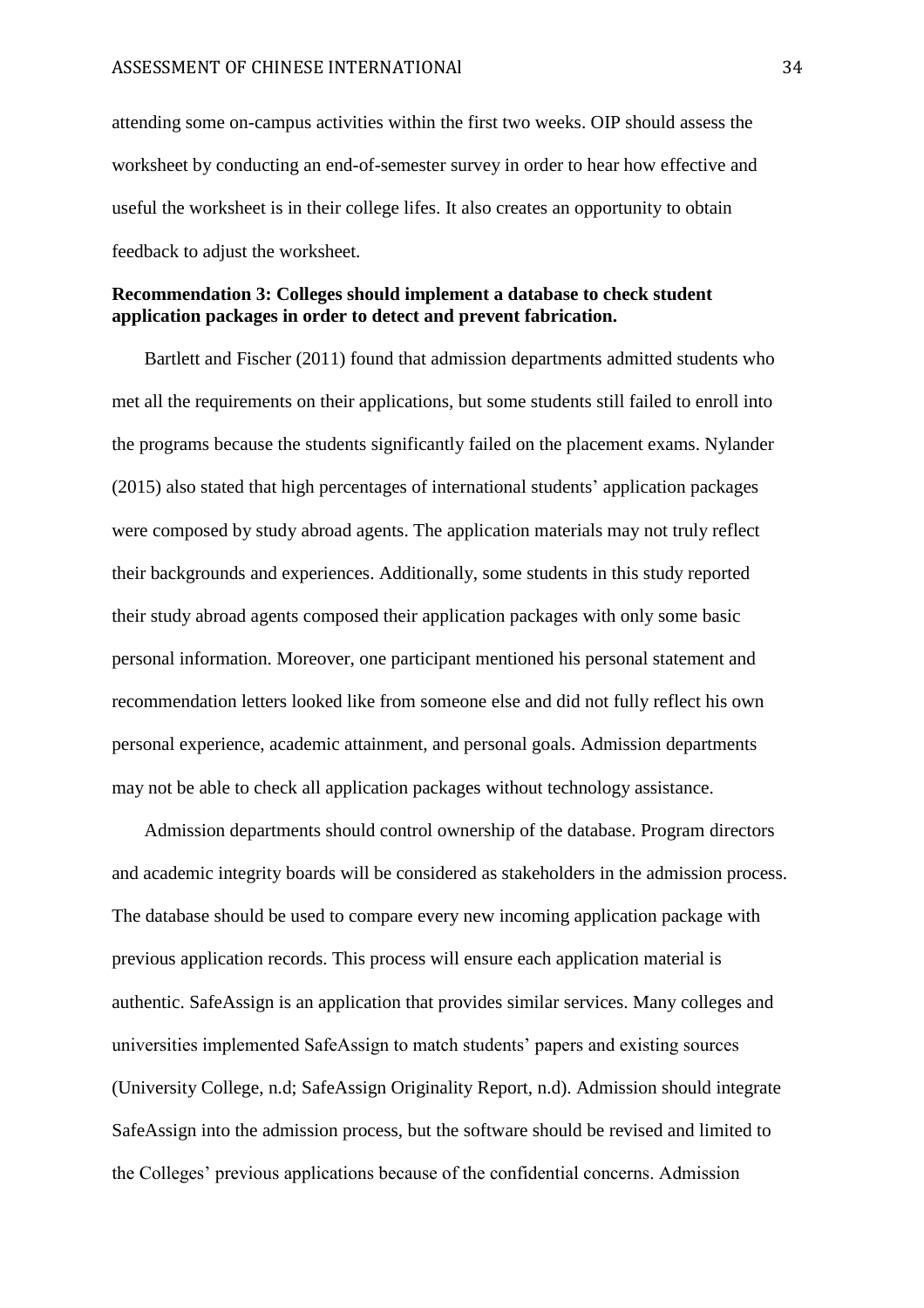officers and program directors can make their admission decisions based on those filtered documents.

However, database detection should be considered as a reference factor, not the final decision. Some students may have similar experiences even though the possibility is extremely low. The Admission Department should work closely with program directors and academic integrity boards. If a new student file has shown higher percentages of matching with previous applications, admission offices should share the student document with all three stakeholders who make the final decision of either rejecting the student, requesting a new updated document, or inviting the student for a Skype interview.

The admission offices should request a budget for purchasing the software, hiring a student worker or administration assistant to input all incoming applications into the software, and funding database maintenance or upgrade if needed. Furthermore, admission offices should meet with program directors and academic integrity boards monthly to check about student applications and hear the program directors' and academic integrity boards' feedback about students' academic performance.

# **Recommendation 4: Colleges should establish a peer mentorship program specifically designed to support international graduate students in language development and college academic performance.**

Some researchers indicated that many Chinese students did not receive enough support from the colleges in improving their academic performance and language training (Bista, 2011; Bartleet and Fischer, 2011; Valdez, 2015). Moreover, Zhang and Hagedorn (2014) found out that study abroad agents did not have much knowledge of the U.S. higher education system, and they would not be able to inform the Chinese students of academic differences. Additionally, some participants in this study also reported that they did not receive much information about U.S. academic expectations from the agents. One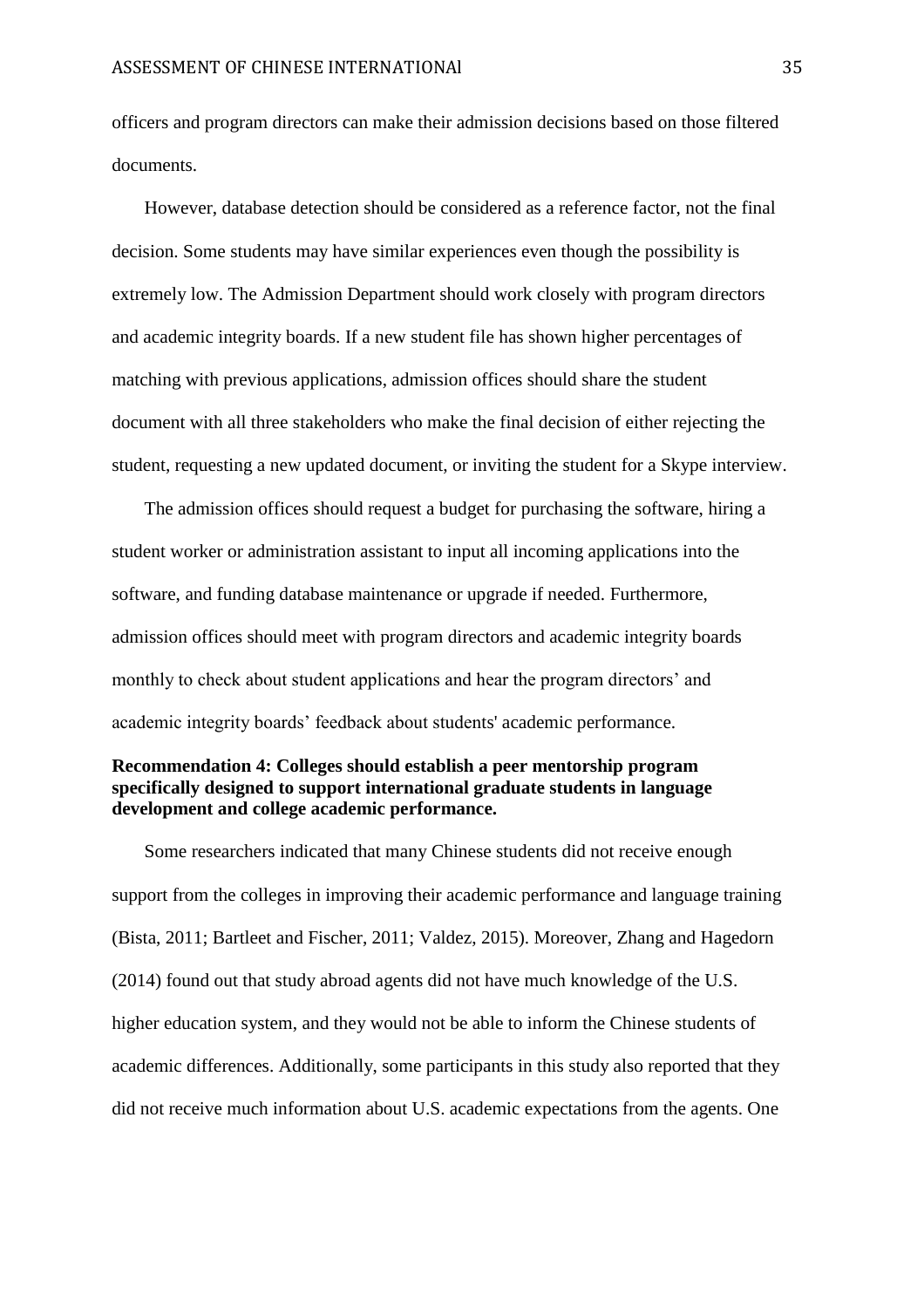student also mentioned that he did not think his agent was knowledgeable in the academic differences.

The OIP and academic support departments should conduct this peer mentorship program. The mission of the program is to provide a platform for international students to improve their language skills, especially in speaking and listening, and to understand colleges' academic expectations. The programs should require the mentor and mentee to meet weekly in order to keep up the improvement progress. The program also creates leadership opportunities for those who have a passion for international education. Some institutions have implemented similar mentorship programs to new incoming international students to adjust to the academic differences and provide language exchange. For example, Northeastern University offers the Global Leaders Mentor Program (n.d.), which advises international students how to adjust to college academic performance requirements, and the university offers the Language Speaking Partners Program that focuses on improving Chinese students' speaking abilities and comprehension skills with the help from native English speakers (Programming and Mentioning, n.d.). Since the sample institution is a small liberal arts college, the institution should combine both programs into one peer mentorship program. The program should also take place throughout the international orientation and let the mentors meet with their mentees on the first day of arrival. Recruitment for a group of mentors should be open to all students. The Office of International Programs should hold an interview process to select the peer advisors who are interested in working with international students. The advisors should be knowledgeable about the cultural and academic differences between China and America.

The college should request a budget for the purposes of establishing and maintaining this program, including funding for purchasing learning materials, offering stipends to the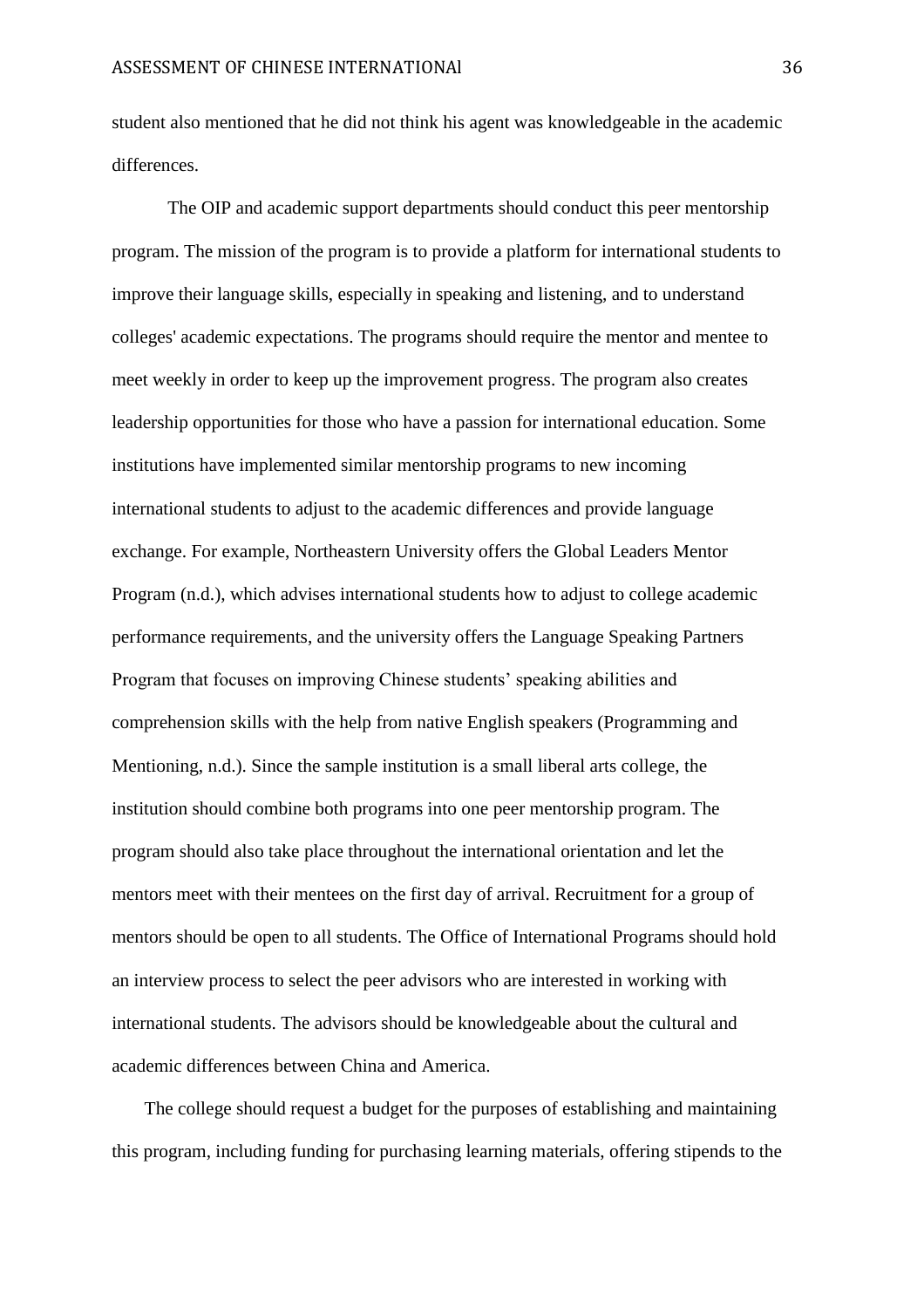mentors for participating to appreciate their leadership efforts, and offering a scholarship to the most highly academic highly academic achieving students in order to keep up the motivation. The academic department should assess the peer mentorship program each semester by collecting feedback from instructors and professors on the international students' academic progress and conducting a end-of-semester focus-group interview with the peer mentors in order to make adjustments to the program for the future

#### **Conclusion**

Using agents is a low-cost and time saving method for U.S. colleges and universities of entering the Chinese student market. Given this, it is likely that colleges and universities will continue working with study abroad agents. Study abroad agents have been helping U.S. institutions to increase the campus diversity and expand the international education market. It was recently documented that there were over 300 U.S. colleges and universities that use study abroad agents to recruit international students (The Substitution Effect, 2014). Meanwhile, Chinese international students see study abroad agents as the key channels of obtaining information about American higher education, but these students and their parents often make important decisions based on listening only to their hired agents, which can lead to the cases the Chinese students ended up in unsuitable programs or arrive on campus and the information they received does not match the reality (Nylander, 2015). Agents work for commission, and it is in their best interest to close as many sales as quickly as possible. This can lead to a lack of awareness of what the students actually need to succeed when they arrive at their academic institution (Wang, 2012).

Zhang and Serra Hagedorn (2014) stated that agents often lower their workload by applying only to colleges with less rigorous application processes. These agents do not always fully explain the cost, scholarship options, visa regulations, and academic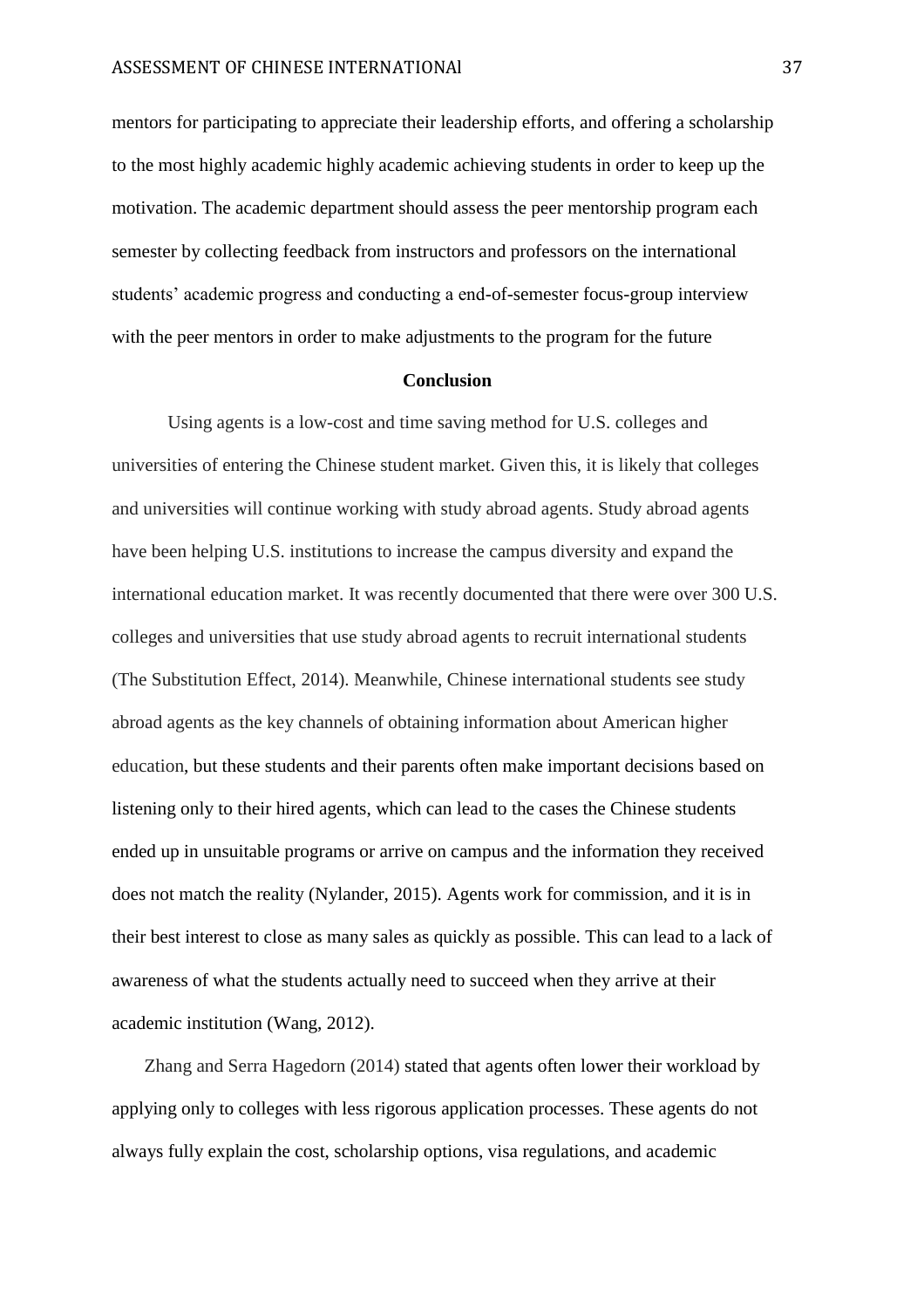differences between Eastern and Western standards to the students and parents. This can lead to Chinese students having higher academic, financial, and career development stresses (Zhang and Hagedorn 2011; Bista, 2011; Yan and Berliner, 2013; Valdez, 2015; & Lu and Schulmann, 2015). If Chinese international students' expectations are overwhelmingly different from what they were told by their agents, they run the risk of transferring or dropping out (Kutner, 2015).

Study abroad agents have played a significant role with Chinese students and U.S. institutions. Through conducting interviews and collecting data from Chinese graduate students and bridge program students, institutions should gain a better understanding of the working relationship with their agents. The student feedback can help the colleges improve their admission process to be more globalized and increase the role of the colleges in the admission process. The goal of this study was to provide a better understanding for admission departments of what information have gone to the students before they left their home country. For the Office of International Programs (OIP), knowing the students' expectations would help the officers to better prepare the international student orientation and increase certain student services to meet their needs. Also, hopefully the findings and the information will improve academic support practices by improving better access for international admission applicants. The college may take specific steps like creating an information page in Chinese for the Chinese market. This page will not only providing information to the students, but also allowing the parents to gain access to the school information. The last suggestion is adding a live online chatting page during the working hours that allows students and parents to communicate with the admission team. In both ways, it would improve the delivery of accurate information to the students and parents. Recruiting and retaining international graduate students from China is a laudable goal but that must be done correctly on the communication between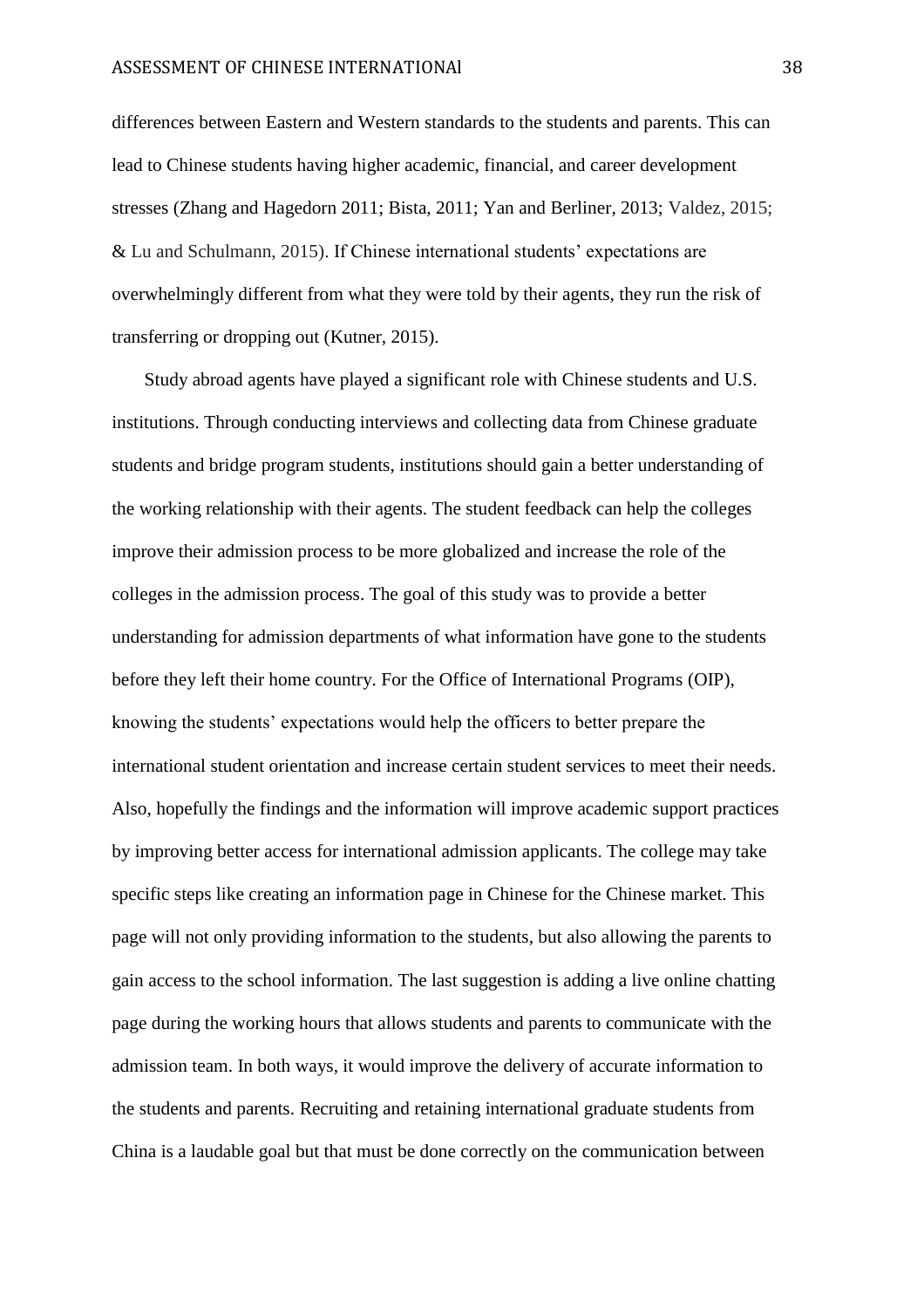institutions and international students and with integrity U.S. foreign agency for pre-

departure information.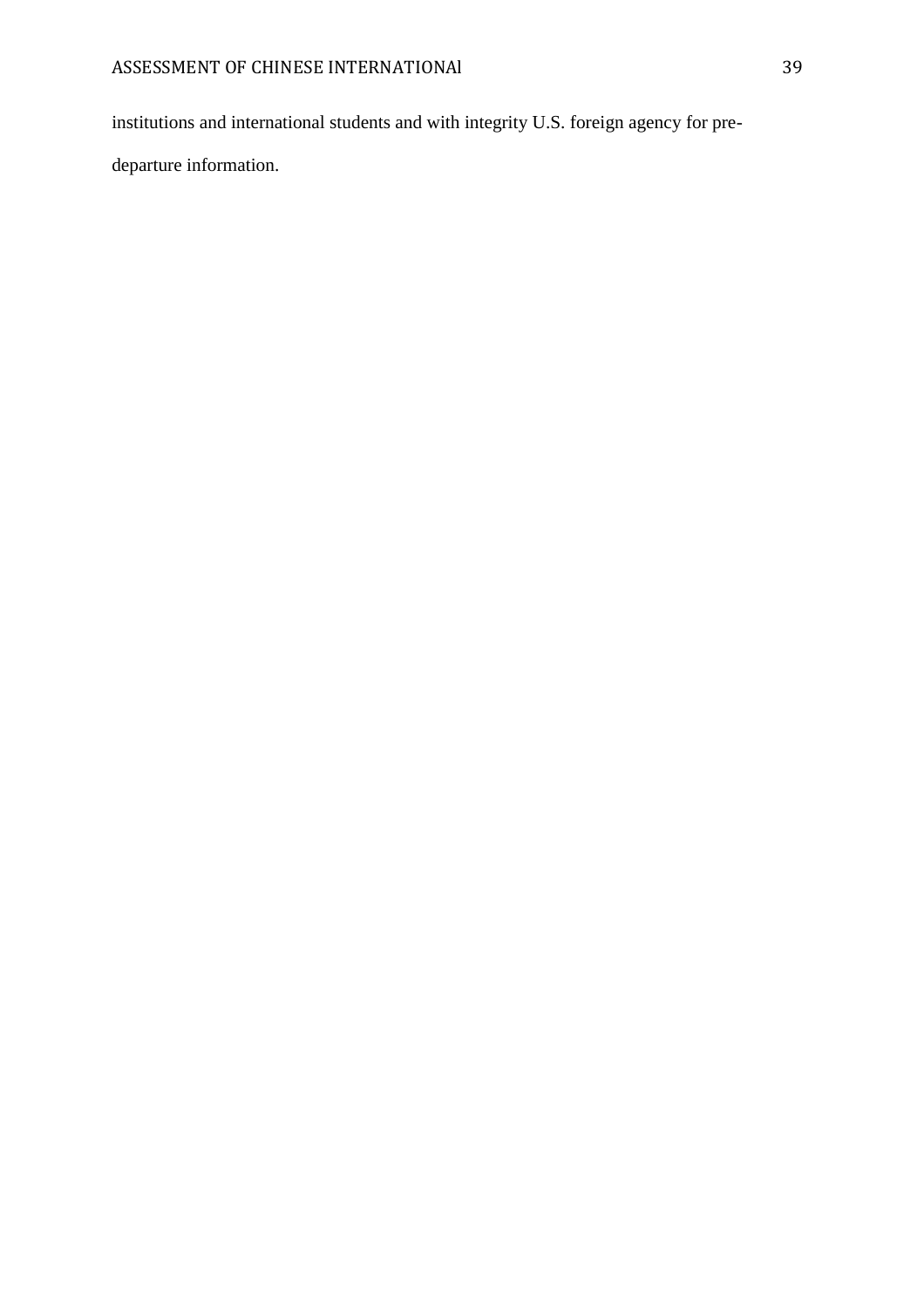#### **References**

About WeChat. (n.d). *WeChat*. Retrieved from https://wx.qq.com/?lang=en\_US

- Bartlett, T., & Fischer, K. (2011). Chinese students prove a tricky fit for U.S campuses: American colleges find the Chinese-student boom a tricky fit. *The Chronicle of Higher Education*, 58(12). Doi: 00095982
- Berliner, D.C. & Yan, K. (2011). Chinese International Students in the United States: Demographic Trends, Motivations, Acculturation Features and Adjustment Challenges. *Asia Pacific Education Review*, (2)
- Berliner, D.C. & Yan, K. (2013) Chinese international students' personal and sociocultural. stressors in the United States. *Journal of College Student Development*, 54 (1), pp. 62-84.
- Bista, K. (2011). Issues of international student retention in American higher education. *The International Journal of Research and Review*, 7(2), Retrieved from http://files.eric.ed.gov/id=EF22146
- Bodycott, P. (2009). Choosing a higher education study abroad destination. *Journal of Research In International Education*, 8(3), 349-373. doi:10.1177/1475240909345818
- Bodycott, P., & Lai, A. (2012). The Influence and Implications of Chinese Culture in the Decision to Undertake Cross-Border Higher Education. *Journal of Studies in International Education*, 16(3), 252-270. doi:10.1177/1028315311418517
- Chester, K. (Dec 5, 2013). Tornado spotting and partying: how WeChat is being used by US colleges. *TECHINASIA*. Retrieved from https://www.techinasia.com/wechat-accounts-being-used-by-american-colleges-toengage-chinese-students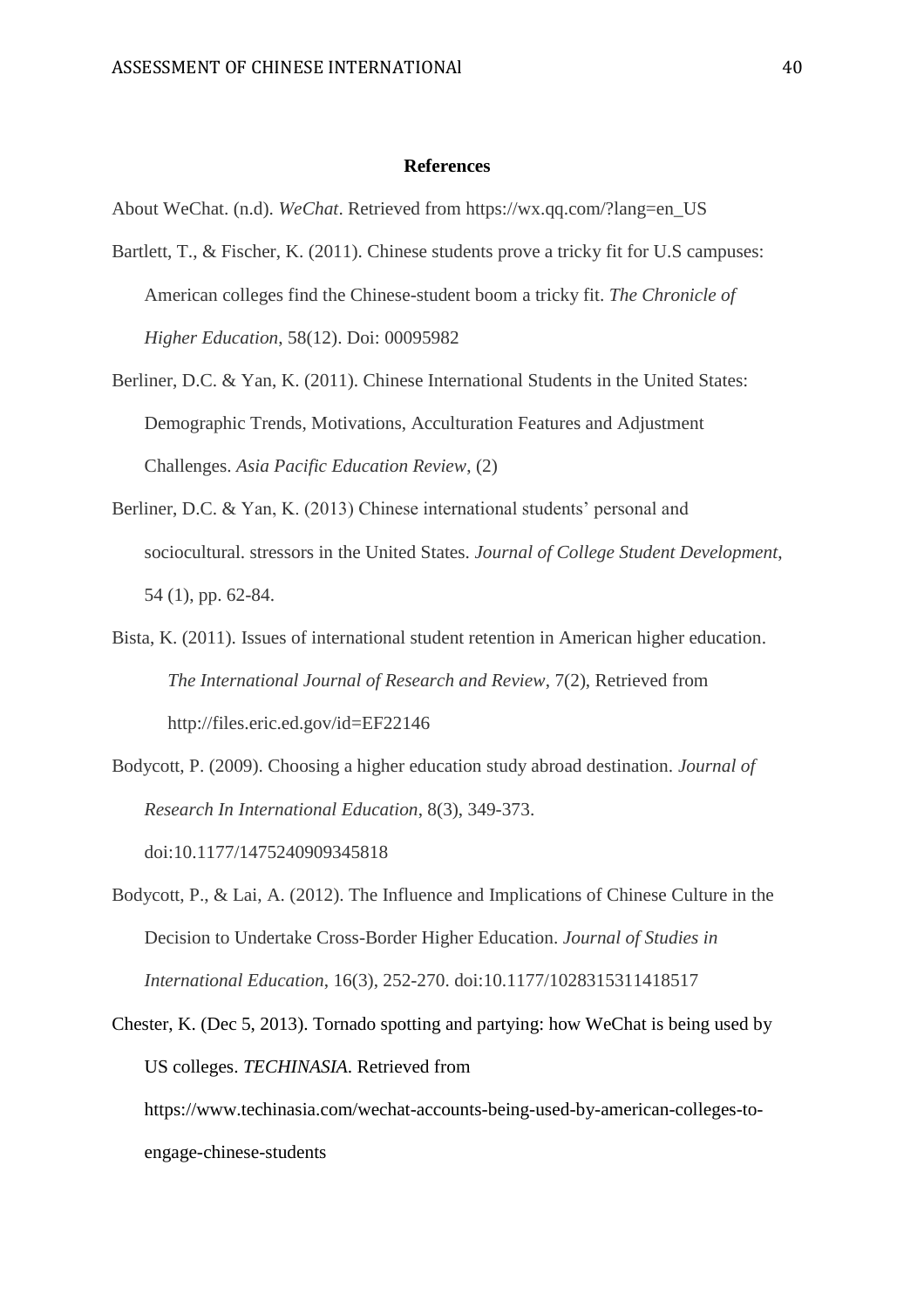- Choudaha, R., Chang, L., & Kono, Y. (2013). International Student Mobility Trends 2013: Towards Responsive Recruitment Strategies. New York, NY: *World Education Services*. Retrieved from www.wes.org/RAS
- Hagedorn, L. S., & Zhang, Y. (2011). The Use of Agents in Recruiting Chinese Undergraduates. *Journal Of Studies In International Education*, 15(2), 186-202.
- Farrugia, C.A. & Bhandari, R. (2015). *Open Doors 2015 Report on International Education Exchange*. New York: Institute of International Education.
- Fisher, K. (2014). Chinese Students Lead Foreign Surge at U.S. Colleges. *International Education*. The NewYork Times. Retrieved from http://www.nytimes.com/2014/12/01/education/chinese-students-lead-foreign-surgeat-us-colleges.html?\_r=0
- Gao, J & He, J, N. (2015) How reliable of study abroad agents? *Xinhua net*. Retrieved from http://news.xinhuanet.com/2015-07/18/c\_1115966441.htm
- Information Resource Center. (n.d). *Consulate General of the United States*. Retrieved from http://guangzhou.usembassy-china.org.cn/resources.html
- Jacobs, P. (2015). U.S. colleges expelled thousands of Chinese students last year for bad grades and cheating. Education. *Business Insider*. Retrieved from http://www.businessinsider.com/wholeren-education-report-on-chinese-students-2015-5
- Kutner, M. (2015). U.S. colleges expelled as many as 8,000 Chinese students in 3 years. *Newsweek*. Retrieved from http://www.newsweek.com/us-colleges-expelled-many-8000-chinese-students-3-years-337445
- Lu, Z., & Schulmann, P. (2015) How master's students choose institutions: research on international student segmentation. *World Education Services*. New York. Retrieved from wes.org/ras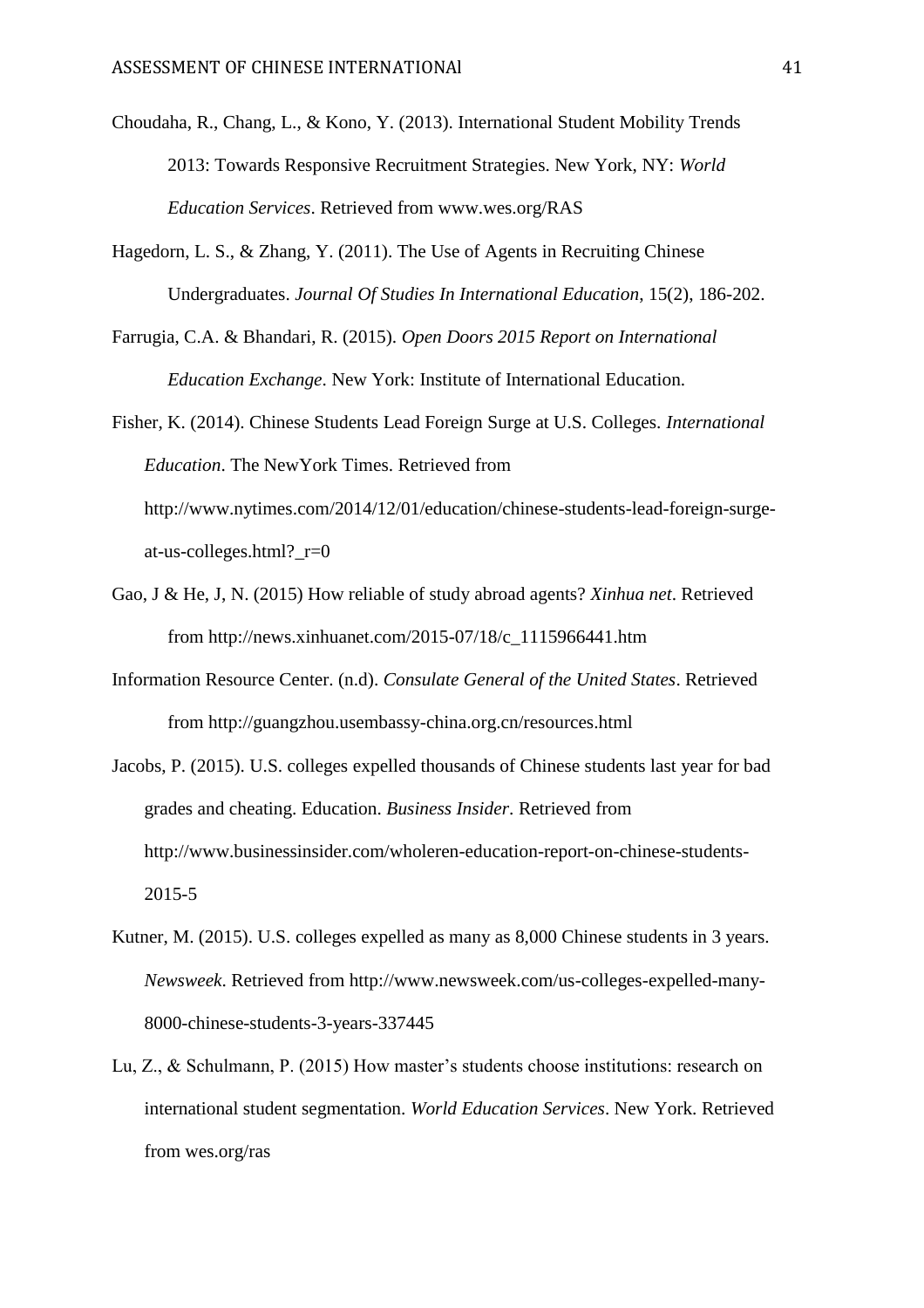- Marcus, J. (2013) Fraud fears rockets as Chinese seek a place at any price. *Times Higher Education*. Retrieved from https://www.timeshighereducation.com/news/fraud-fearsrocket-as-chinese-seek-a-place-at-any-price/2004704.article
- Nylander, J. (2015). How Chinese students are 'cheating' to get into U.S. universities. *Forbes*. Retrieved from http://www.forbes.com/sites/jnylander/2015/07/13/howchinese-students-are-cheating-to-get-into-u-s-universities/
- Mahmood, A. (2015) Chinese enrollment in the US shifting increasingly to undergraduate. *ICEF Monitor*. Retrieved from http://monitor.icef.com/2015/05/chinese-enrolment-in-the-us-shifting-

increasingly-to-undergraduate-studies/

- Programming and mentioning. (N.d). *Northeastern University*. Retrieved from http://www.damore-mckim.northeastern.edu/academic-programs/undergraduateprograms/programs/programming-and-mentoring
- Purrington, C.B. Designing conference posters. Retrieved <today's date>, from http://colinpurrington.com/tips/poster-design.
- Redden, E. (2013). Conditional admission and pathways programs proliferate. *Inside Higher Ed*. Retrieved from

https://www.insidehighered.com/news/2013/01/03/conditional-admission-andpathway-programs-proliferate

Saldana, J. (2009). *The coding manual for qualitative researchers.* Los Angeles, CA: SAGE.

SafeAssign Originality Report. (n.d). *Blackboard Help.* Retrieved from https://en-

us.help.blackboard.com/Learn/9.1\_2014\_04/Instructor/100\_Assignments/025\_Use\_S afeAssign/010\_SafeAssign\_Originality\_Reports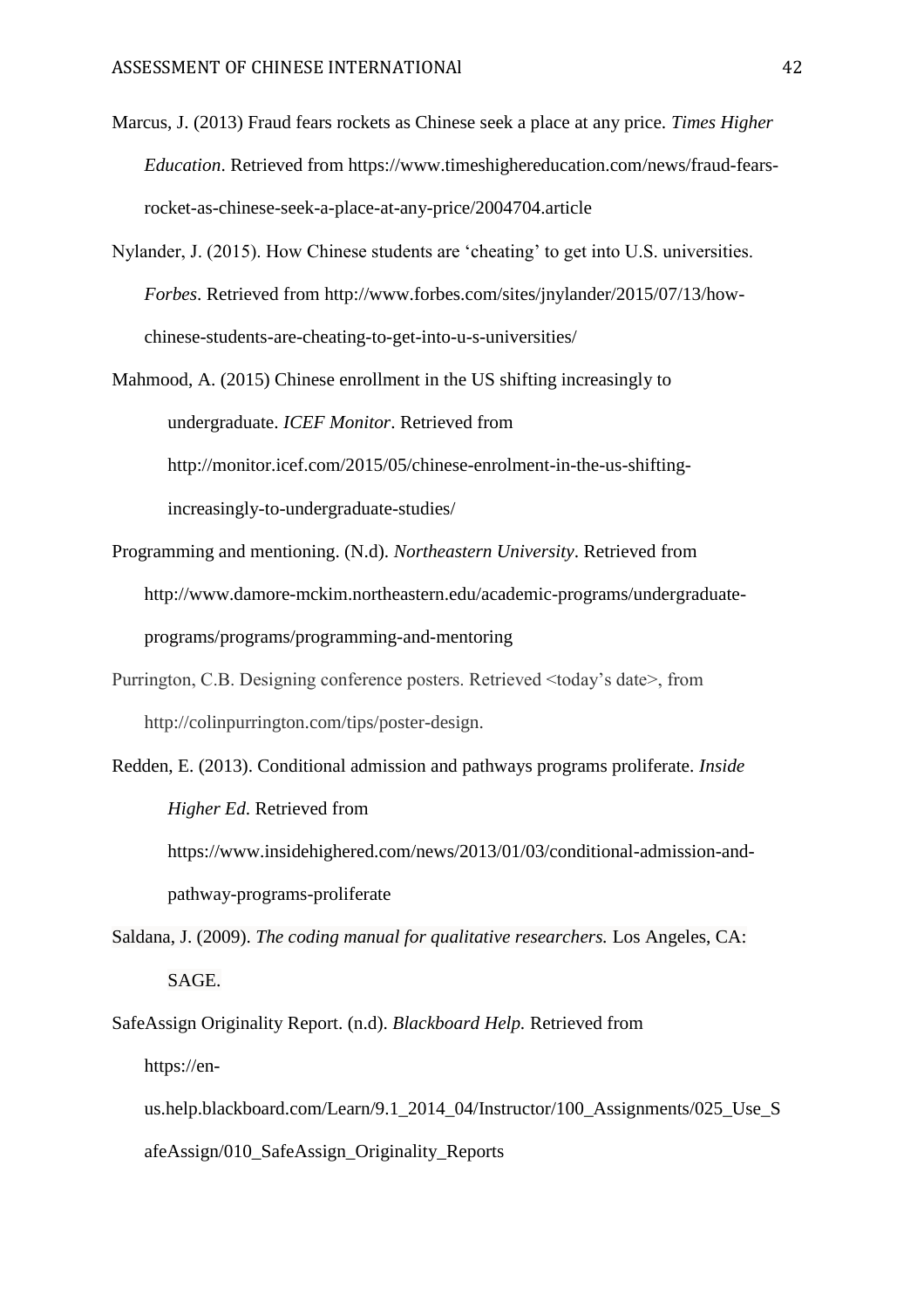The substitution effect of transnational education on international student mobility. (Oct

31, 2014). *ICEF Monitor*. Retrieved from

http://monitor.icef.com/2014/10/substitution-effect-transnational-educationinternational-student-mobility/

- Wang, Y. J. (2012). How study abroad agents run in China. *Finance ifeng*. Retrieved from http://finance.ifeng.com/news/industry/20120707/6720860.shtml
- Wu, Q. (2014). Motivations and Decision-Making Processes of Mainland Chinese Students for Undertaking Master's Programs Abroad. *Journal Of Studies In International Education*, 18(5), 426-444. doi:10.1177/1028315313519823
- University College. (n.d). *Virginia Commonwealth University*. Retrieved from https://uc.vcu.edu/learning-support/writing-center/safeassign/
- Valdez, G. (2015). U.S. Higher Education Classroom Experiences of Undergraduate Chinese International Students. *Journal Of International Students*, 5(2), 188-200.
- Zhang, Y., & Hagedorn, L. S. (2011). College Application with or without Assistance of an Education Agent: Experience of International Chinese Undergraduates in the US. *Journal of College Admission*, (212), 6-16.
- Zhang, Y. & Serra Hagedorn, L. (2014). Chinese Education Agent Views of American Community Colleges. *Community College Journal Of Research & Practice*, 38(8), 721-732. doi:10.1080/10668926.2014.897082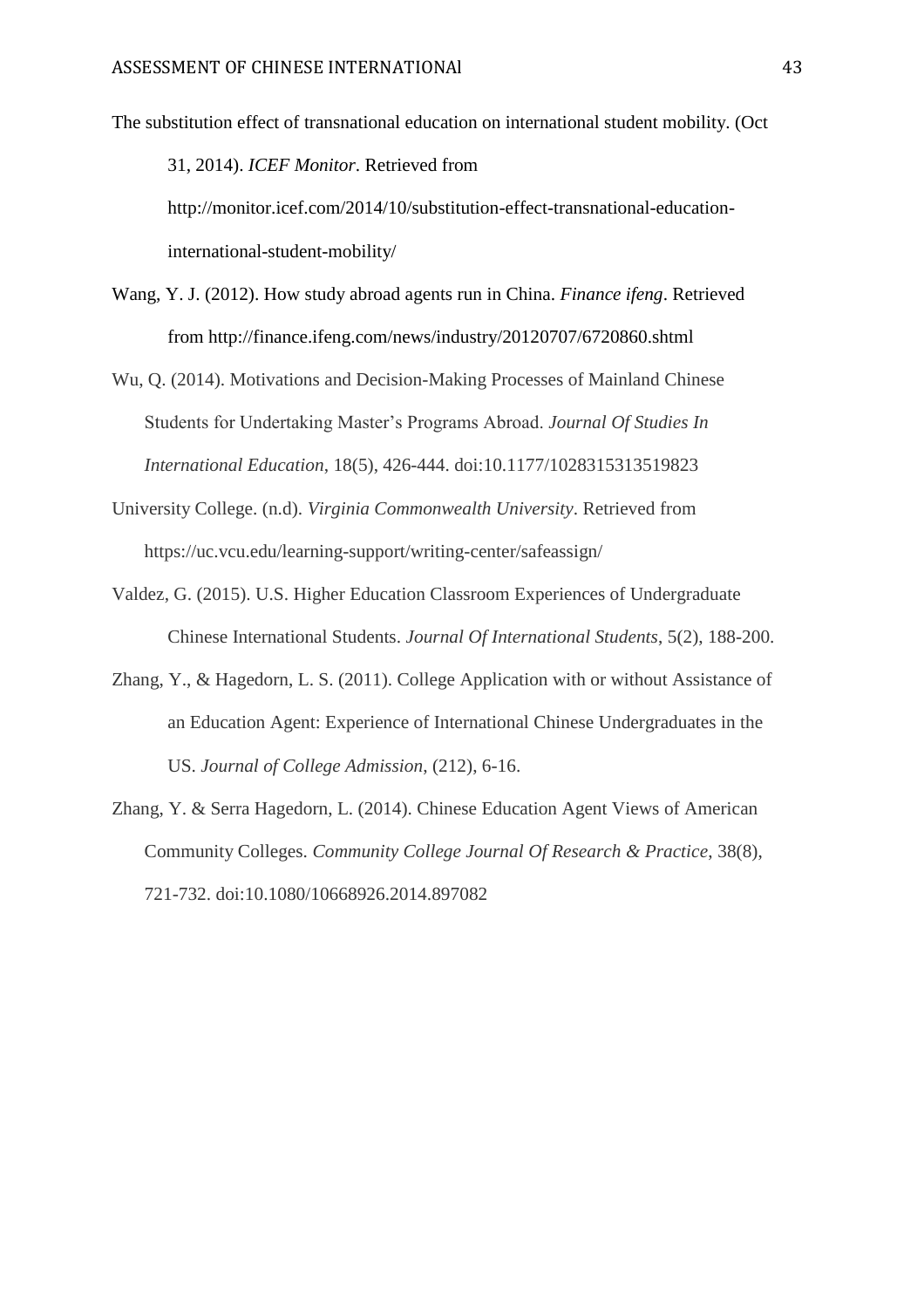# **Appendix A**

## **Student information and background question protocol**

- 1. What is your major?
- 2. How long have you been in to the United States?
- 3. Did you have a job prior to apply for this college?
- 4. Have you studied in any ESL courses in the U.S.?
- 5. How long did you study in an ESL school if you have attended?

# **Interview Protocol**

- 1. How is your year going so far here at this institution?
- 2. How was your experience in working with study abroad agents to access admission to study in the U.S.?
- 3. Why you decide to use agents?
- 4. How did you find your agents?
- 5. What factors made you select your agent/agencies? And where did you hear about this agent/agency?
- 6. When did you plan to study abroad? (How long before the program started?)
- 7. How do you feel about your agent's work?
- 8. Did you feel that you knew enough about the schools before you applied to them?
- 9. Where did you get information about the colleges you applied to?
- 10. Was someone helping you with your college essay?
- 11. Were you told you might have a guaranteed offer from any college?
- 12. When you arrived on the campus, did the campus situation meet your expectations when you were in your home country?
- 13. Did your agent explain the campus location, transportation, entertainment, and housing information in detail to you before you arrived?
- 14. Did you agent provide any type of pre-departure workshop or orientation before you left? If so, how did you feel about that?
- 15. Did your parents meet the agents and were they involved in the college application process?
- 16. What do you feel about the fact that the agent charged a fee?
- 17. Do you think you could have completed your applications by yourself?
- 18. How many colleges did you apply to? How many offers of admission did you get?
- 19. What was the most important service the agent provided? How do you think the agents helped you the most?
- 20. Since you came to the States, have you communicated with your agents?
- 21. After your experience, do you recommend that students use agents to apply colleges?
- 22. Have you learned about any visa regulations, or immigration regulations from your agents?
- 23. What else have I not asked you about working with agents in the admissions process?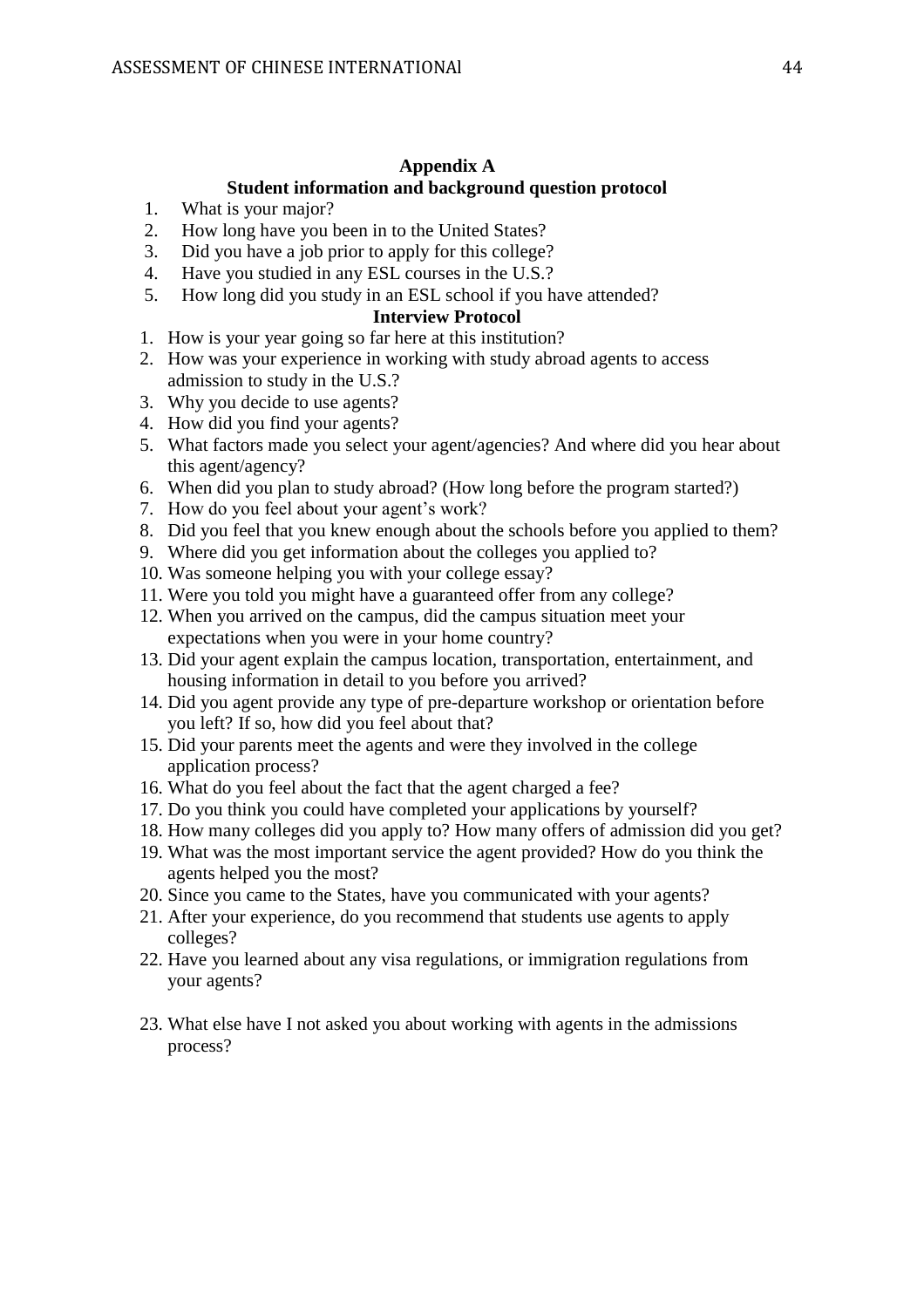## **Appendix B**

# Thank You Pennants

In general, Chinese people send Thank You Pennants to institutions or individuals who has helped them. It is a respect way to show the sense of thank you. Also, it is an honor to receive a Thank You Pennnants from others. The receivers normally hang the pennants to the viewable area in their office or their desk.



"Thank You New Zeeland Education Group", (July 20, 2014). Universal College of Learning. Retrieved from http://08nz.cn/00108353.html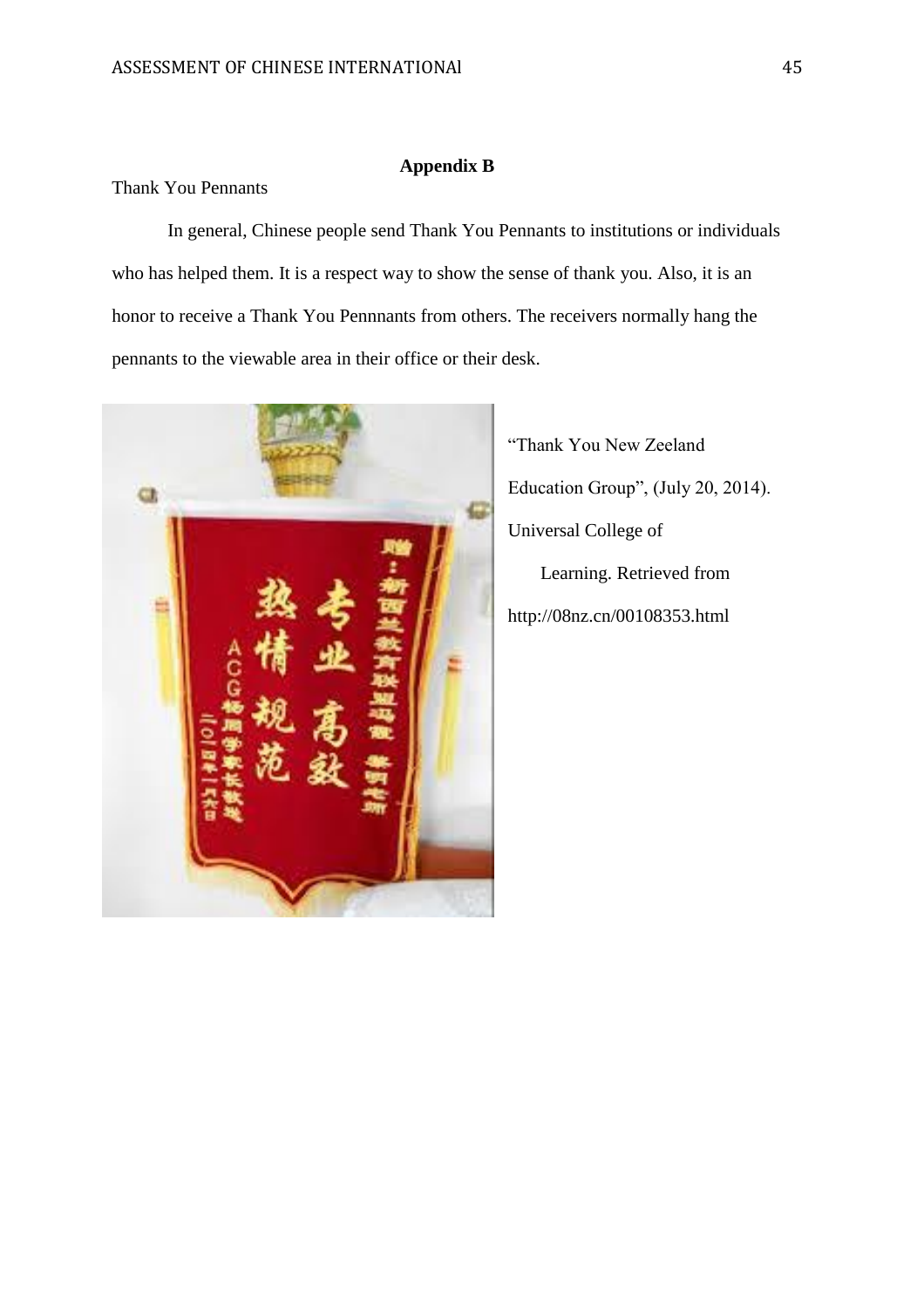## **Appendix C**

WeChat is the most common use application in China. The application offers Internet bowser, online chatting, sharing page, voice message, online shopping, and online payment.

**WeChat Customized Functions-Mini Website** Develop a mobile version mini website on Wechat platform  $22\%$ WeChat app: Global Expansion<br>by VALUE2020 - Jan 2013  $\bullet$ · 笑活动】长隆圣诞欢乐夜 er: 廣州長隆旅遊度假區 ••••○ AT&T <sup>~</sup> eseo ATR  $2:59$  AM 3:05 AM  $\bullet$  73%  $074\%$ Details View Messages Details View Messages  $11 - 17$  $5 - 28$ **Lansing Tornado Watch** 【MSU News先知】MSU校园无 Lansing, MI (48933) Weather 枪击案, 枪击案信息为意外 **MICHIGAN STATE** Alert **Modify alert notification settings:** This e-mail has been sent to you by MICHIGAN STATE UNIVERSITY as part of our alert notification system. To learn ore about the system of  $\pi$  you do not wish to receive further notifi NOAA发布了强风和龙卷风警报。。。Illinoi s, Wisconsin, Missouri, Indiana州. MSU同学们不要慌张,学校已经发出声明 , 之前的警察发布的校园枪击案信息只是意 Read more 外。MSU没有发生枪击案,校园也  $11 - 15$ Read more A+书店招工 DTN团购活动马上推

Chester, K. (Dec 5, 2013). Tornado spotting and partying: how WeChat is being used by

US colleges. *TECHINASIA*. Retrieved from

https://www.techinasia.com/wechat-accounts-being-used-by-american-colleges-to-

engage-chinese-studentsWeChat